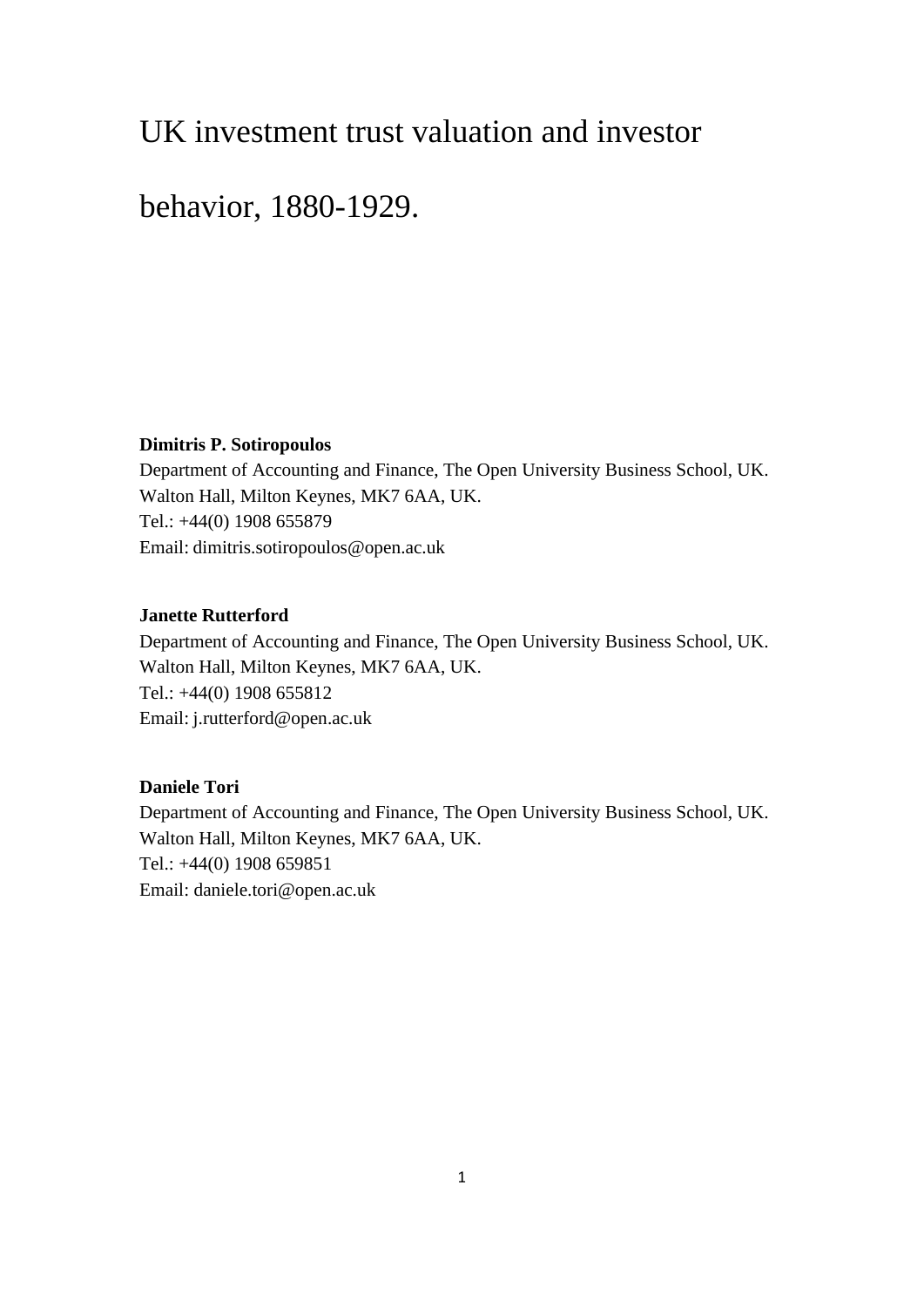**Abstract.** This study looks at the valuation of UK investment trusts for the fifty years following their appearance as companies in the 1880s. Based on a large and unique dataset compiled from primary sources, our calculations reveal huge variation between the ordinary share prices of investment trusts and their underlying net asset 'fundamental' values. This mismatch is a well-known puzzle in modern financial markets and has attracted a large volume of research because it casts doubt on the concept of market efficiency. We investigate possible explanations for this pricing puzzle and shed light on UK investor behavior before the 1930s.

**Keywords:** UK investment trusts, closed-end funds, asset management, financial markets, discount, net asset value.

**JEL classification:** N23, N24, G23, G41.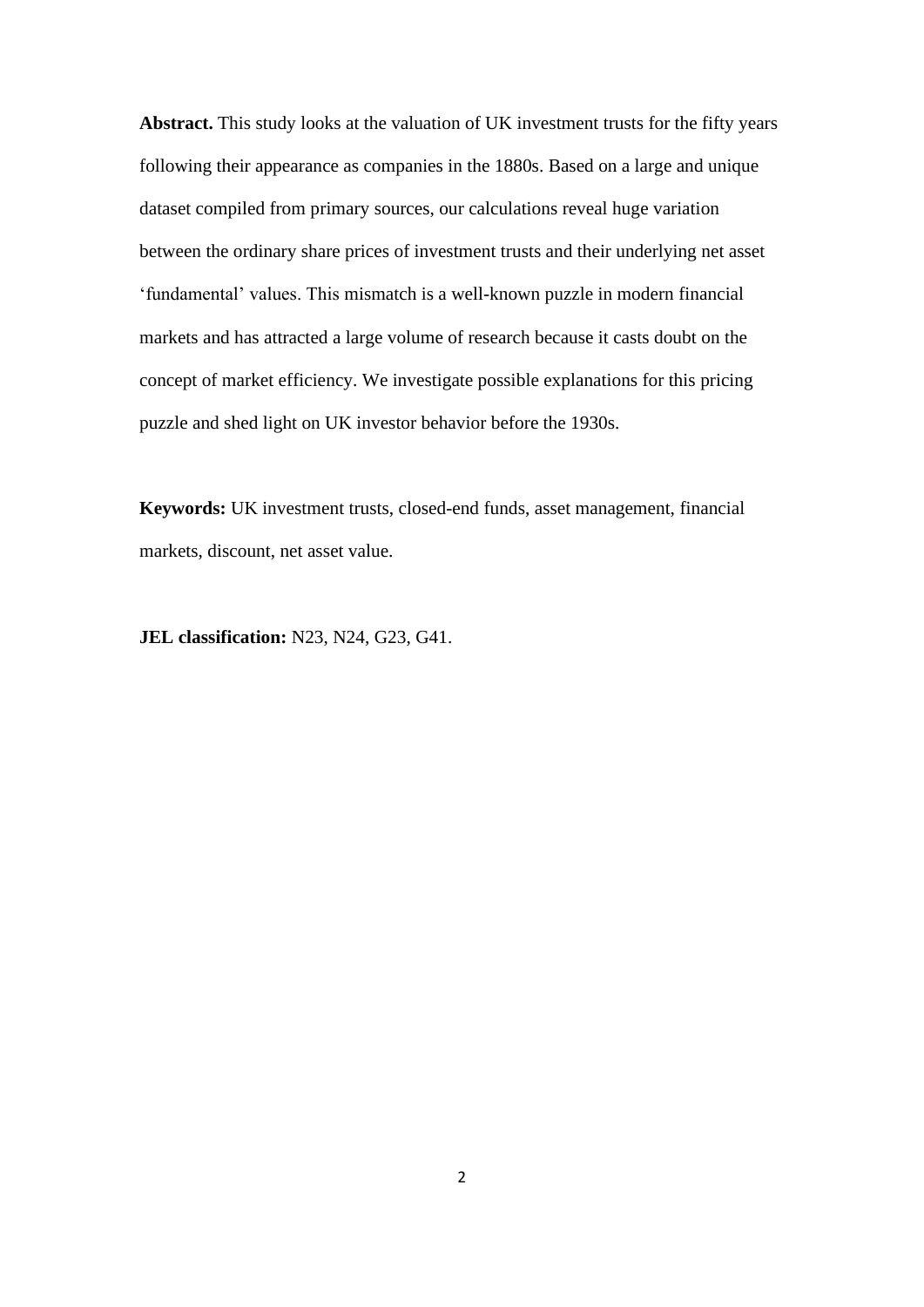### **Introduction: the closed-end fund pricing puzzle in a historical perspective**

UK investment trusts were the first investing institutions to fully adopt the strategy of international portfolio diversification.<sup>1</sup> In the wake of the introduction of limited liability laws for companies in the 1850s and 1860s, the UK investment trust sector was established to offer asset management services to individual investors. Originally structured as trusts from their initial appearance in the late 1860s, the great majority of UK investment trusts had acquired limited liability company status by the 1880s, thus converting themselves into incorporated closed-end funds (CEF). These investment trust companies issued shares and fixed-interest securities which were then traded on the London Stock Exchange (LSE) and other provincial stock exchanges, using the funds raised by such issuance to create an investment portfolio of marketable securities. Investment trusts are thus CEF in the sense that their capitalization is fixed (unless there are new issues of securities), and the supply of shares is inelastic.<sup>2</sup> Shareholders can exit a CEF any time by selling their shares in a secondary market. The fund has no obligation to redeem investors' holdings, as opposed to open-end funds.<sup>3</sup>

The valuation of CEF has been a core theme in mainstream finance because it is linked to one of the most puzzling anomalies of the efficient market paradigm. In the post-1960s financial markets, on which most existing studies have focused due to

<sup>&</sup>lt;sup>1</sup> Asset management by UK investment trusts became a profession, and portfolio selection acquired the status of a 'scientific' and sophisticated activity, in the late nineteenth and early twentieth centuries. By 1906, this was called the 'geographical distribution of risk' to highlight the global character of portfolio diversification. See Scratchley (1875), Michie (1983), and Sotiropoulos et al. (2020).

<sup>2</sup> See Corner and Burton (1968), Rutterford (2009), Dimson and Minio-Kozerski (1999).

<sup>&</sup>lt;sup>3</sup> In the following analysis we will use the terms 'investment trust' and 'closed-end fund' interchangeably.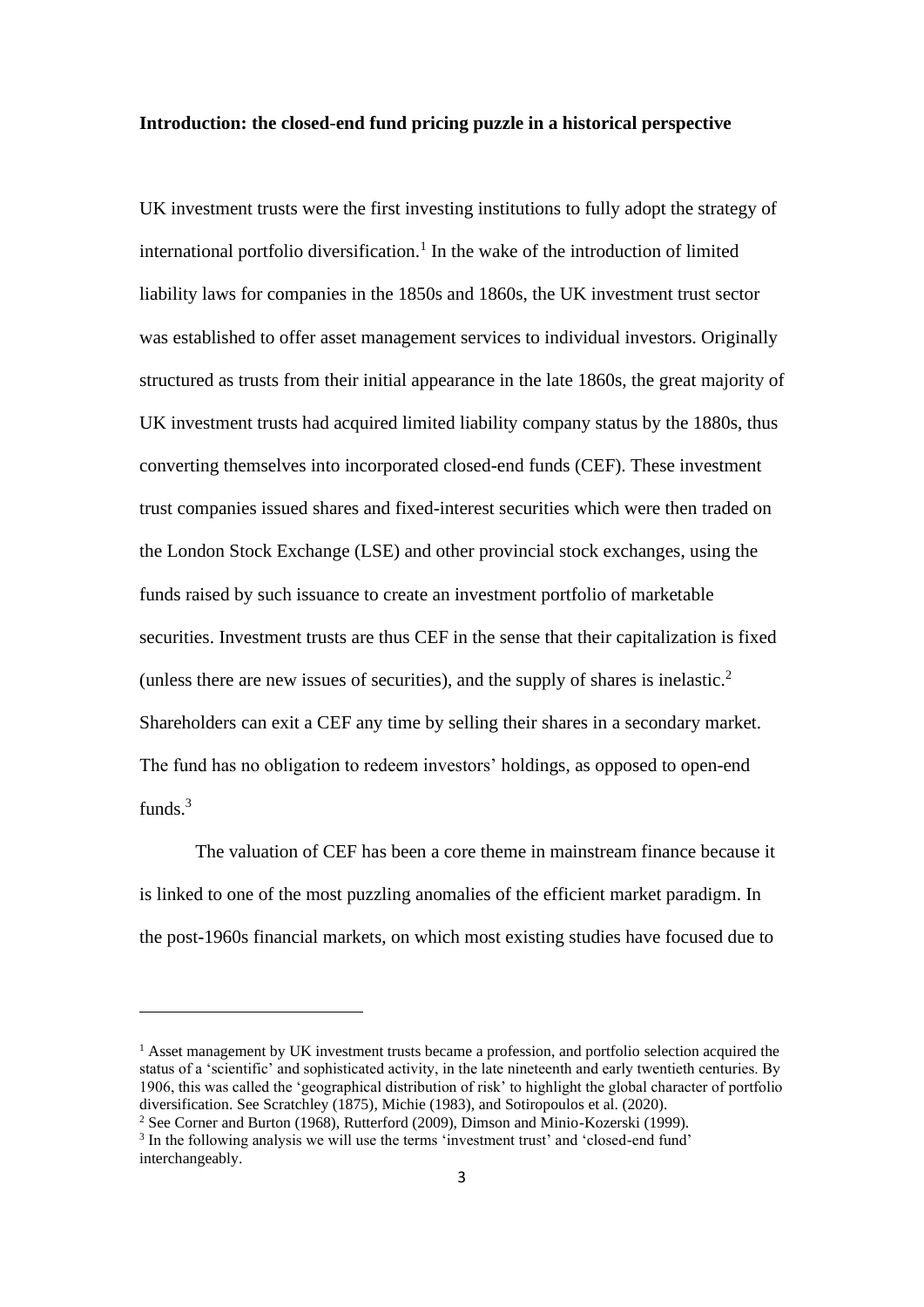data availability, the market values of CEF deviated substantially from the net asset value (NAV) of the underlying portfolios, which is the difference between the total market value of all investments within the fund less any liabilities that the fund may have. A CEF trades at a discount (premium) when its market capitalisation is lower (higher) than the underlying portfolio's NAV. In the 1960s, the average discount to NAV in UK investment trusts fluctuated around 10%, increasing to as much as 50% by the mid-1970s. This discount gradually narrowed until the 1990s when it started to increase again. The behavior of US CEF has generally resembled that of those on the UK market over the same period (Dimson and Minio-Kozerski 1999, p. 6; Cherkes 2012).

The persistent and varying mismatch between a closed-end trust's NAV per share and its ordinary share price has attracted a significant volume of research. If a CEF trades at a discount or premium to NAV, the ordinary share price deviates from its 'fundamental value'. Any discrepancy between the share price of the trust and the NAV of its underlying investments violates one of the most basic principles of neoclassical finance, the law of one price (no-arbitrage principle). This pricing mismatch has been coined as the CEF discount puzzle, $4$  with CEF treated as a 'laboratory' to empirically test market efficiency and investor behaviour. CEF have thus become an ideal vehicle for studying mispricing in financial markets as well as investor behavior (Pontiff 1996, p. 1135; Brealey et al. 2011, p. 906; Ross 2002).

While there is extensive literature on the performance of modern CEF and the related pricing puzzle, there has been no research using historical data for the same question before the 1960s. There are two notable exceptions. De Long and Shleifer

<sup>4</sup> For instance, see Ross (2002), De Long and Shleifer (1991), Cherkes (2012).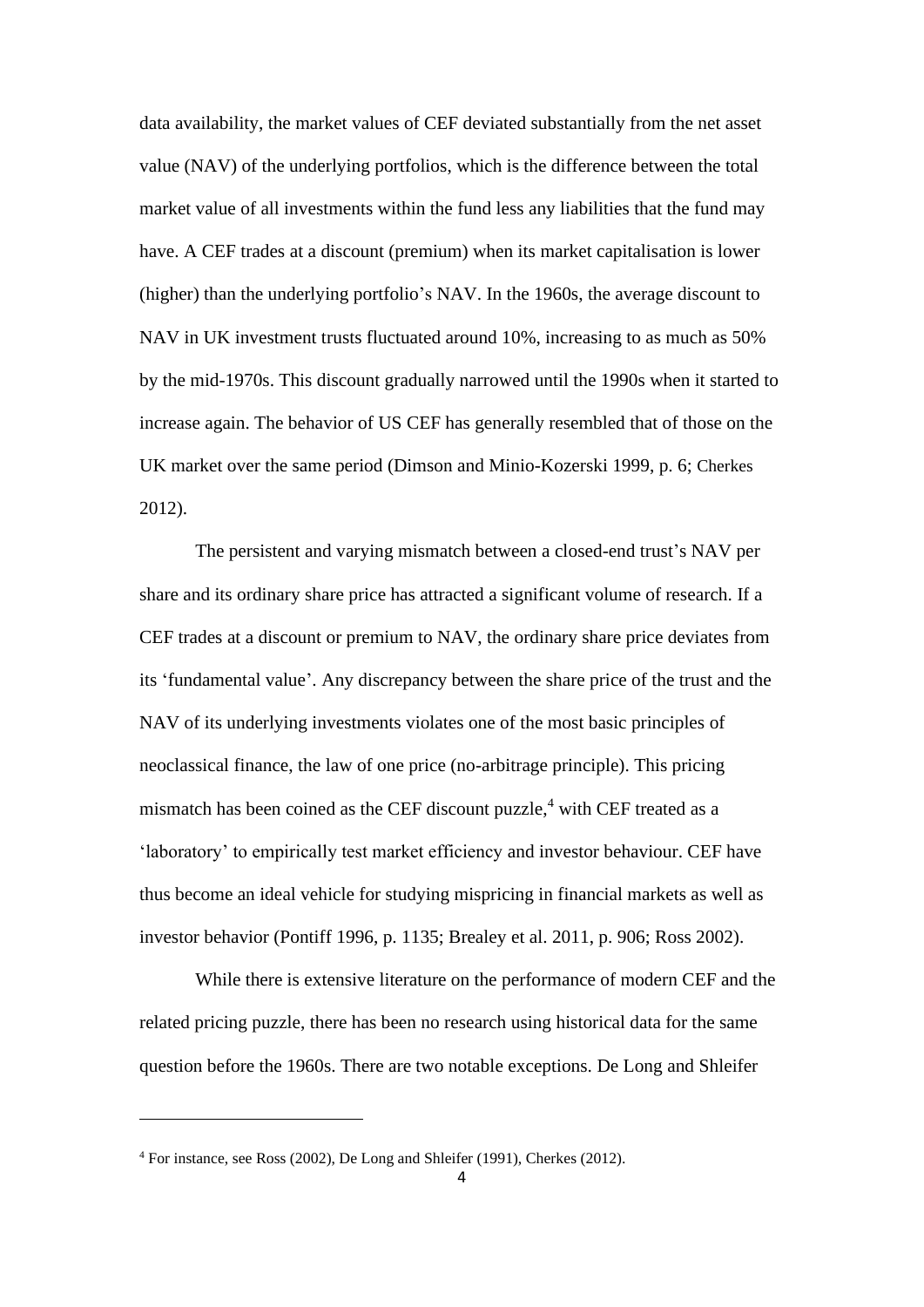(1991) discussed the discount to NAV for a small sample of US CEF around the crash of 1929. Chambers and Esteves (2014) estimated the discount to NAV of Foreign and Colonial Investment Trust Company between 1880 and 1913. Our study extends the scope of previous analysis both in terms of the number of investment trusts and the period under investigation. It is the first to investigate the CEF pricing puzzle of the UK investment trust sector for the 50-year period between 1880 and 1929. In our analysis, we estimate the size of discount/premia to NAV for UK investment trusts and explore possible explanatory factors.

Looking at the pricing puzzle of the investment trust sector from a historical perspective is interesting for two reasons. First, it reveals the long-term trend of one of the most discussed puzzles in financial theory, focusing on the world's financial center in the late  $19<sup>th</sup>$  century and the beginning of the  $20<sup>th</sup>$  century. Up to the 1930s, UK financial markets were a global financial hub, with the LSE being the largest, most sophisticated, and organized market in the world (Powell 1916; Lavington 1921; Michie 1987; Hannah 2007). Our dataset comprises hand-collected data from the annual reports archives held in the Guildhall Library in London as well as market price data from the Stock Exchange Yearbook (SEYB). We were able to calculate discounts/premia to NAV for a sample of 91 different investment trusts and 670 firmyears over 50 years, from the origin of investment trust companies in the 1880s up to 1929. Our results show significant cross-sectional and time variation between share prices and underlying NAV. We find a tendency for trusts to trade at a discount to NAV, but this tendency was reversed in the 1920s. The median discount was 5.5% for the whole period, but it became a 2.4% premium in the 1920s. These results are accompanied by large levels of variance across investment trusts and are consistent with the large variation in discounts in the US financial markets in 1929 as well as the

5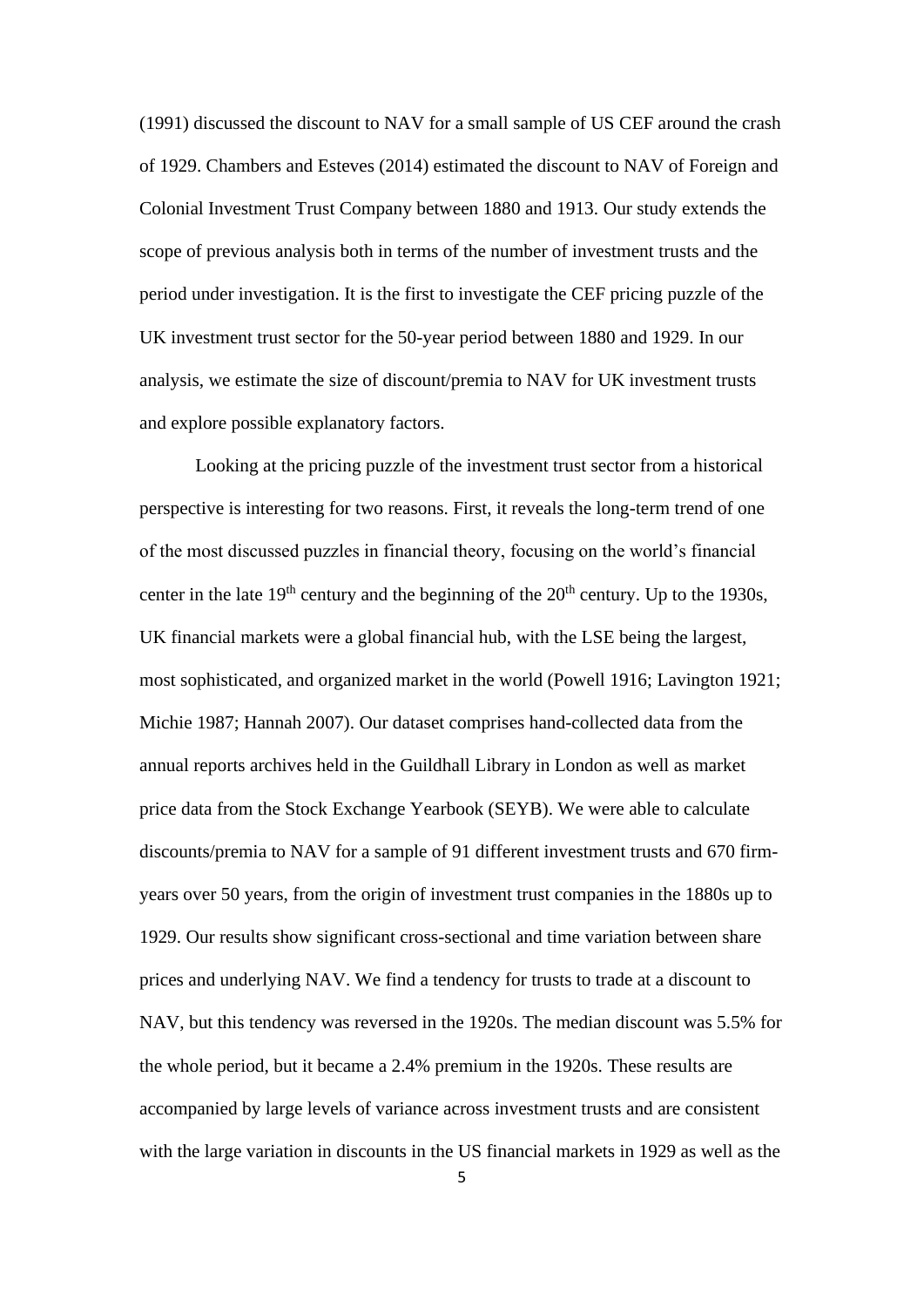post-1960s CEF pricing variation both in the UK and US. The CEF valuation puzzle is a long-run historical phenomenon and our findings cast some doubt on the efficiency of the Victorian and Edwardian financial markets.

The second contribution of this study is related to UK investor behavior. Victorian and Edwardian investors have generally been assumed to be rational, even when there has been evidence of market imperfections. For instance, several studies have argued that British investors relied on informal trust networks and local knowledge to deal with informational asymmetries. 5 Irrational/naive investors did not seem to have a substantial influence on asset prices during the British Railways Mania in 1845-6; market movements on the 19th century LSE were shown to be rational responses to changes in fundamentals as well as financial news. <sup>6</sup> Even studies that have debated UK capital exports and their influence on domestic investment – one of the most discussed topics in economic history – have very rarely challenged British investors' rationality.<sup>7</sup>

The UK investment trust sector allows us to access investor behavior in a way no other study has done. The novelty of our research is that it discusses UK investor behavior and asset pricing in relation to the underlying 'fundamental' value of their investment, which cannot typically be observed. Our analysis offers evidence of mean-reverting behavior in the discounts to NAV. This implies that investors were aware of the relation between share prices and underlying NAVs and corrected high pricing deviations/mismatches. UK investors were also keen to reward performance,

 $5$  See Thomas (1973), Campbell and Turner (2011), Rutterford et al. (2017), Acheson et al., (2021). <sup>6</sup> See Campbell and Turner (2012) and Campbell et al. (2018).

<sup>&</sup>lt;sup>7</sup> The importance of British capital exports has been seen as the result of higher foreign financial returns (Edelstein 1982); as an attempt to achieve diversification gains (Chabot and Kurz 2010; Goetzmann and Ukhov 2006; Mitchell, Chambers, and Crafts 2011); or as an outcome of the low riskappetite of British investors (Kennedy 1987).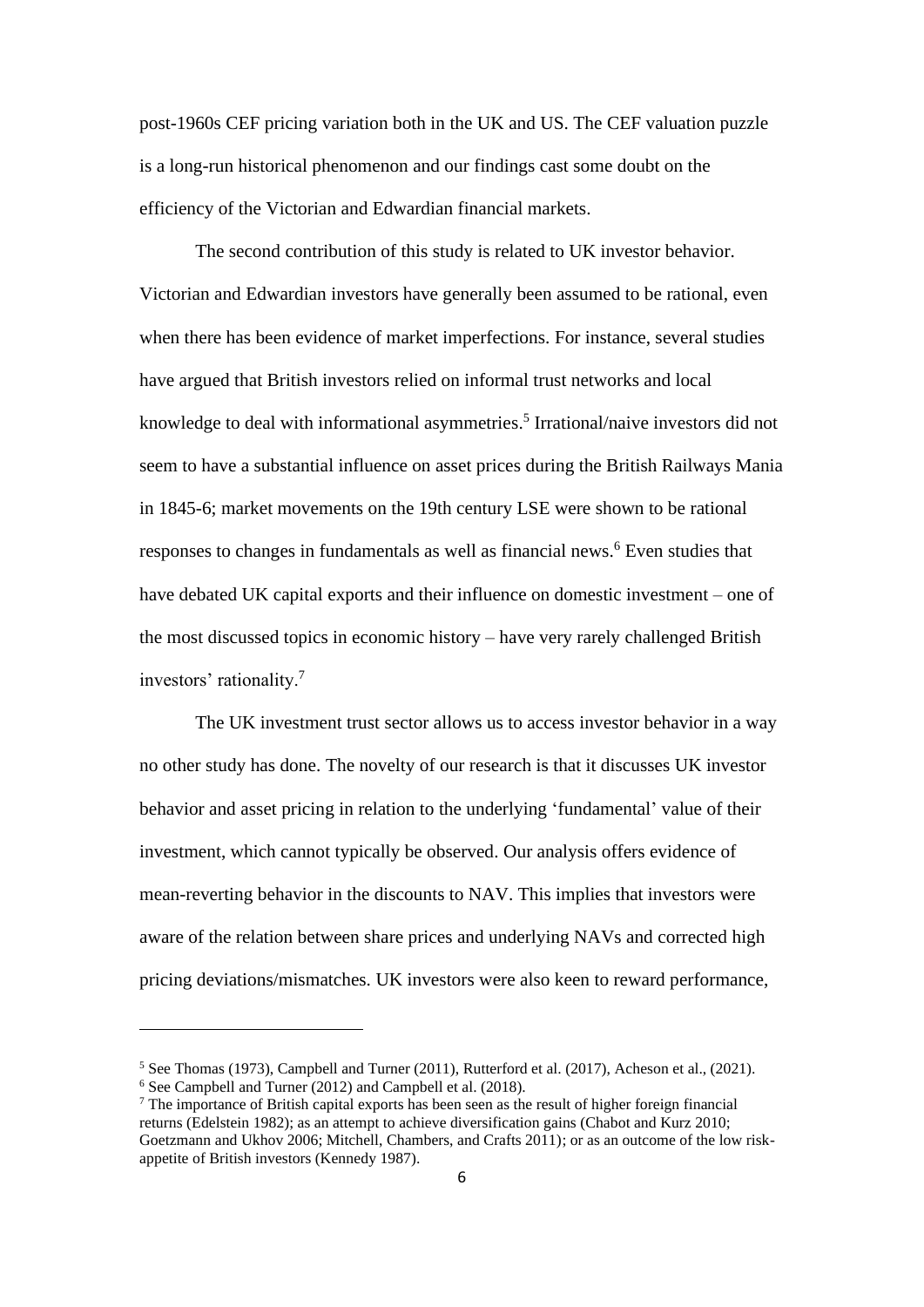as captured by realized returns or nominal dividend yields. Higher realized income and capital gains by investors were associated with lower discounts or higher premia to NAV for investment trusts. We also find some evidence for investor sentiment driving decisions. Our analysis implies a mix of UK investor behavior: investors were ready to relate performance to fundamentals but may also have been driven by waves of pessimistic or optimistic sentiments.

# **The UK investment trust sector: sources and data**

The standard investment textbook calculates the Net Asset Value (NAV) of an investment trust as the total *market* value of all portfolio investments within the trust, minus any liabilities that the trust may have, adjusted for short-term assets and liabilities and long-term liabilities. This is summarized by equation (1):

*NAV* = *Portfolio Market Value* + *Net Short-Term Assets* – *Nominal Value of Long-Term Liabilities* (1)

Equation (1) shows the shareholders' funds from the point of view of the balance sheet. The *Portfolio Market Value* on the right-hand side includes all portfolio investments at market prices. For UK investment trusts before the 1930s, the great majority of portfolio holdings were listed investments in ordinary or preferred shares and bonds<sup>8</sup>. Investment trusts also held current assets, usually bank accounts and cash,

<sup>&</sup>lt;sup>8</sup> As we explain below, UK trusts predominantly invested in listed securities. Unlisted securities in their portfolios were valued by the directors. In a few cases, during our inspection of annual reports, directors gave figures of unlisted portfolio holdings amounting to between 8% and 15% of the total portfolio nominal value.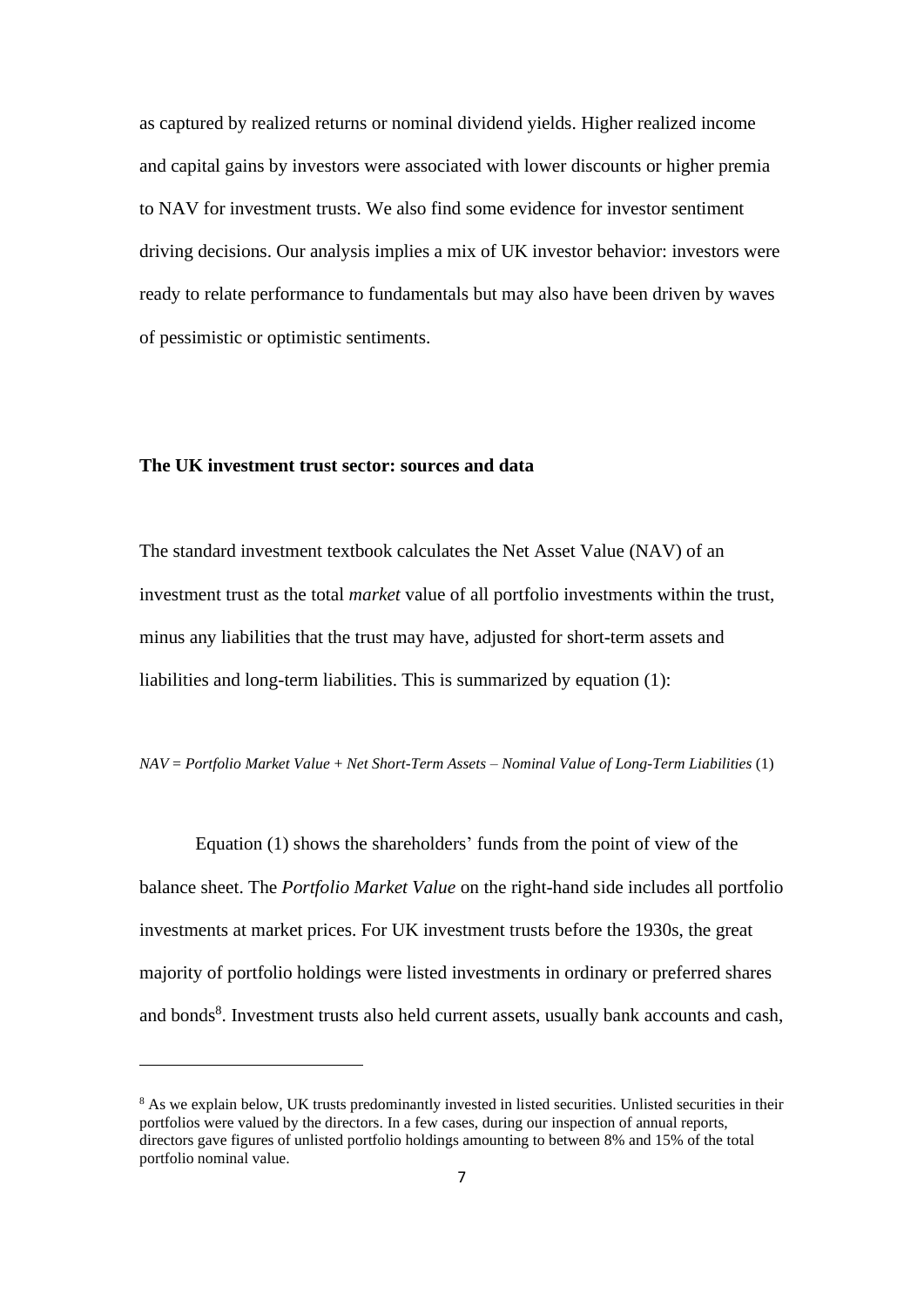and current liabilities, such as deposits and bank loans. The difference between current assets and liabilities appears in equation (1) under the term *Net Short Term Assets* and was usually a very small part of investment trust operations (the working capital was also close to zero). The final term of equation (1) is the *Nominal Value of Long-Term Liabilities*, which includes issued and paid-up preferred stock (preference shares), loan stock, and debentures (as long-term debt) in nominal terms. We treat the preferred shares of investment trusts as a long-term liability because they were closer to bonds in an economic, not legal, sense.<sup>9</sup> They typically specified a fixed nominal dividend yield – which was usually very close to the interest yield on the investment trusts' long-term debt.<sup>10</sup> According to standard practice, both preferred shares and bonds, as long-term liabilities, should appear at their nominal value in equation (1) indicating what it would cost someone to redeem them.<sup>11</sup>

We were able to obtain information on investment trust short-term assets and liabilities from the investment trust annual reports held in the London Guildhall Library. UK investment trusts adopted similar accounting norms, which means that information extracted from their annual balance sheets is consistent across trusts. The annual balance sheet also shows the aggregate portfolio book value, which was the

<sup>9</sup> This is also the assumption of Gerald Moody, chairman and director of many investment trusts, in his forward to Glasgow  $(1930)$  – as well as Gilbert (1939).

 $10$  For a discussion of preferred shares in relation to bonds see Hannah (2015). Chambers and Esteves (2014) made the same assumption in their calculation of the NAV of Foreign and Colonial Investment Trust between 1880 and 1913.

<sup>&</sup>lt;sup>11</sup> In quite a few cases, investment trust preferred shares and bonds were not listed on a stock exchange – unlike their ordinary shares – and were traded privately. Using par values also allows consistency in our sample.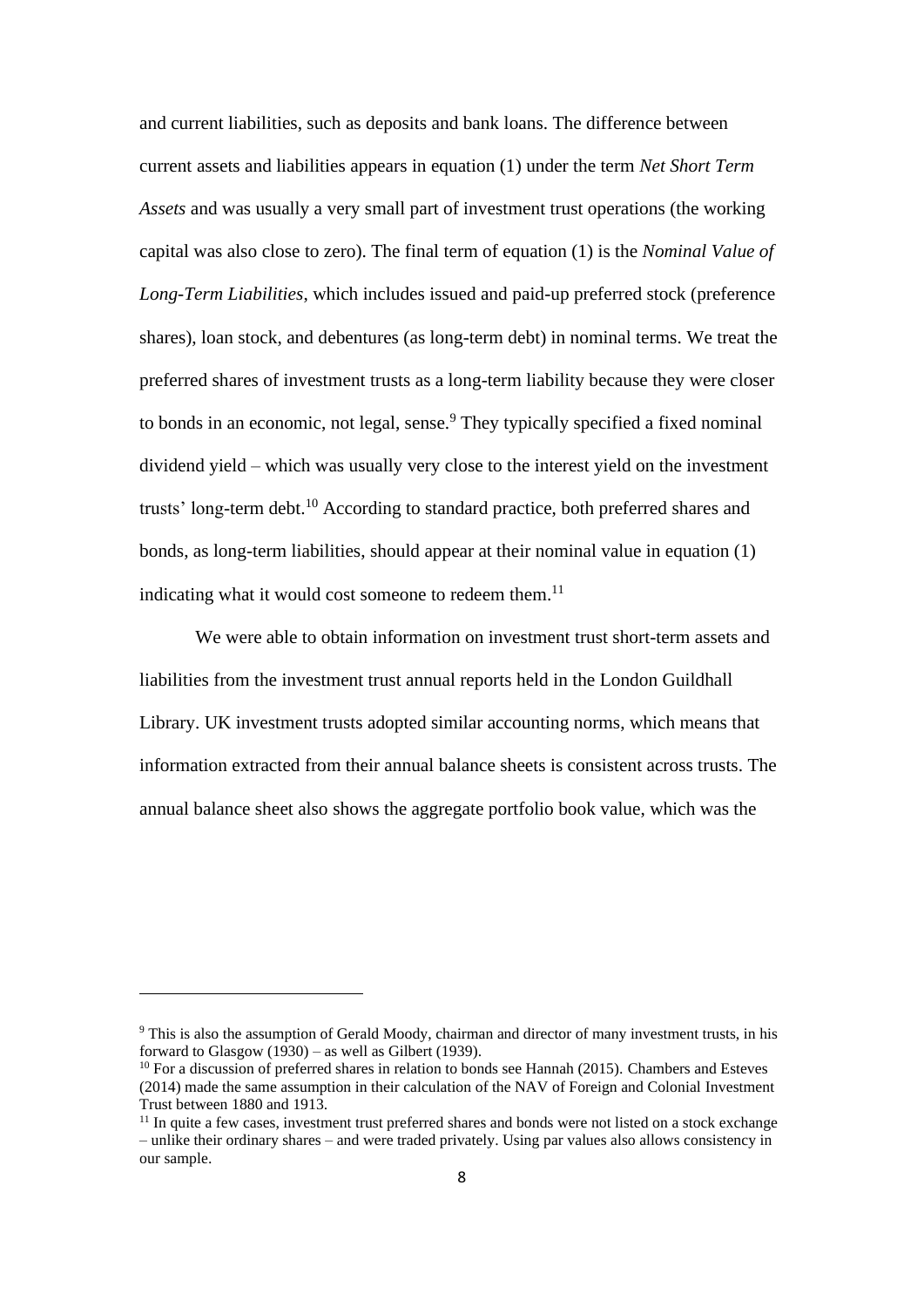sum of the historic costs of portfolio holdings<sup>12</sup> after write-downs.<sup>13</sup> The book value of the portfolio, however, is very different from the portfolio market value required in equation (1).

After a careful inspection of the annual reports of all UK investment trusts, along with the accompanying Chairman's statements, we were able to identify the exact figure for the portfolio market value of a sample of trusts for several years between 1880 and 1929. The aggregate portfolio market value was provided as additional information and was not integrated into the balance sheet. The market value of the portfolio was at the date when the accounts were made up and verified by the auditors (Glasgow 1930; Campbell 1924; Wright 1924). For these investment trusts, we were able to calculate an exact figure for the NAV by applying equation (1). Table 1 compares this sample with the total of incorporated investment trusts in the UK for selected years between 1880 to 1929. A detailed list of the firms in our sample along with the number of NAV observations corresponding to each firm are described in the table of Appendix 1. Our sample has the structure of an unbalanced panel dataset. As we see in Table 1, there are 670 NAV observations (firm-years), which correspond to 91 different investment trusts.<sup>14</sup>

 $12$  The historic cost of a portfolio holding was the market value of the security when it was bought by the trust.

<sup>&</sup>lt;sup>13</sup> Investment trusts operated a dual system of capital reserves: the capital reserve disclosed on the balance sheet and another, so-called 'inner' or undisclosed/invisible reserve. When a capital gain was realised on sale (or redemption) of a security, if disclosed capital reserves were deemed sufficient, the gain was often used to write down the book value of either a new or an existing holding. The difference between portfolio market value and portfolio book value was thus equal to 'inner' (non-booked) reserves.

<sup>&</sup>lt;sup>14</sup> An obvious question is whether those investment trusts for which we can calculate equation (2) – 670 observations in total as shown in Table  $1 -$  is representative of the investment trust sector as a whole. Our background estimations for the cross section of our sample in 1928 (the year for which we have the biggest cross-sectional sample) do not suggest any considerable difference between our sample and the rest of the investment trust sector with respect to paid-up capital, performance, and other variables at the firm level.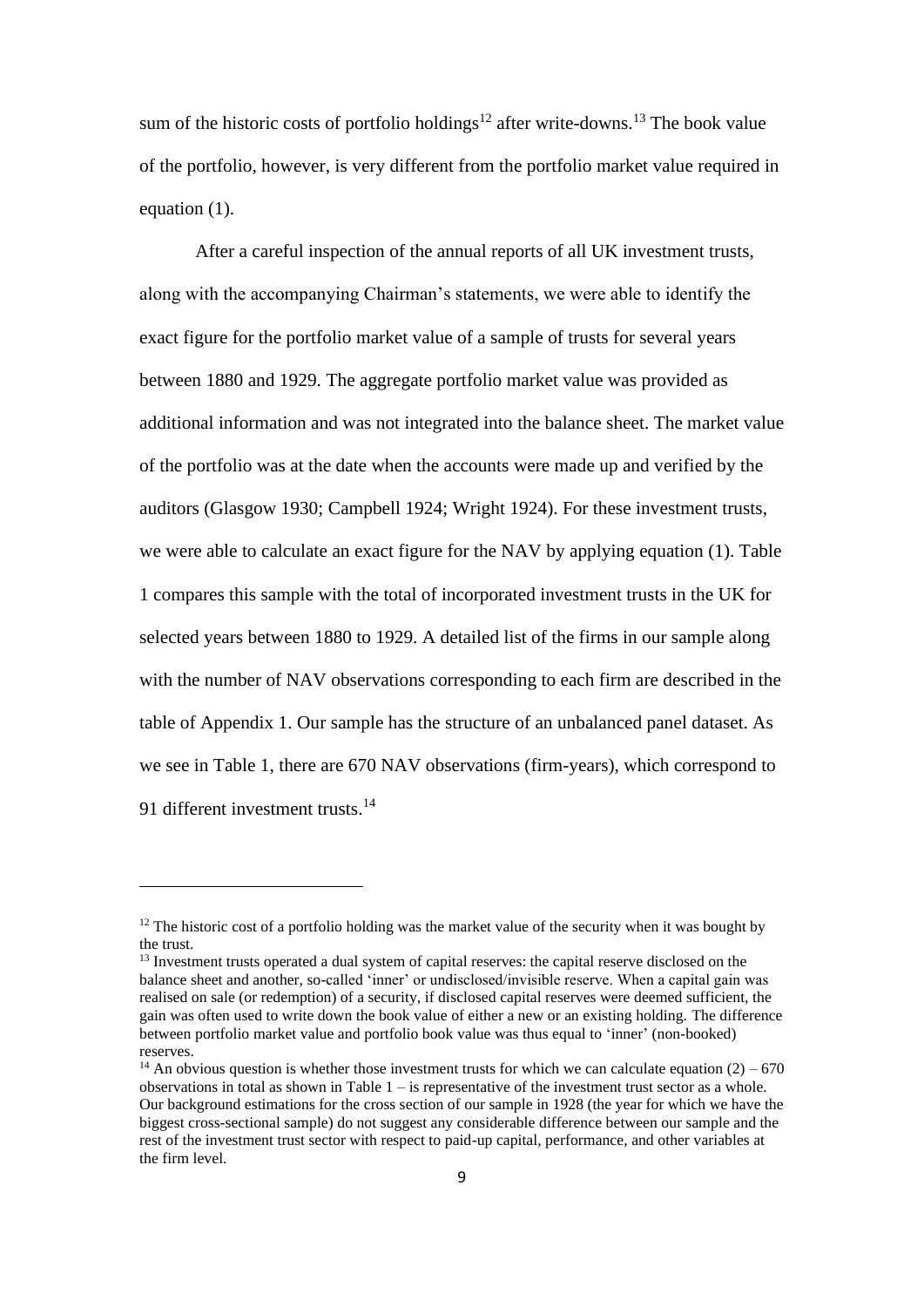#### [TABLE 1 NEAR HERE]

For the investment trusts in the sample, we obtain the discount to NAV per share, *DISC<sub>it</sub>*, from equation (2):

$$
DISC_{it} = \frac{NAV_{it} - N\cdot SP_{it}}{NAV_{it}}\tag{2}
$$

In the above equation,  $SP_{it}$  is the ordinary share price and  $NAV_{it}$  is the net asset value of investment trust *i* in year *t*. We multiply the ordinary share price  $SP_{it}$  by the number of issued shares *N* to get the market value of the ordinary share capital. Ordinary share prices are not included in the company annual reports. In our calculations, we have used the *Stock Exchange Yearbook* (SEYB) to obtain share prices.

For every firm, the annual issues of the SEYB offer information on the accounting month, that is the month in which each firm published its annual accounts and related financial statements. The SEYB also reports the market prices of the trusts' issued shares and bonds. It is not clear whether these prices refer to the month of the accounting year-end or are collected towards the end of the calendar year when the SEYB was published. Our assumption is that the SEYB market prices are prices for the accounting month for every firm. To check this hypothesis, we compared as many monthly prices – taken from the *Investor's Monthly Manual* (IMM) at the end of the reporting month for each trust – as are available for the trusts in our sample against the corresponding SEYB market prices. The correlation we got was almost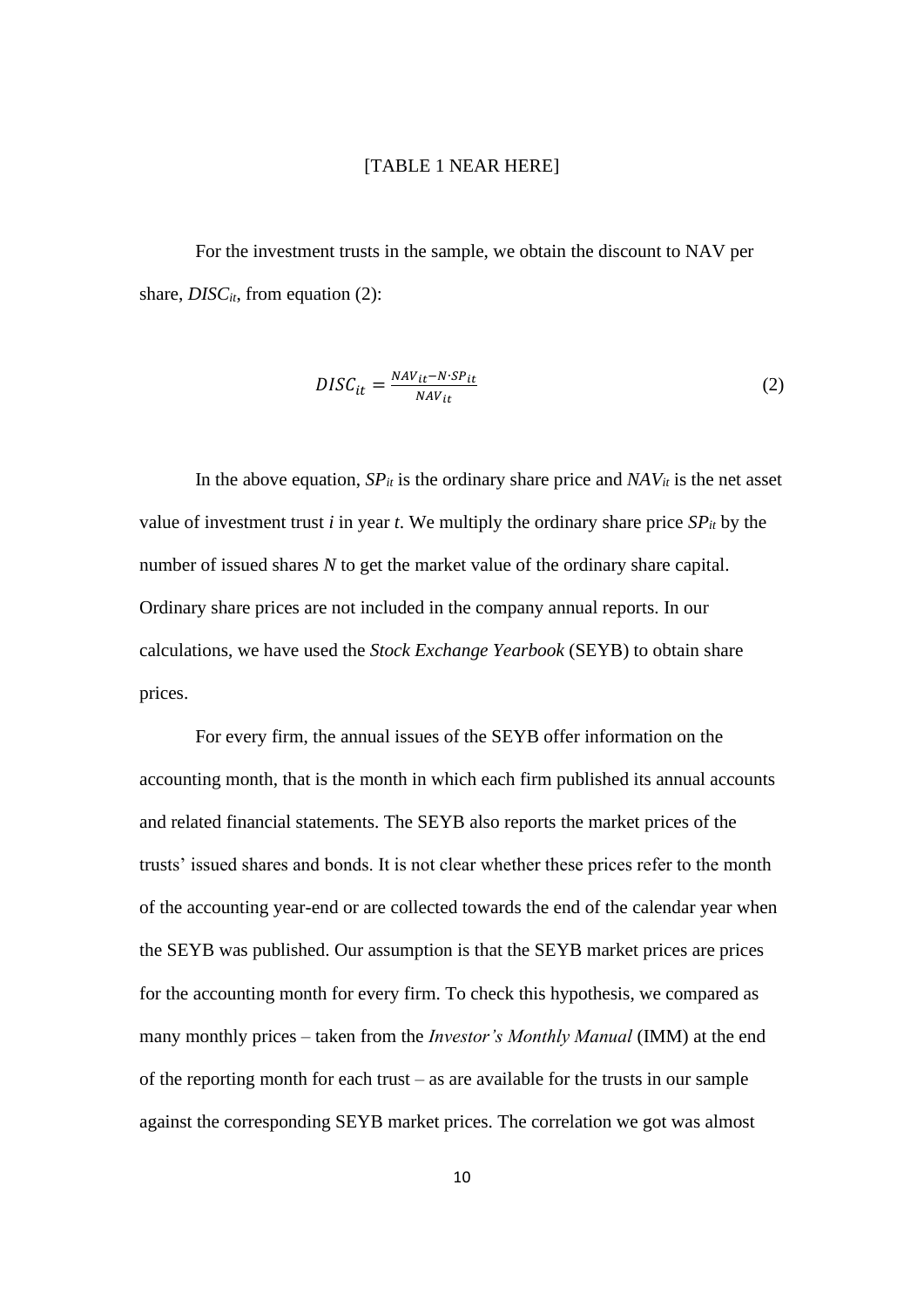perfect (correlation coefficient equal to one, *p*-value=0, and *R*-squared=0.999). This suggests that the SEYB market prices correspond to the same month as the other NAV components we collected from the SEYB. The big advantage of the SEYB is that it offers easy and reliable access to a wide range of market prices for all trusts, including Scottish investment trusts, which were not reported in the IMM nor the Stock Exchange Daily Official List. Using the SEYB data increases our NAV observations from 208 to 670.

Additionally, for each firm-year in our dataset, we were able to collect information from the SEYB about several company-level variables, for use in our analysis, such as paid-up capital of the trust, which have allowed us to calculate the leverage of each trust every year.

#### **Share prices and net asset values before the 1930s**

If markets efficiently disseminate information and investors are 'rational', the discounts to NAV, as defined by equation (2), should not be far from zero. Share prices should closely match the NAVs per share for every firm *i* and year *t*. We know from the existing literature that, in post-1960 financial markets, for example, closedend trust shares traded at substantial discounts or premia. Figure 1 shows that this was also the case for UK financial markets before the 1930s. The figure presents the calculations of discounts (or premia if negative) for the UK investment trusts in our sample. It also shows the historical trend of discounts for two randomly selected investment trusts (both trusts with many observations over time). Table 2 additionally reports some descriptive statistics for our sample. Following de Long and Shleifer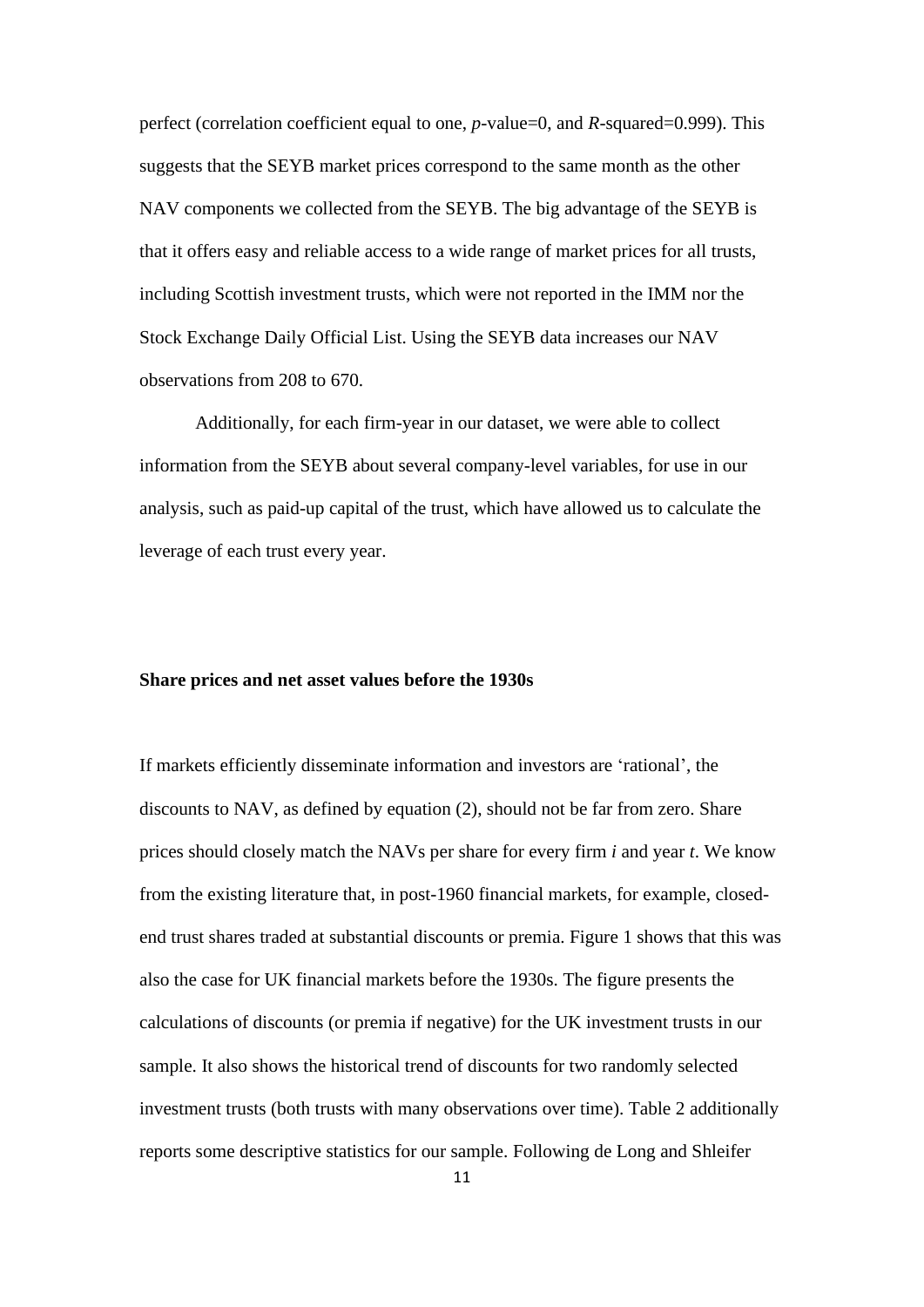(1991), we have omitted outliers with very high premium to NAV or with negative NAV (this leads to an extreme discount).<sup>15</sup>

# [FIGURE 1 AND TABLE 2 NEAR HERE]

As we see from the first chart of Figure 1, there is considerable cross-sectional variation in the discounts to NAV for our sample. The ordinary shares of only a few trusts traded at market prices comparable to NAVs. The median discount captures the central tendency (the mean would be sensitive to the extreme variation in the distribution of discounts). Before the 1920s, trust shares typically traded at a discount, but this was reversed in the 1920s when there was a general trend towards trading at a premium to NAV. This is also clear from Table 2. Before WWI, the median discount was 11.3%, but this switched to a 2.4% premium by the 1920s. The number of investment trust shares that traded at a premium, as a percentage of the sample, increased from 32% before WWI to 53% in the 1920s. The examples of the two investment trusts in Figure 1 offer some evidence that the discounts/premia to NAV of individual investment trusts fluctuated substantially over time. It is worth noting at this point that our sample is an unbalanced panel with more observations in the 1920s than in each of the four previous decades.

<sup>&</sup>lt;sup>15</sup> There are two observations of investment trusts with premium to NAV of over 200% and one observation with negative NAV. It is clear from equations (1) and (2) above that, when a highly leveraged trust (with large liabilities, including all fixed income securities) faces a decrease in portfolio value, its ordinary shares will sell at relatively high premium to NAV or even reach negative NAV levels. One explanation for such occurrences is given by De Long and Shleifer (1991, p. 683). Share prices had nowhere to go but up: "if the fund's portfolio declined further the bondholders swallowed the loss, but if the portfolio rose the stockholders kept the gain".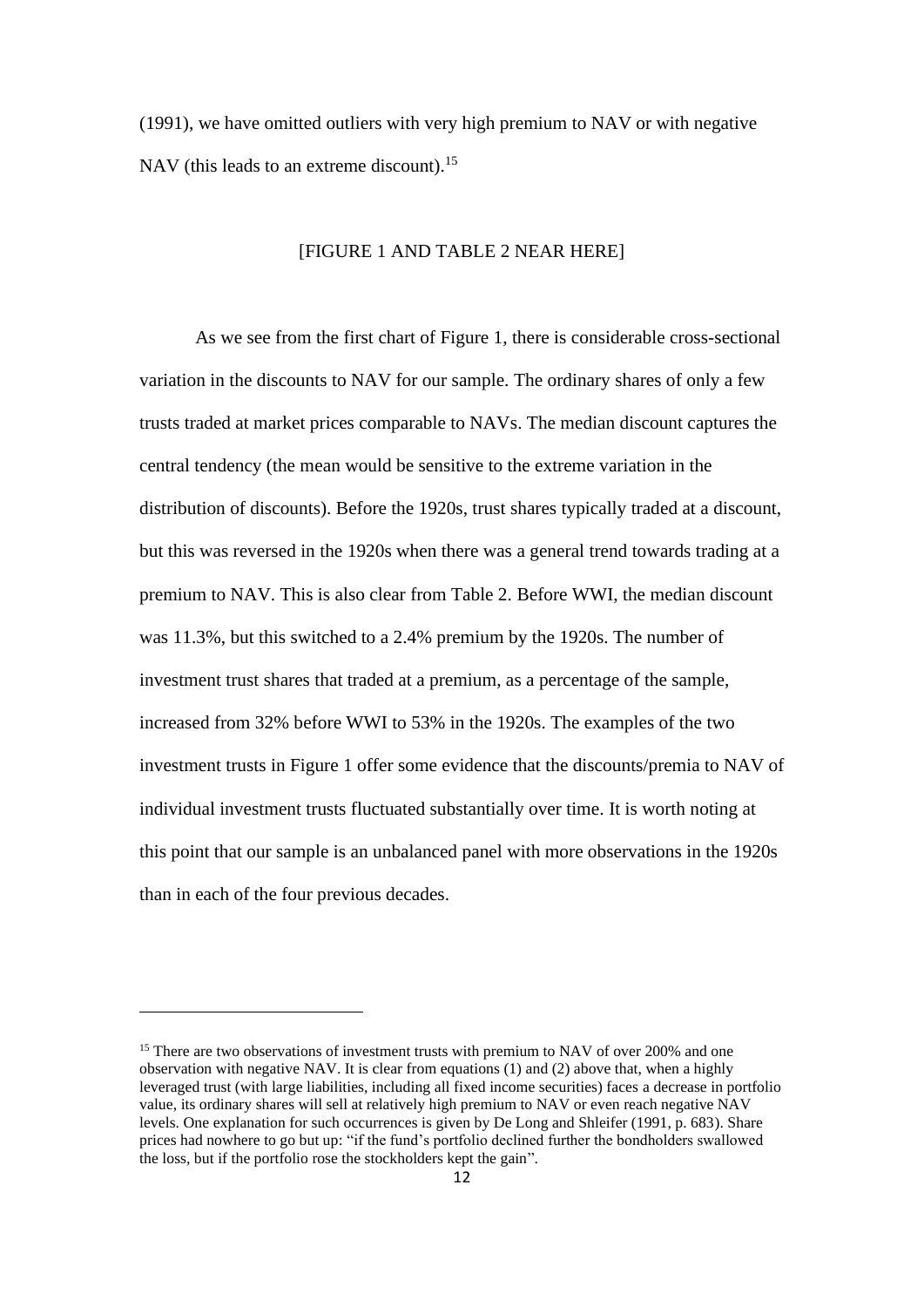To our knowledge, in addition to the study of Chambers and Esteves, De Long and Shleifer (1991) is the only other study to explicitly investigate the discount puzzle from a historical perspective. The authors calculated the discount to NAV for a small sample of US closed-end trusts around the crash of 1929 and used this calculation to estimate overall investor sentiment on the eve of the crash. Their results show that the median CEF sold at a premium of 37% in the first quarter of 1929. This median premium further rose to 47% in the third quarter of 1929, before retreating to a median discount of 8% in December 1929. There was also a huge variation in the difference between share prices and NAVs across investment trusts, ranging from a premium of 160% to NAV to a discount of 50% (De Long and Shleifer 1991, p. 864). We find that our results also reveal large differences between investment trust share prices and NAVs per share, as variable as the range shown by De Long and Shleifer (1991). Chambers and Esteves (2014, p. 14), in a case study of the Foreign and Colonial Investment Trust Company, investigated the difference between the share price and the NAV for this investment trust. They estimated that between 1880 and 1913 the discount to NAV averaged 8%, 11%, and 17%, depending on whether one prices the unquoted/private securities in the trust's portfolio at 25%, 50%, and 75% of their par value. The shortcoming of this calculation is that it relies on hypothetical valuation scenarios that treat all unquoted/private securities in the same manner. In contrast, our calculations, as well as De Long's and Shleifer's analysis, are based on the NAV figure provided to investors by the directors.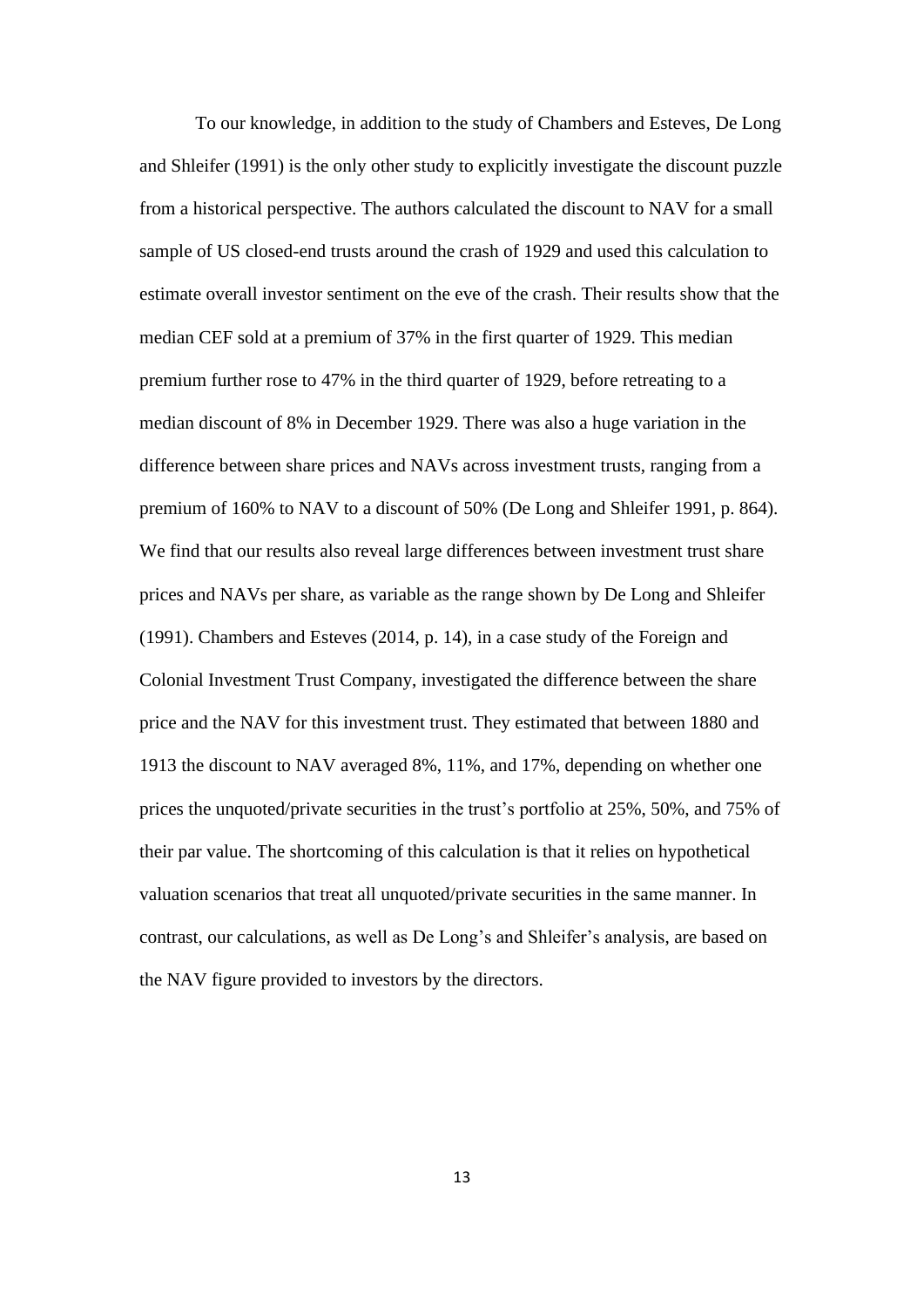#### **Explanations of closed-end trust puzzle from a historical perspective**

How can one explain the mismatch between an investment trust's share price and its NAV per share, the so-called 'fundamental value'? In other words, why did investors choose to buy/hold investment trust shares trading at very different discounts or premia to underlying values?

One possible answer is that investors were naïve, paying no attention to either investment trust portfolio strategies or the underlying NAVs. There are reasons to doubt that this is a convincing explanation. De Long and Shleifer (1991, pp. 686-7) offer some qualitative evidence that the comparison between the ordinary share price and the NAV of a closed-end trust was discussed in the US in the press and among financial analysts just before the crisis of 1929. There is evidence that the same was happening in the UK long before the end of the 1920s. For instance, in an article about the Railway Share Trust and Agency on 28 February 1920, *The Times* discusses the discount to NAV in relation to the ordinary share price as something that would be attractive to investors:

The directors were happy in being able to pay 5 per cent on the deferred stock. That was the highest dividend for five years past, and they trusted to be able to continue to pay it. The board could congratulate the shareholders on the position to which the company has attained. The yield on the deferred stock at the market price was no less than 8 per cent, and the break-up value on the balance sheet presented was about  $\pounds$ 122, whereas it stood in the market at £61 (*The Times,* 28 February 1920, p. 23).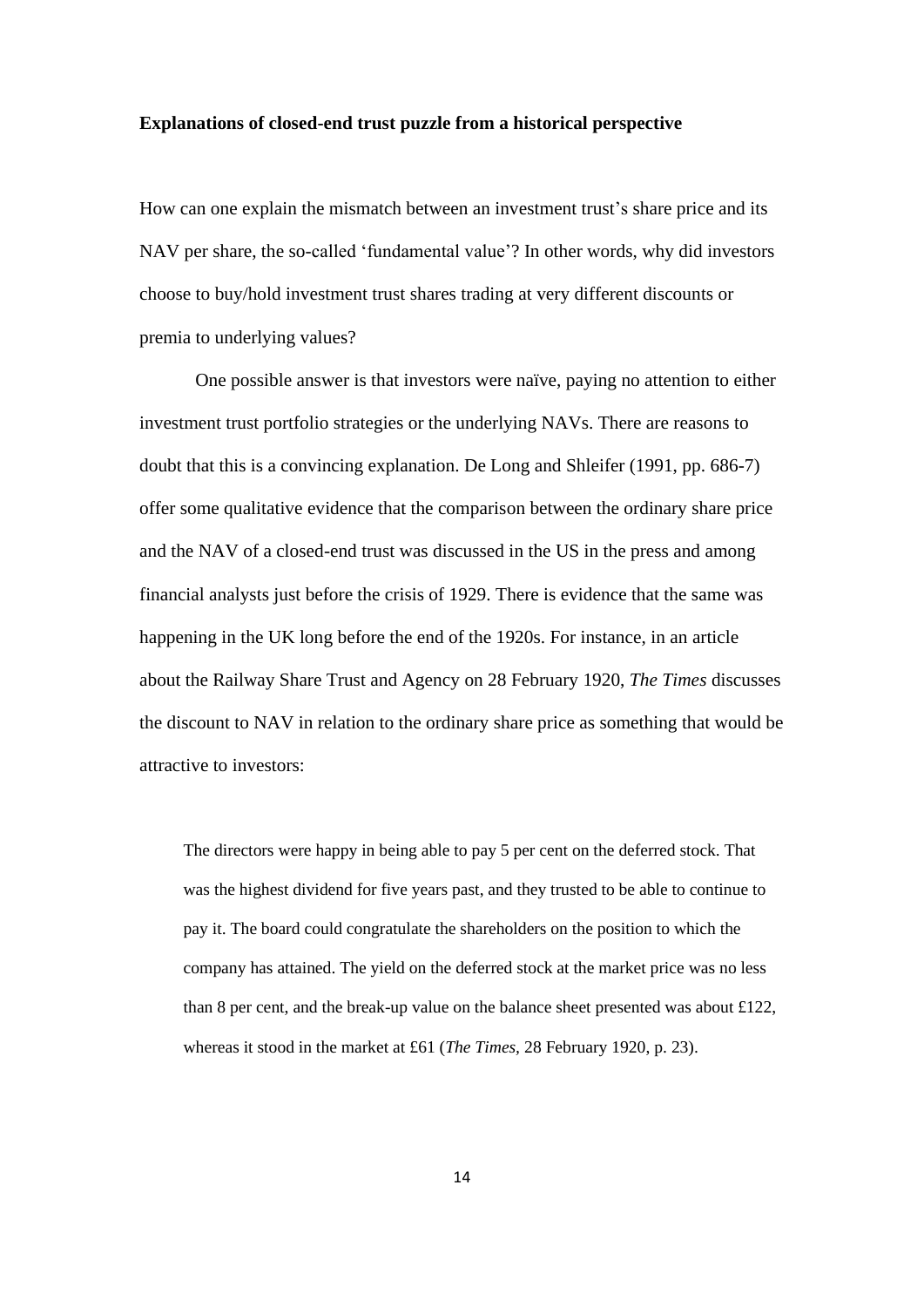In this case, the directors themselves provided the information that the discount to NAV was about 50%, presenting it as an opportunity for investors. In other cases, observers used whatever information was provided by the annual accounts and the directors to make their own estimates about discount/premia to NAV. <sup>16</sup> It seems that experienced UK investors, advisers, and analysts were able to follow and understand the connection between the NAV and the price of ordinary shares. The explanation of the price mismatch must be sought in other factors.

Studies of the closed-end pricing puzzle in more recent decades have tested a number of possible explanations. The first systematic attempt to investigate this puzzle came from Malkiel (1977), although the issue was already discussed in the 1960s by academics and practitioners (Pratt 1966; Doane and Hills 1962). Since then, the topic has attracted a great volume of research and debate. There are two broad approaches to this pricing puzzle: "(a) the investor sentiment theory, which invokes the irrational behavior of small investors," and (b) several models that "utilize the trade-off between CEF managerial costs and CEF investment services to offer a rational explanation for the puzzles" (Cherkes 2012, p. 433: see also Lee et al. 1991). The first approach draws upon behavioral finance and challenges the main principles of neoclassical finance (Ross 2002, p. 133). Prices reflect investor psychology, which is not related to market fundamentals. The second approach reverses the argument. It argues that investors are rational and market prices are correct: the puzzle is therefore

<sup>16</sup> For instance, see the discussion about the Indian and General Investments trust in *Financial Times* (7 June 1922, p. 4). Investment trust directors usually emphasised that they were not asset strippers and had a long-term investment perspective (see the article on the Witan Investment Company in *Financial Times*, 28 September 1929, p. 4).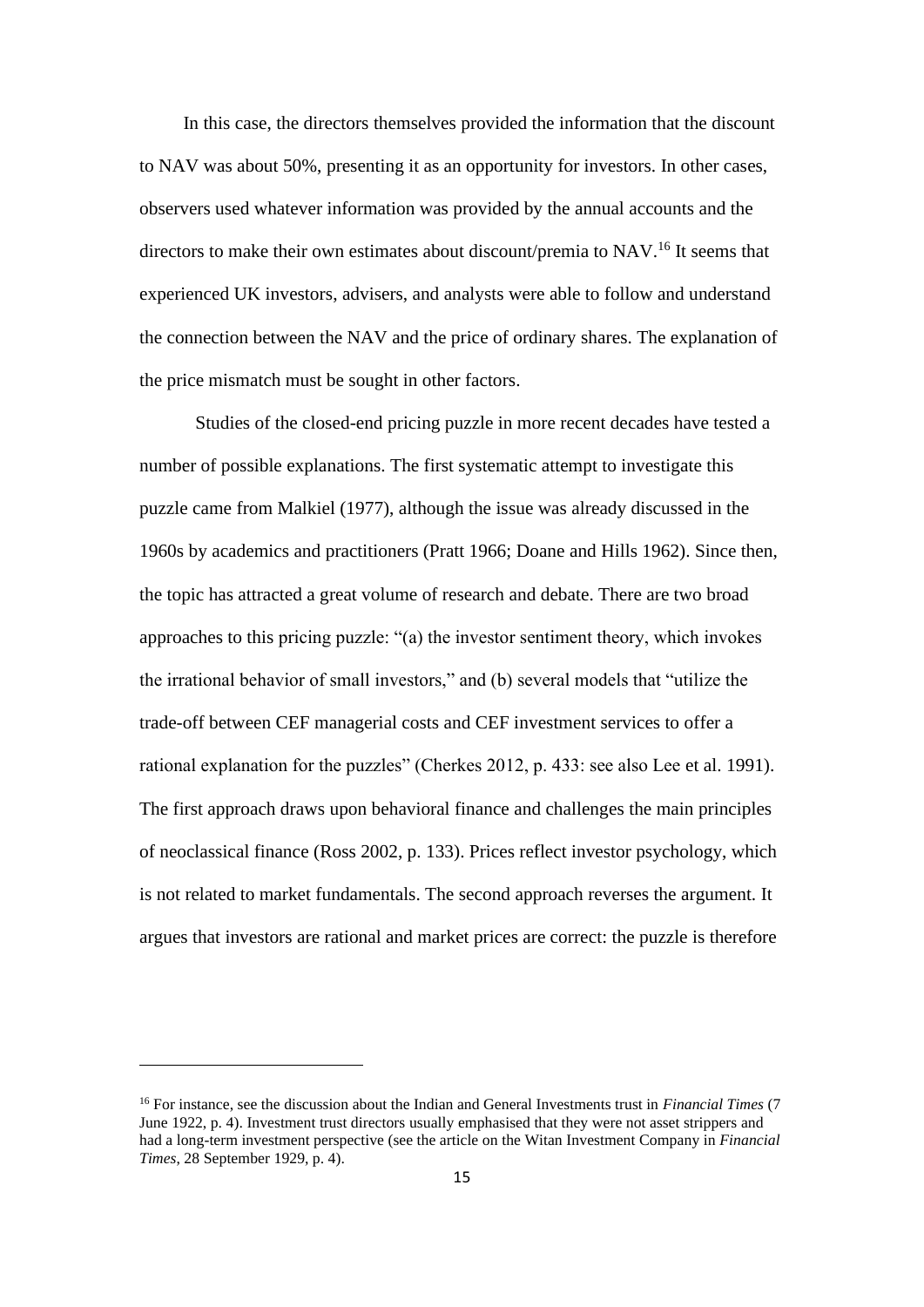due to the fact that NAVs do not account for all fundamental factors reflected on market prices.

The rest of this paper is focused on three possible explanations of the pricing puzzle relevant to the period we investigate. It examines to what extent investment trust pricing before the 1930s can be explained by: (i) faulty estimates of NAV on the basis of unlisted portfolio holdings; (ii) leverage opportunities offered by investment trusts and trust performance; and (iii) the investor sentiment hypothesis.

# **NAV estimates and unlisted securities**

Valuation procedures have been suggested as a possible explanation for the CEF pricing puzzle. According to this argument, private/unlisted securities held by CEF may be overvalued by the directors when estimating NAV. Investors may not be prepared to pay in full for the 'inflated' NAV, thus correcting potential opportunistic valuations by the directors (see Lee et al. 1991, pp. 78-9; Malkiel 1977; Cherkes et al. 2009; Dimson and Minio-Kozerksi 1999, p. 10-11). One would expect a positive relationship between the portfolio weight of unlisted or private securities valued by the directors and the discounts to NAV. However, this link is far from unambiguous. During the period under consideration, UK investment trusts had a strong reputation for the quality of their reporting and conservative bookkeeping.<sup>17</sup> Investors might well have been ready to pay a premium to NAV if they believed the valuation of unlisted securities to be conservative.

<sup>&</sup>lt;sup>17</sup> See, for a discussion of this issue, Wright (1924), Glasgow (1935), Robinson (1923), Sturgis (1924).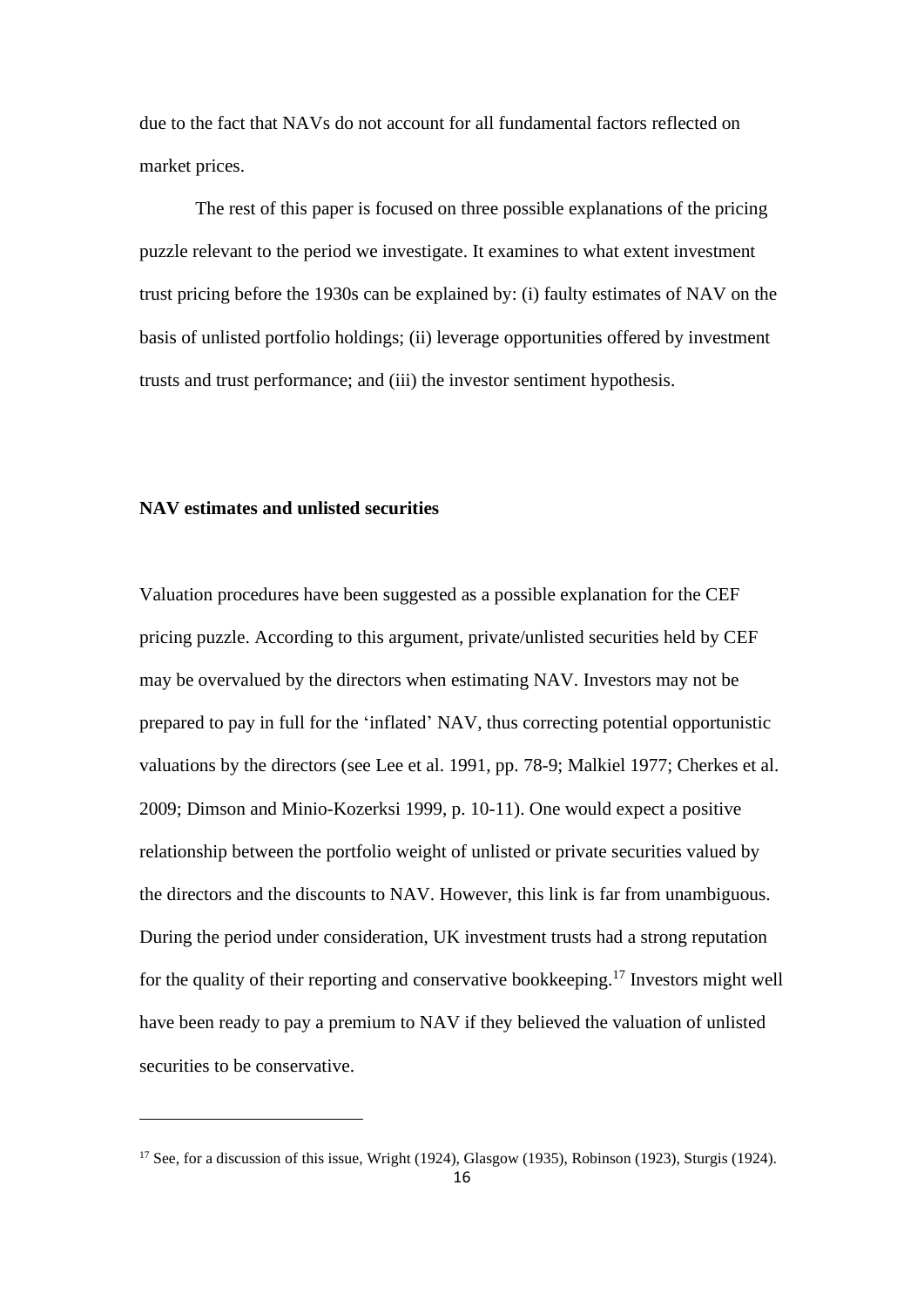UK investment trusts generally avoided "unquoted securities" (Campbell 1924, p. 298; see also Glasgow 1935; Robinson 1923; Rutterford 2009). As explained by Campbell (1924), unlisted securities "are not easily realizable, and most companies avoid this class of investment, except in special cases, as the investment of their funds in marketable securities has been found an excellent safeguard." In their analysis of the Foreign and Colonial Investment Trust before 1913, Chambers and Esteves (2014, p. 14) used an expanded definition of unlisted securities (which comprised securities privately held, infrequently traded, or quoted on a smaller regional stock exchange) and estimated that these 'unlisted' securities represented between 10% and 15% of total portfolio value between 1880 and 1914. This implies that the actual proportion of the unlisted securities was lower than 10% of the portfolio value.

Could there be any link between unlisted/private securities and discounts for the UK investment trusts in our sample?<sup>18</sup> Considering the reporting standards followed by investment trusts before the 1930s, we believe that the answer is negative. The vast majority of investment trusts disclosed *either* the list of the underlying portfolio investments in nominal values *or* the total market value of their portfolios (based on directors' estimates of the market value of the unlisted securities). When NAVs were provided by directors, investors did not have access to the underlying portfolios to enable them to estimate the potential value of the unlisted

<sup>&</sup>lt;sup>18</sup> The main link in this line of research is between unlisted/private securities (or 'restricted' stock) and discounts to NAV, but without strong evidence for any link. Unlisted/private securities are illiquid, but the argument here is not about liquidity. Listed securities can be more or less liquid, depending on how easily they can be converted to cash. An interesting study of the liquidity of UK stock exchanges based on the IMM data is the one by Rogers et al. (2020) – see also Campbell et al. (2018) for a longer-term perspective of the liquidity of the London capital markets. Less liquid listed securities would have higher bid-ask spreads (see Powell 1910, p. 43-6; Rogers et al. 2020, p. 519), but there would always be a jobber's quotation for investors to use for the calculation of portfolio value, even if these securities are not daily traded. This does not happen in unlisted securities.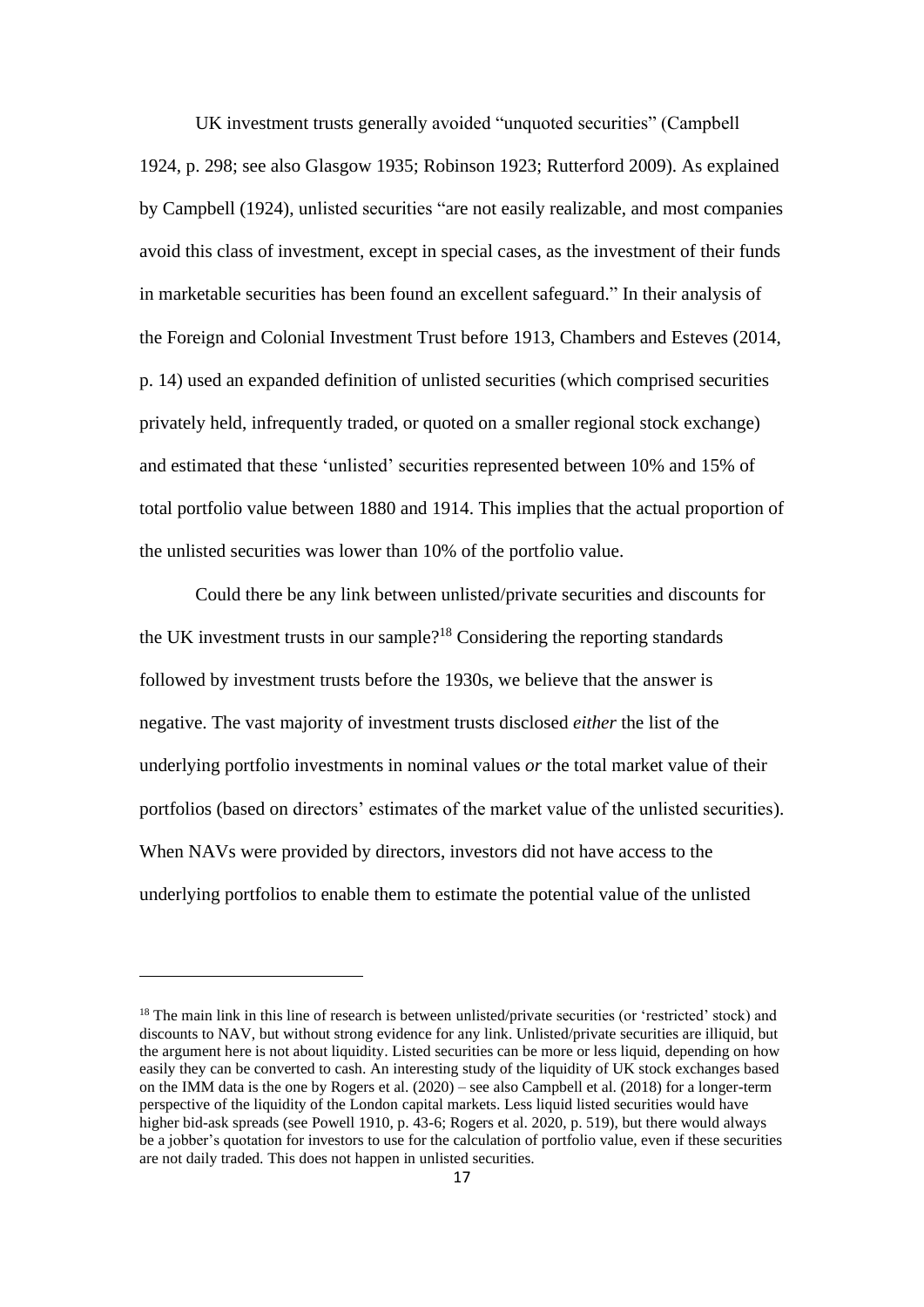securities and challenge directors' valuations. When lists of portfolio holdings were provided, investors did not have any directors' estimates for comparison. The portfolio weighting of unlisted securities cannot explain the variation of the results in Figure 1.

A possible challenge to the above argument could be that investors might have had a good idea (or inside information) about the underlying portfolio holdings of the trusts which did not disclose the lists of their investments. While it is not unreasonable to assume the investors had some 'broad' idea of the underlying investment approach applied by directors – company general meetings could be places for this type of discussion, there is plenty of textual evidence that investors did not have access to the *detailed list* of portfolio holdings for the trusts in our sample.

An investment trust choosing to keep the details of its portfolio investments secret did so for a reason: to avoid "laying open to the public and to rivals the benefit of all its skill and experience" (Campbell 1924, p. 301) – or, as Robinson (1923, p. 7) put it, these investment trusts felt that "they would be handicapped in realizing on their holdings if knowledge of the extent of these holdings were public property" (see also Glasgow 1935; Morgan and Thomas 1962). There was no reason for these trusts to give away what they thought was their competitive edge. According to Parkinson (1932, p. 184), in these cases, investors gave directors "the nearest equivalent, under British Company Law, of a blank cheque" – ruling out any channel for inside information as to the portfolio investments. Having trust in the directors (the "personal side," as put by Ripley 1934, p. 127) was thus the most important – and perhaps the only – substitute to offset this lack of portfolio information. Investors would offer a 'blank cheque' only to managers they trusted: "if the stockholders are satisfied with their directors, it is probably both unnecessary and unwise to ask them

18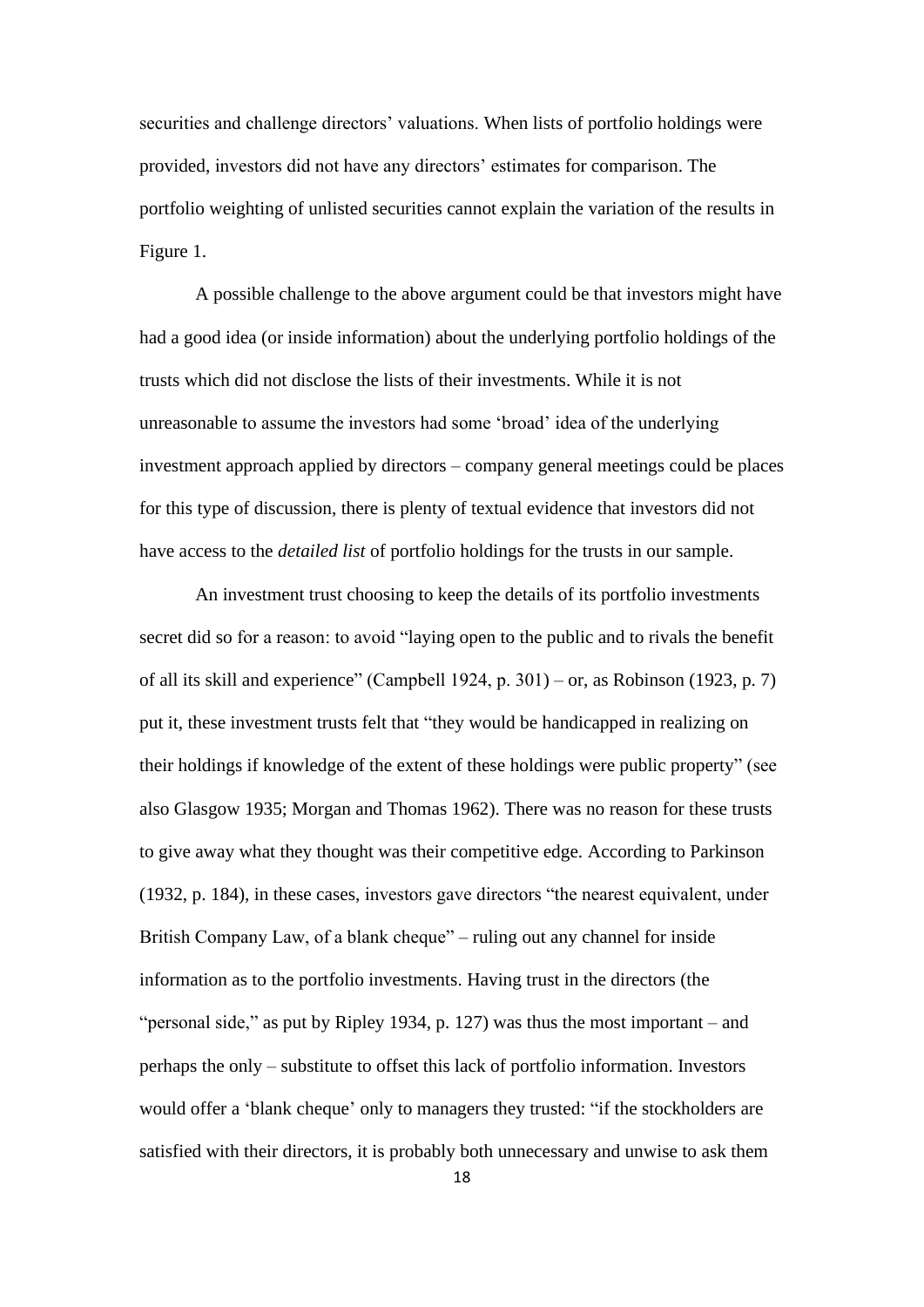to disclose their selection of investments" (Campbell 1924, p. 301). In the same fashion, Sturgis (1924, p. 171) argued that the success of an investment trust was "entirely and absolutely dependent upon the character of its management" and, therefore, "almost the only question which the prospective investor in such a trust need ask is, who are the men who will handle the fund?" (see also Parkinson 1932, p. 184-5). In addition, Moody<sup>19</sup> argued that in the case of trusts that did not disclose the lists of their portfolio investments, it is only the "financial reputation of the Board and Management" that can indicate "how an investment trust company earns its dividends". It is thus safe to conclude that, when investment trusts decided to keep their investment lists secret, there was no way for investors to get this information.

Trust in directors' asset management skills was equally important for investment trusts that provided the lists of their investments. The reason is that the shareholder could not, in practice, estimate the trust portfolio's market value from the very long list of portfolio holdings. The average number of portfolio holdings per trust was close to 300, with some investing in more than 700 securities (Sotiropoulos et al. 2020). It would have been impossible for the individual investor to keep a close track of the market values and returns of the numerous portfolio holdings and calculate the market value of the portfolio: "Not only would it involve days, if not weeks, of arithmetic for a single individual to do the job, but even the arithmetic would be impossible unless one had relations with several Stock Exchanges and received the list prices of the securities quoted thereon" (Glasgow 1935, p. xxvi). It is exactly for that reason that, according to Glasgow, offering the portfolio market value "is a more

<sup>&</sup>lt;sup>19</sup> Moody was a well-known and experienced director in several investment trusts. This comment comes from the forward he prepared for Glasgow's book on English investment trusts (Glasgow 1930, p. xi).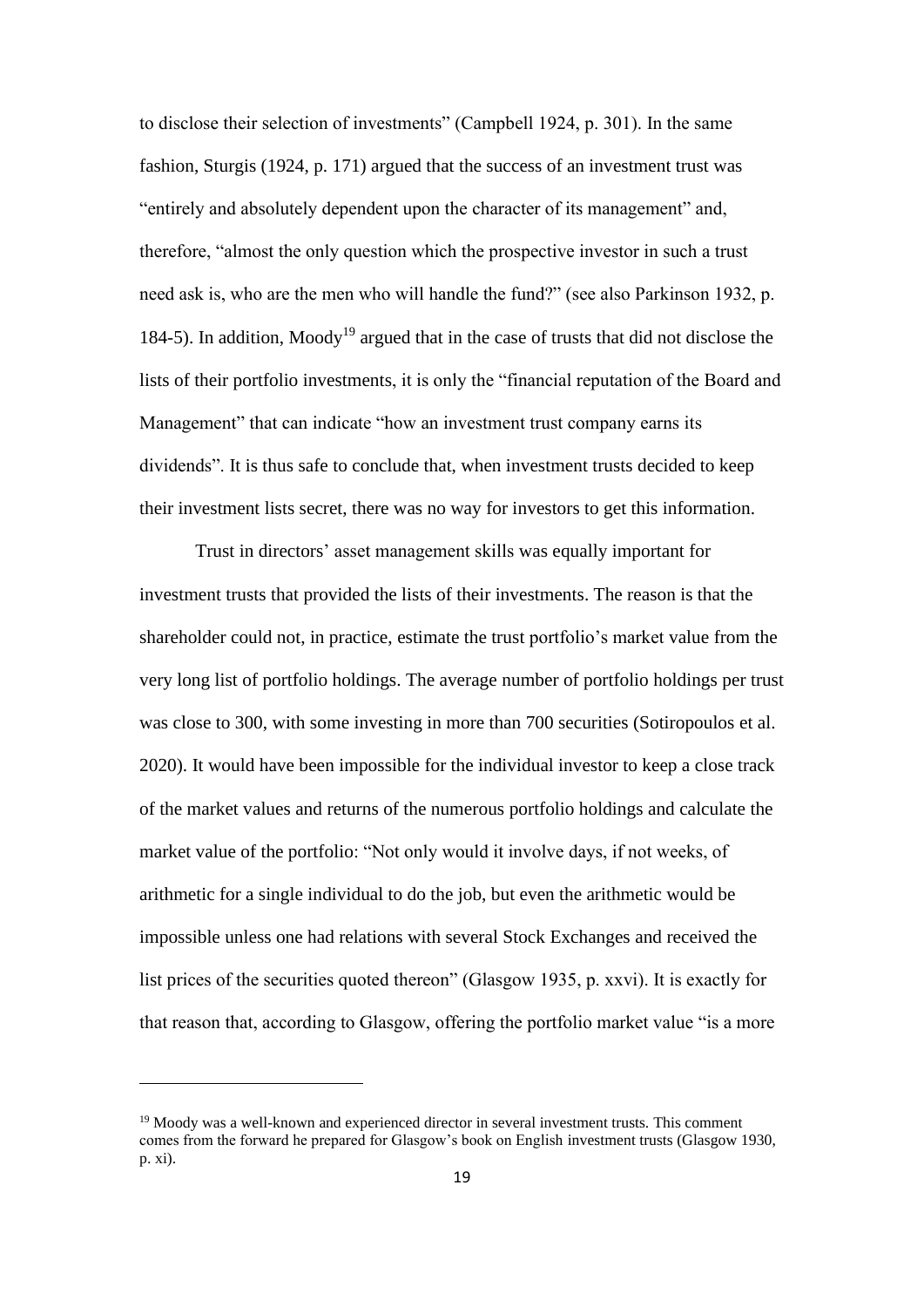valuable piece of information to proprietors in general than a published list of investments" (Glasgow 1935, p. xxvi). In addition, Ripley (1934, p. 127) warned against mistakes by investors in the calculations of portfolio values.

Unlike modern financial markets, matching NAVs to market share prices was extremely difficult in UK markets before the 1930s even when investors had full details of the portfolio investments – and in most cases, they did not. It appears, therefore, unlikely that the prevalence of unlisted securities in trust portfolios can offer a reliable explanation for the variation in NAV discounts/premia.

There are, however, very few exceptions to the binary reporting rule between investment lists and portfolio market value. We managed to identify a small subsample in our data for which *both* portfolio holdings and directors' estimates of portfolio market value are available. This subsample comprises 22 observations of NAVs and associated lists of portfolio holdings, equivalent to 5,128 securities. The subsample is described in Appendix 2 and is very small in relation to our main sample, which contains 670 observations of NAVs that may correspond to as many as 201,000 securities (assuming an average portfolio of about 300 securities; Sotiropoulos et al. 2020). However, these 22 observations allow some preliminary descriptive analysis. We were able to identify the characteristics of each security from its description in the investment lists. We also used information from the IMM and the SEYB to see whether each security in this subsample could be categorized as listed or unlisted (this applies to securities listed both on the London Stock Exchange and on the provincial stock exchanges). According to our findings, unlisted securities represented on average 12% of the portfolio par value, which is close to the calculations by Chambers and Esteves (2014) for the Foreign and Colonial Investment trust. This average is the same both before and after WWI. Figure 2 shows that there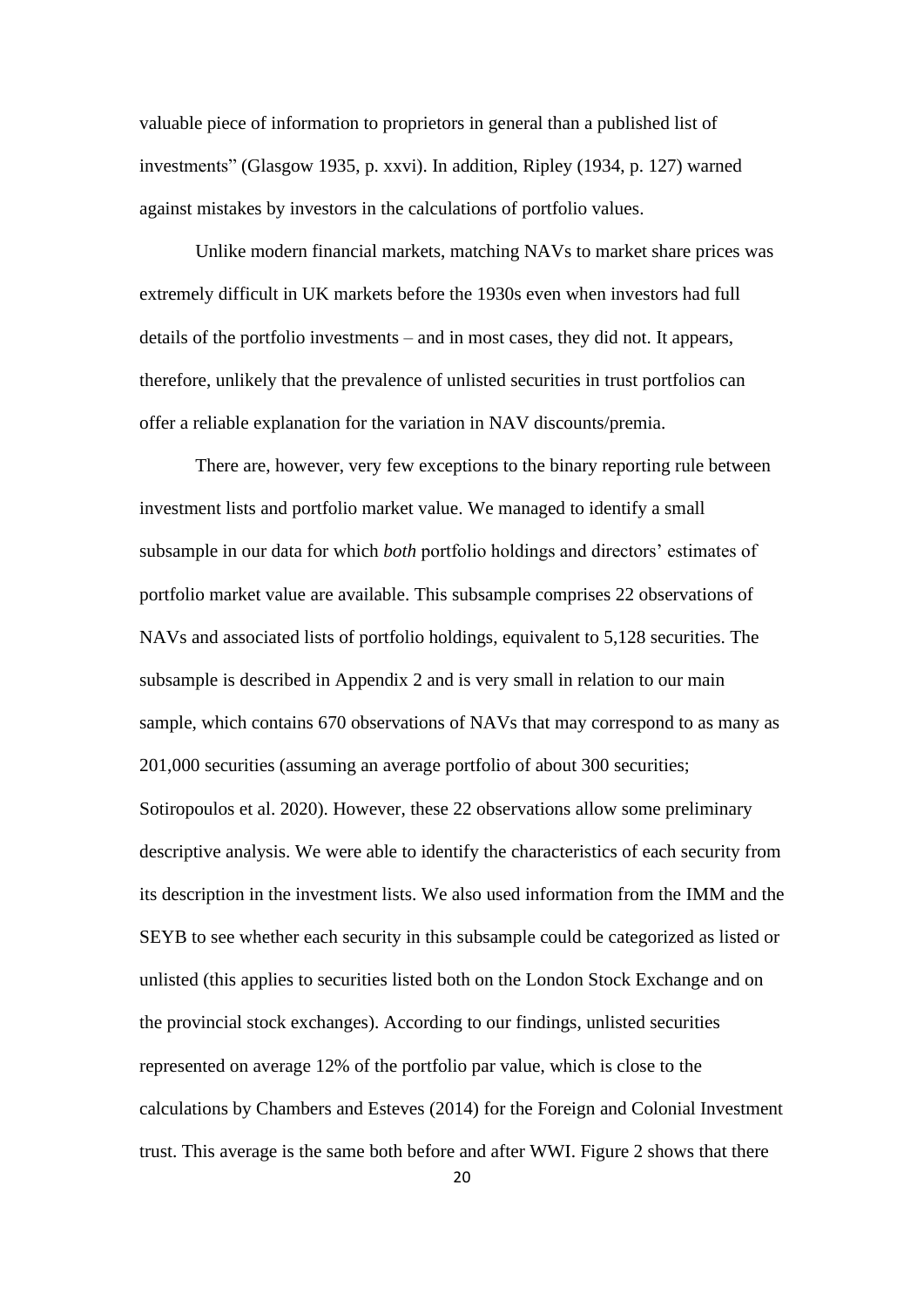is no relation between the proportion of unlisted securities in the portfolio and the discount to NAV.

#### [FIGURE 2 NEAR HERE]

#### **Leverage and managerial skills**

This section continues with explanations that are consistent with the assumption that investors' valuations are rational. It discusses two possible factors that were relevant to the period we investigate: leverage and managerial skills.

# *Leverage*

Leverage has been offered as an explanation for discounts to NAV (see Elton et al. 2013). The argument is that CEF, as opposed to open-end funds (the so-called 'fixed' trusts in the UK before the 1930s), offer investors the opportunity to leverage their portfolio investment at low borrowing rates, lower than the borrowing cost that individual investors would face, whilst enjoying the benefits of limited liability and diversification. Individual investors, with restricted access to borrowing, can thus use investment trust shares to move to a different part of the risk-return spectrum, something that they could not do on their own on such good terms. They might well be ready to pay a premium for this. As we can see in Table 3, this argument is certainly relevant to the UK before the 1930s, when investment trusts were successful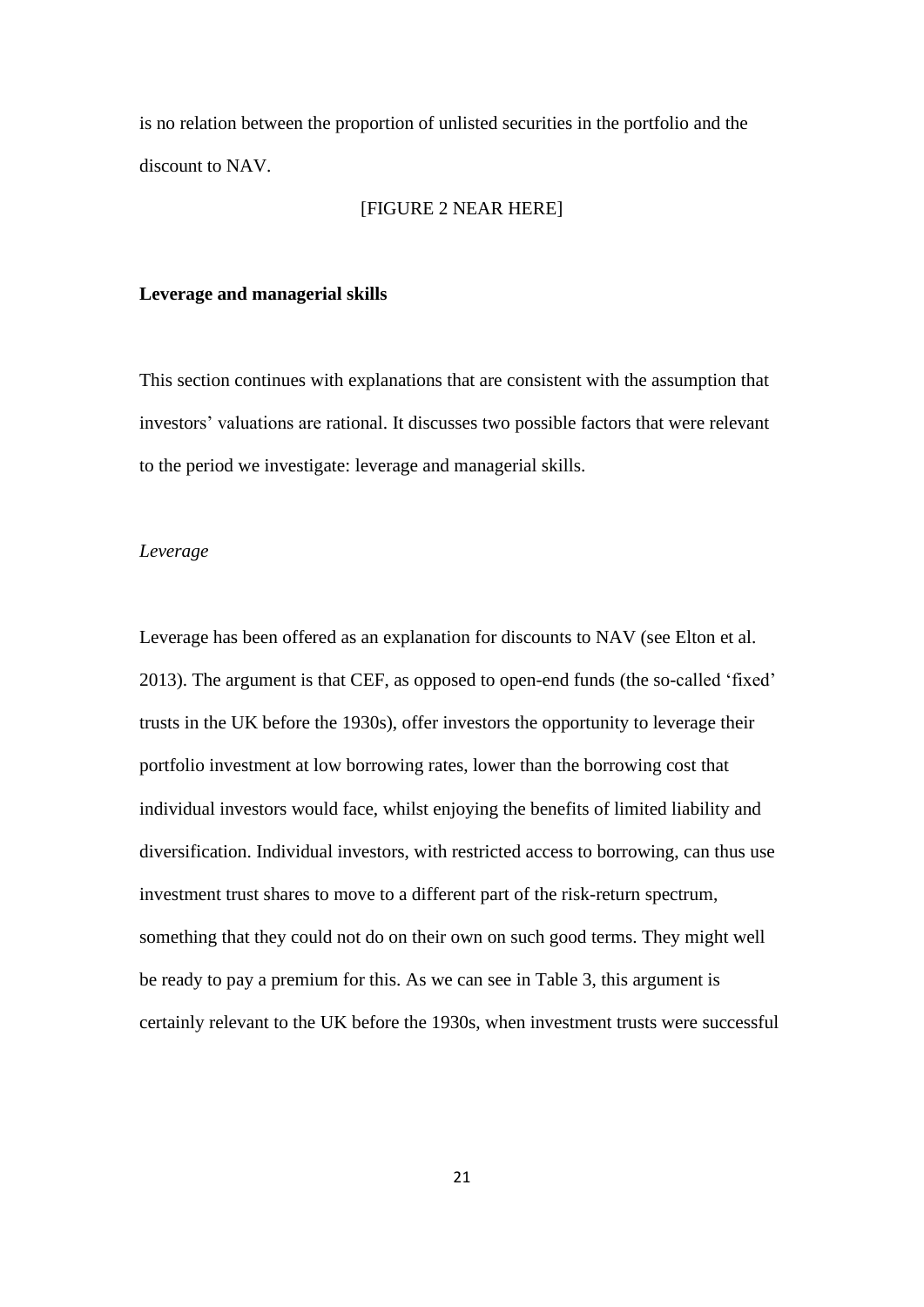in securing low financing costs on debentures and preferred shares.<sup>20</sup> Investment trusts in our sample could raise money on average at a fixed rate of about 4% for debentures or 4.75% for preferred shares in relation to par values. This is considerably lower than the 9.1% nominal dividend yield for ordinary shares. It is evident that UK investment trusts systematically used their low borrowing costs to increase investors' returns.

# [TABLE 3 NEAR HERE]

In our calculations, leverage is equal to the fixed-income paid-up capital of the trust, which includes both preferred capital and bonds, $^{21}$  divided by all issued and paid-up capital of the trust in nominal values. We obtained the data from the SEYB. UK investment trusts operated with high leverage to exploit low fixed costs. The median amount of leverage is about 70%. Our results also show that more highly leveraged trusts generated higher share returns.

Table 3 also shows that investment trusts earned on average more income for ordinary share investors on the additional investment due to leverage. This is defined as the return on total assets (ROA) less the percentage borrowing costs.<sup>22</sup> On average, the return earned on the assets financed using leverage is about 6% higher than the total borrowing costs, which is statistically significant at the 1% level (when compared with the average ROA). Reassurance about the dividends in relation to

 $20$  The issue of low borrowing costs as one of the factors for UK investment trust success was also highlighted before the 1930s: see, Glasgow (1935), Gilbert (1939), Robinson (1923).  $21$ <sup>This</sup> was also how leveraged was approached but investors and analysts before the 1930s (Gilbert

<sup>1939,</sup> p. 116-7).

 $22$  See Elton et al. (2013) for a discussion on this issue.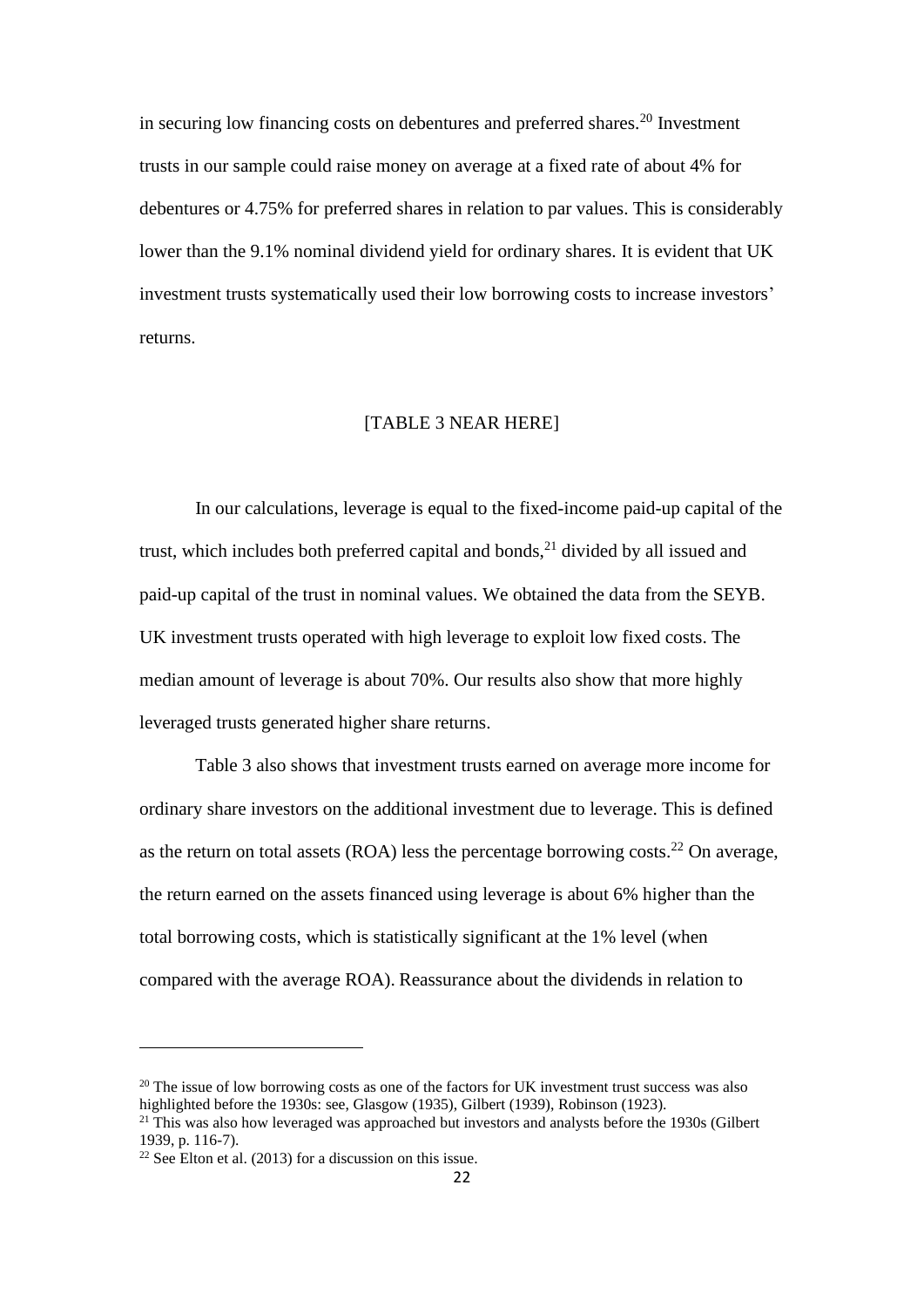borrowing costs was a key aspect in directors' communications to investors (see, for instance, *Financial Times*, 4 May 1929, p. 11; Gilbert 1939).

#### *Managerial skills*

Another important explanation in the literature is linked to managerial skills in keeping costs down and in generating better than average performance (Malkiel 1977, p. 851; Thompson 1978; Dimson and Minio-Kozerski 1999, p. 12). Such skills might induce investors to pay a premium for investment trust shares.

This argument is plausible for the period we investigate. As already mentioned, there is a large amount of evidence indicating that directors' asset management skills were the most important factor in investors' decisions and perhaps the only reliable information, especially for trusts that did not disclose the lists of their investments (like the trusts in our sample). Parkinson (1932: 185-6) argues that ordinary shareholders' returns in investment trusts "depend entirely on the managers' ability to re-invest their funds." This is why, for the same author, when investors subscribe for new investment trust shares, "the really important names, frequently, are those of the managers of the trust"; more specifically, "the investor has a right to know what other trusts are managed by these interests, and what their results have been as regards earnings and dividends during, say, each of the previous five years" (Parkinson (1932: 185-6). Almost all analyses or reports about UK investment trusts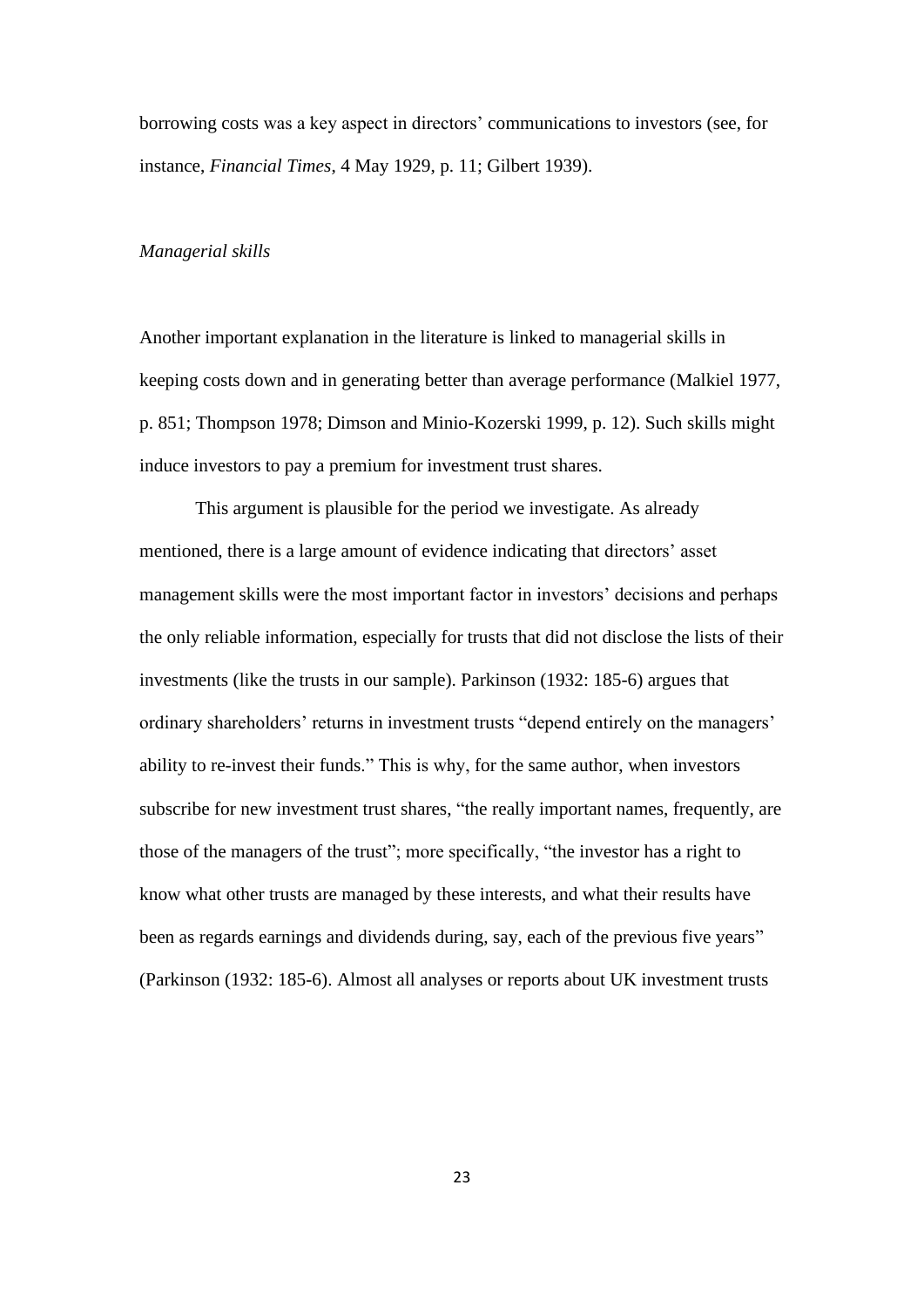before the 1930s have similar comments concerning the importance of directors' skills and experience.<sup>23</sup>

It is likely that investors were prepared to reward superior investment performance skills more than cost-cutting skills because the costs were mainly directors' fees, and these were fixed and generally relatively small for the period up to 1929 in relation to company capitalization or annual profitability.<sup>24</sup> The number of directors on the board remained also generally stable over time.<sup>25</sup> It would thus appear that the level of directors' fees is not an explanatory factor for the discount to NAV. This point was also made in the contemporary studies of the closed-end puzzle as, in the modern investment trust industry, directors' fees are typically a fixed percentage of NAV and do not fluctuate as much as do discounts.<sup>26</sup>

# *Regression analysis*

In the light of the above discussion about leverage and managerial skills, we perform a set of panel data regressions to understand the relationship of these potential explanatory factors to discounts to NAV. Our baseline model is given by the following equation:

<sup>23</sup> See also Sturgis (1924: 171), Glasgow (1935), Ripley (1934, p. 127-8), Robinson (1923), Wright  $(1924)$ .

 $24$  This is evident from an inspection of the annual reports of investment trust companies. The same point is explicitly mentioned by Campbell (1924, p. 298).

 $25$  For a comprehensive discussion on this issue see Sotiropoulos et al. (2021).

<sup>&</sup>lt;sup>26</sup> Lee et al. (1991, p. 78) and Pratt (1966, pp. 81-2) dismissed the relation between management fees and discounts/premia, while Malkiel (1977) in his seminal paper did not find any empirical support. Other authors are keener to use managerial fees as an explanation of discounts (Ross 2002; Cherkes 2012; Chay and Trzcinka 1999).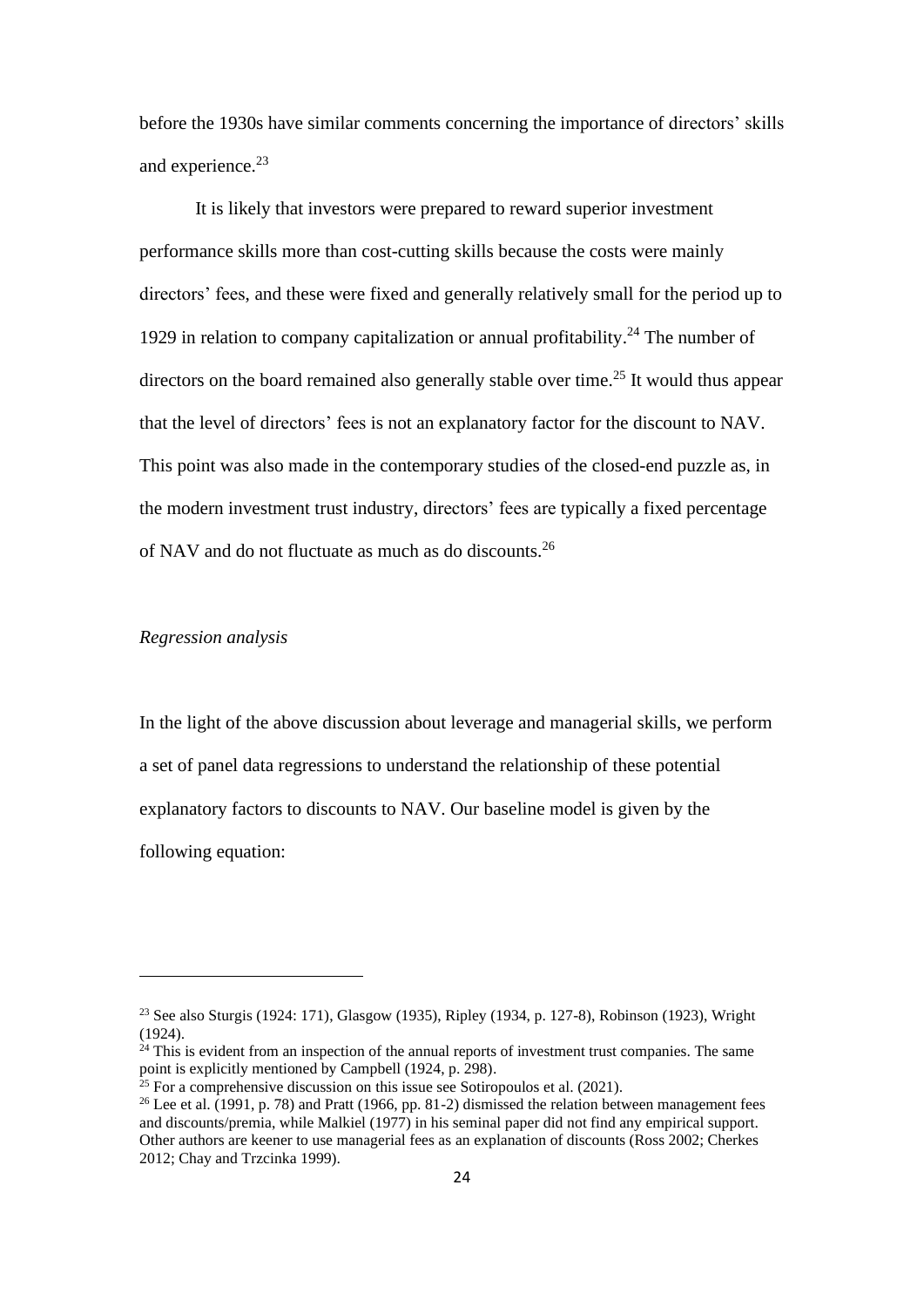$$
\Delta(DISC_{it}) = c_i + \lambda_t + \beta_1 \cdot \Delta(performance_{it}) + \beta_2 \cdot \Delta(Leverage_{it}) + \varepsilon_{it}
$$
 (3)

In the above equation,  $\Delta(DISC_{it})$  is the change in the investment trust discount (premium if negative) to NAV for firm *i* in year *t* in relation to the previous year *t-1*. 27 As already defined, the leverage variable is equal to the fixed income paid-up capital of the trust (including both preferred capital and bonds) divided by all issued and paid-up capital of the trust in nominal values. The performance variable is a proxy for managerial skills, which are basically an unobserved variable. In our regression analysis, we have used the *rate of return on ordinary shares*, the *return on total assets*, and the *nominal dividend yield* as alternative measures of performance. The rate of return on the ordinary share is the actual performance obtained by the investor from the change in share market value and dividend income from the share. The rate of return on total assets includes both dividends and capital gains of all portfolio holdings. This is the realized performance of the portfolio. The nominal dividend yield (that is, the ratio between dividend and the nominal value of the share) assesses the effect of dividend rates on discount to NAV (consistent with a standard model of forward-looking stock prices, see Demsetz and Villalonga 2001). The inclusion of this variable is also consistent with the historical evidence about managers' priority to reassure investors about performance.

In addition to financial returns, experience in asset management or management, in general, might also indicate directors' skills. However, boards of directors for the UK investment trusts as well as interlocking directorships of these

 $27$  We follow the analysis of Malkiel (1977), and all subsequent studies, to regress first differences of discounts in a panel data empirical setting.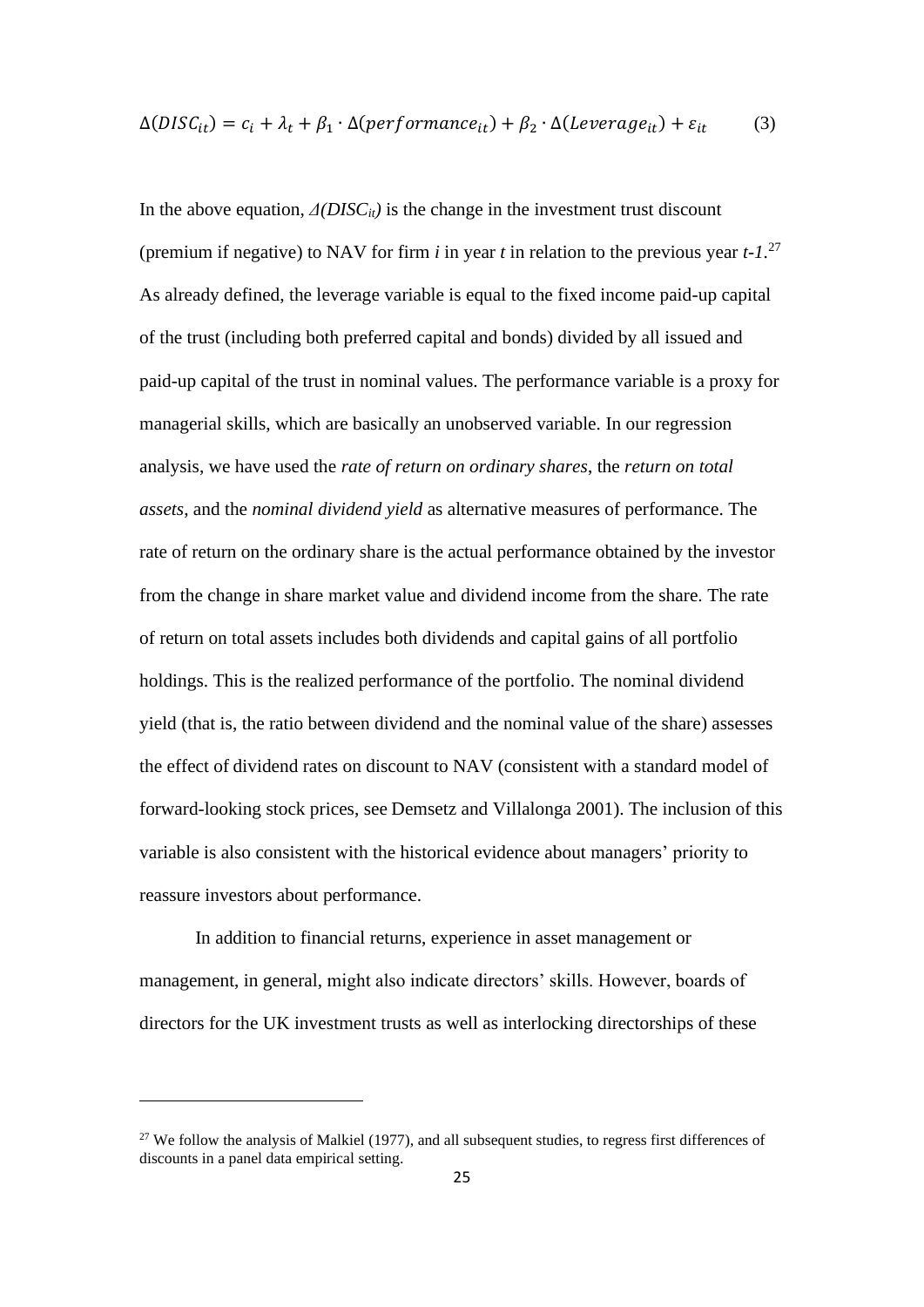boards with other trusts or economic sectors do not change over time.<sup>28</sup> As mentioned above, the same applies to directors' fees. These variables do not appear in equation (3) because their changes are practically zero. The specification also includes individual effects  $c_i$  and year effects  $\lambda_t$ . The year effects capture all potential macroeconomic variables that may affect discounts and are the same for all trusts. For instance, a possible change in investors' sentiment would have the same influence on the discounts of all trusts in year *t*, and  $\lambda_t$  will account for that effect. The same applies to all other possible macroeconomic variables that may reflect economic 'fundamentals' such as growth or inflation.<sup>29</sup> In addition to these considerations, the inclusion of individual and time effects provide standard errors that are not biased by serial and cross-sectional correlation effects, which according to the results from the Lagrange Multiplier (Breusch-Pagan) test are indeed present in our panel.

Specification (3) is the starting point for our analysis of the relationship between performance and discounts to NAV. We also include a dynamic component in the relationship between performance and discounts, employing the lagged value of the change in the discount *Δ(DISCit-1)* as an additional explanatory variable. The rationale for including this term is twofold. First, if the behaviouralist explanation of variations in discount is correct, that is, investment trusts' discounts to NAV represent 'irrational' deviations from fundamental values, one should expect either a positive or insignificant (small in magnitude) sign for the lagged discount. If, on the contrary, investors were rational, the process should be described by a negative sign indicating a 'learning process' from the investors' point of view (mean-reverting). Therefore, the

<sup>28</sup> See for a detailed discussion Sotiropoulos et al. (2021).

 $29$  Spikes of inflation or GDP depression episodes may have influenced returns as risk factors, in a similar way argued by more recent literature (Chen et al. 1986).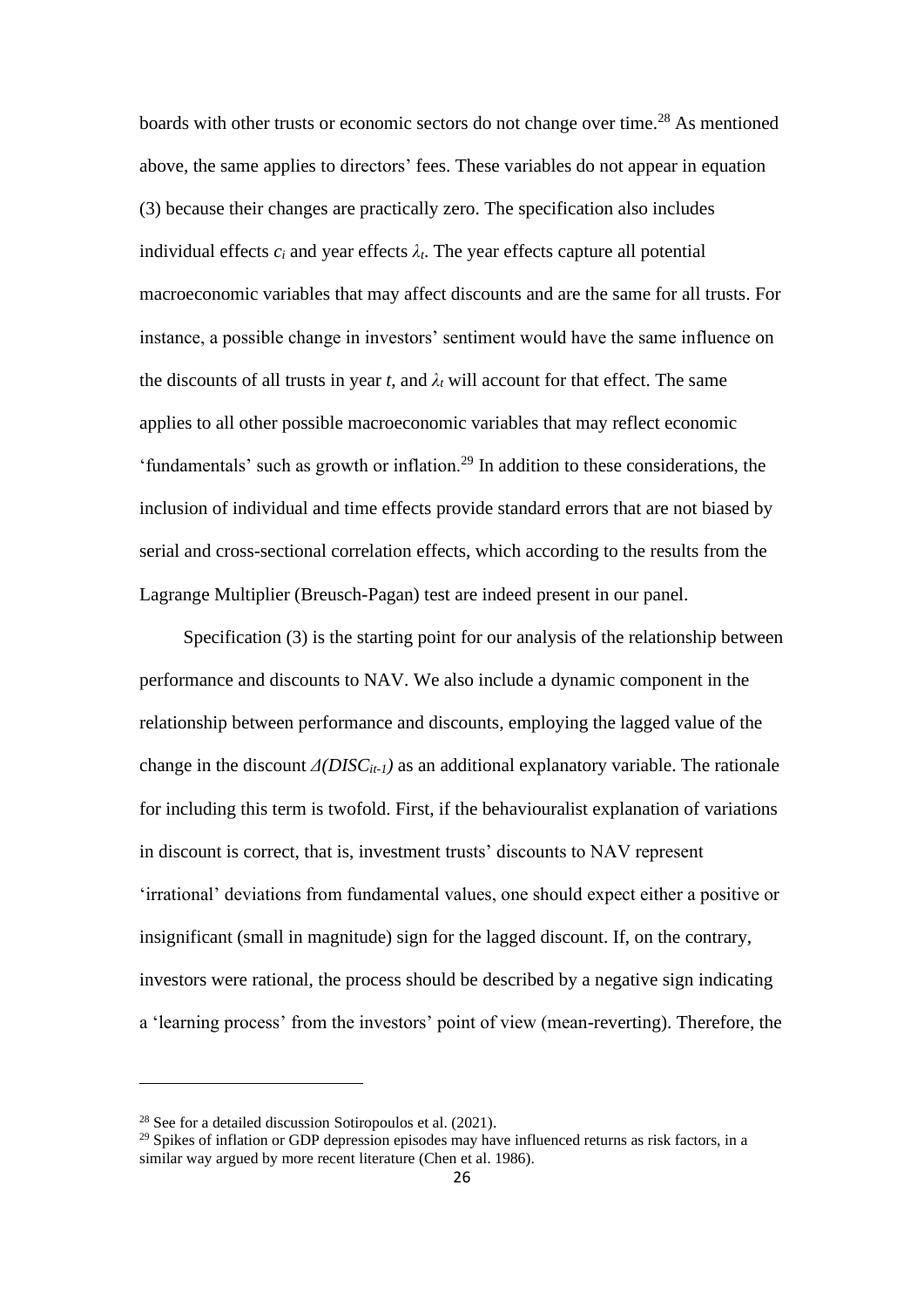expected sign of the lagged value of the change in the discount is ambiguous. Second, the lagged dependent variable acts as a proxy for any other factor associated with variations in the dependent variable at time *t* otherwise difficult to account for, and that would be included in the error term. Therefore, including this additional explanatory variable yields more accurate estimated parameters, at the same time testing for the robustness of the effects of the other explanatory variables.

Table 4 shows our regression results. We estimate all our models with a standard OLS estimator. In the regressions in columns 3, 6, and 8 we additionally investigate whether discounts are oversensitive to performance, introducing the squared change in returns as an additional explanatory variable. More generally, a quadratic form is relatively less restrictive than the simple linear specification.

### [TABLE 4 NEAR HERE]

The primary insight from the result of Table 4 is the highly significant and negative relationship between changes in returns on trusts' ordinary shares and changes in discounts to NAV. In addition, our results suggest a concave non-linear relationship. A positive change in realized returns reduces discounts (or increases premiums), with the magnitude of this effect becoming stronger as returns get bigger. The same is not true for the overall performance of the portfolio. Return on total assets has overall statistically insignificant effects on the discount. This may imply that investors were more interested in monitoring what they gained (dividends plus capital gains), rather than the trust results (part of which was booked as reserves). This finding is in line with the textual evidence we presented above, according to which realized returns of ordinary shares were the most important factor for ordinary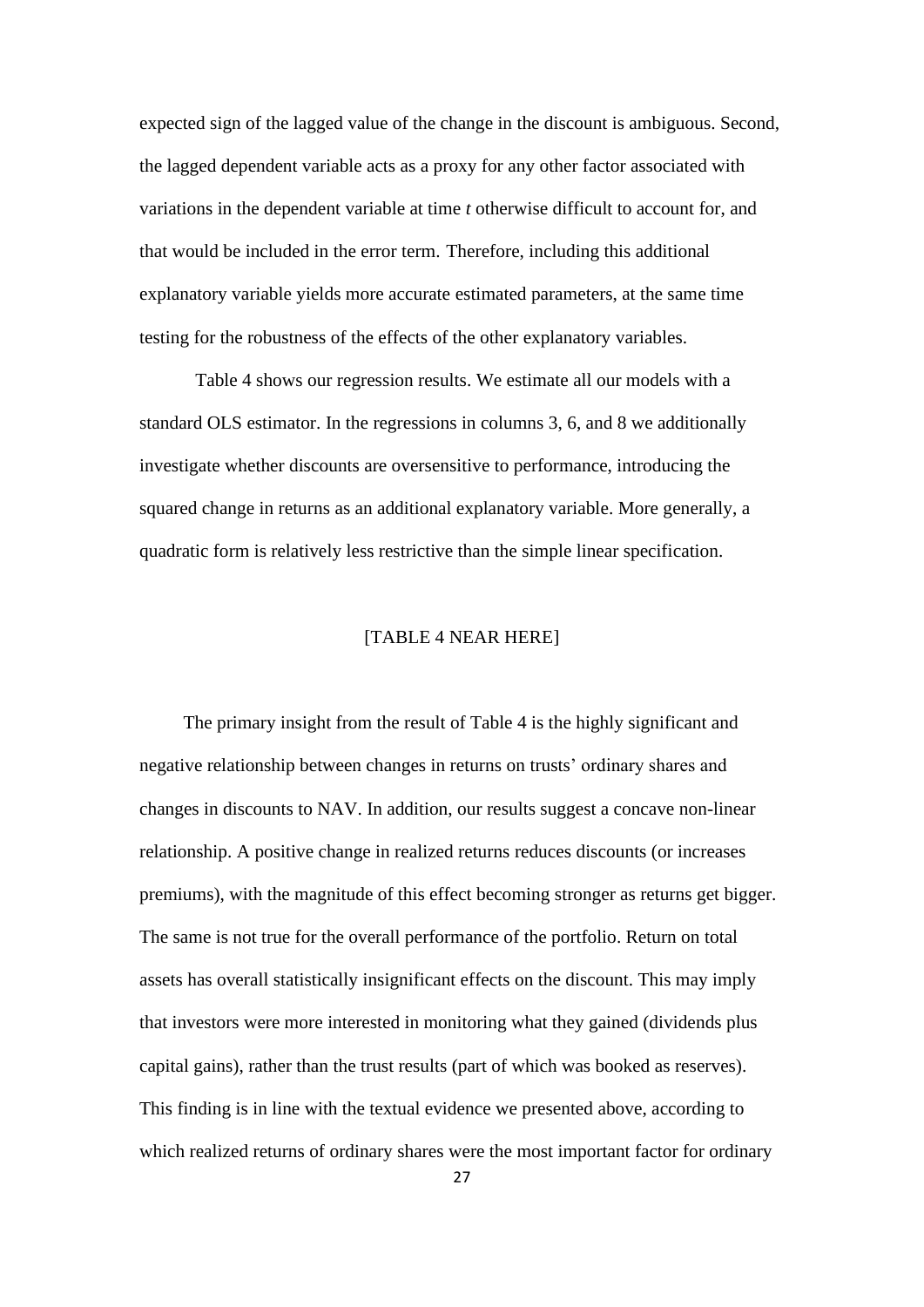shareholders. In addition, the relationship between the lagged difference in nominal dividend yield (investors acted based on past dividends and they may not know the dividend at time *t* in the NAV reporting month) is negative and significant. However, we do not find evidence of a non-linear effect as in the case of the return on ordinary shares.

The estimated coefficient for the lagged value of the change in discount is statistically significant at the level of 1% and negative in all the specifications in which it is included. This suggests a positive change in the discount to NAV at time *t-1* would lead to a negative one in the following period *t*, indicating a tendency towards stability over time. This finding agrees with the calculations of Chambers and Esteves (2014, p. 14) for the Foreign and Colonial investment trust before WWI, in which discounts never stayed at low levels for long, tending to revert to their long-run mean. The mean-reverting tendency is extra evidence that UK investors had some understanding of the underlying 'fundamentals' and, despite the mismatch between prices and NAVs, they took action to correct this mismatch.

Our regression results for leverage are not statistically significant and their sign is not consistent in different specifications. The argument that investment trusts represented an opportunity for constrained investors to leverage their portfolios at low borrowing rates does not hold for our sample. Columns 4 and 6 of Table 4 present the estimates for random effects models since the results from the standard Hausmann specification test returned a borderline rejection. The random effects model accounts for issues related to small sample properties as well as the cross-sectional dimension of the variation in the dependent variable (this model is a weighted average of the

28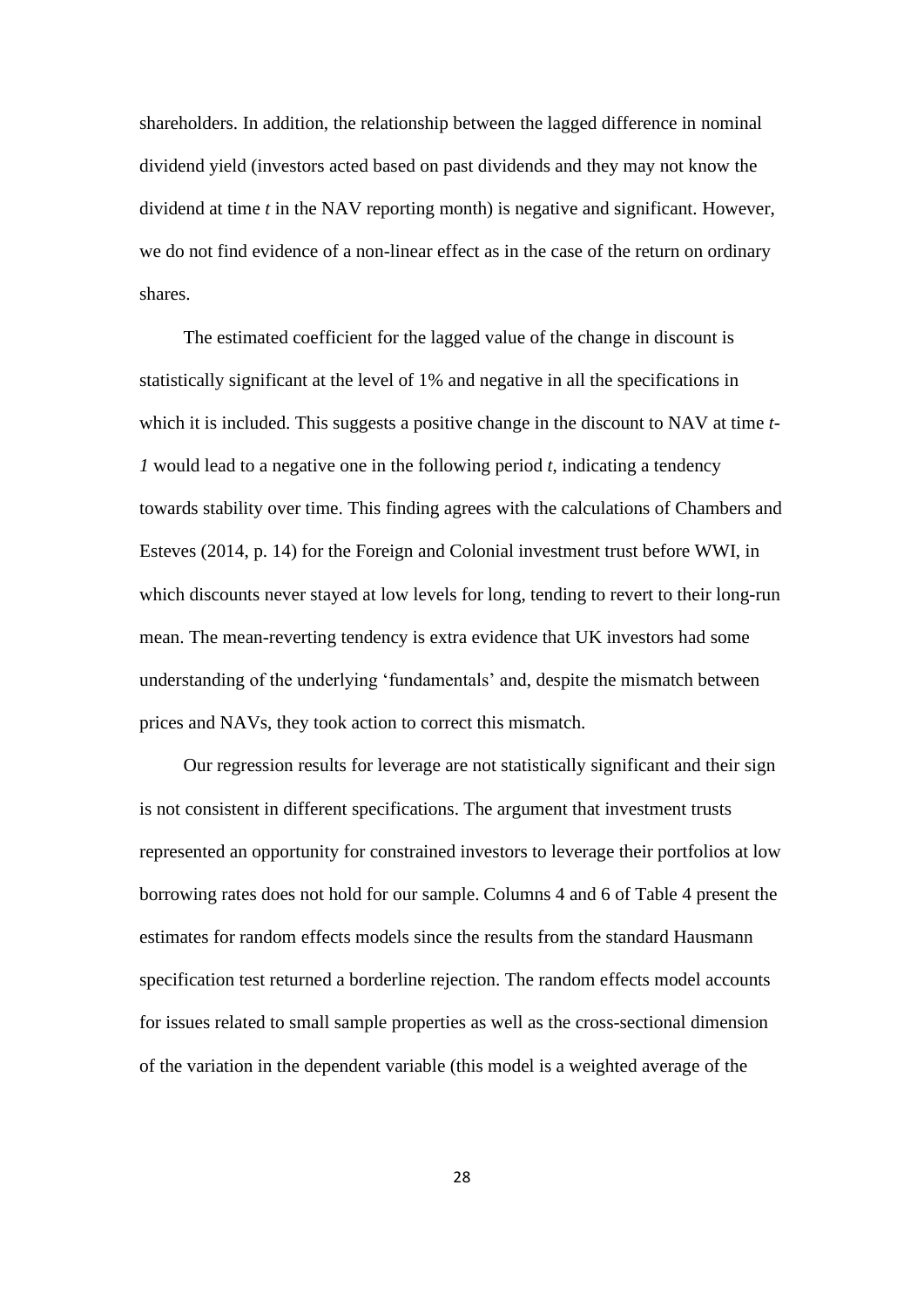pooled, fixed, and between effects estimations). The significance, signs, and magnitudes of the estimates are consistent between models.<sup>30</sup>

### **Investor sentiment theory**

*A test based on a two-factor pricing model*

Investor sentiment theory has been used as a possible explanation for the mispricing puzzle by de Long and Shleifer (1991) in their investigation of US CEF in 1929. The authors' argument was based on a model developed by de Long et al. (1990) and Lee et al. (1991). This line of research has initiated a large volume of follow-up studies and debates, most of which use CEF discounts to NAV as a measure of investor sentiment – a nowadays standard assumption. $31$ 

The key idea behind the investor sentiment hypothesis is that market mispricing related to the shares of CEF is a reflection and measure of the sentiment of individual investors.<sup>32</sup> These investors – sometimes referred to as noise traders – are

<sup>&</sup>lt;sup>30</sup> As in almost all applied exercises, the above results face the challenge of unobserved confounding (Altonji, Elder, Taber, 2005). To be able to interpret our estimates as unbiased explanations for the variation in the changes in discounts to NAV, the effects of potential unobserved confounders must be considered. These are those explanatory variables that our models do not consider (as they are based on performance proxies) but could potentially overturn our conclusion. Sensitivity analysis assesses the relative strength of unobserved confounding for the chosen model. Our robustness tests are based on a standard sensitivity analysis within the Omitted Variable Bias (OVB) framework proposed by Cinelli and Hazlett (2020). This sensitivity analysis is not reported (and is available upon request) but shows that the results in Table 4 are robust.

 $31$  A similar argument about noise-trading as opposed to rational investment has been used by Kennedy and Delargy (2000) to explain UK investor behavior before 1914. In recent research on the closed-end fund paradox, a standard proxy for investor sentiment is the changes in the investment trust discounts (see Fisher and Statman 2000, Cherkes 2012).

 $32$  For full details of this argument see: Lee et al. (1991), Elton et al. (1998), Dimson and Minio-Kozerski (1999).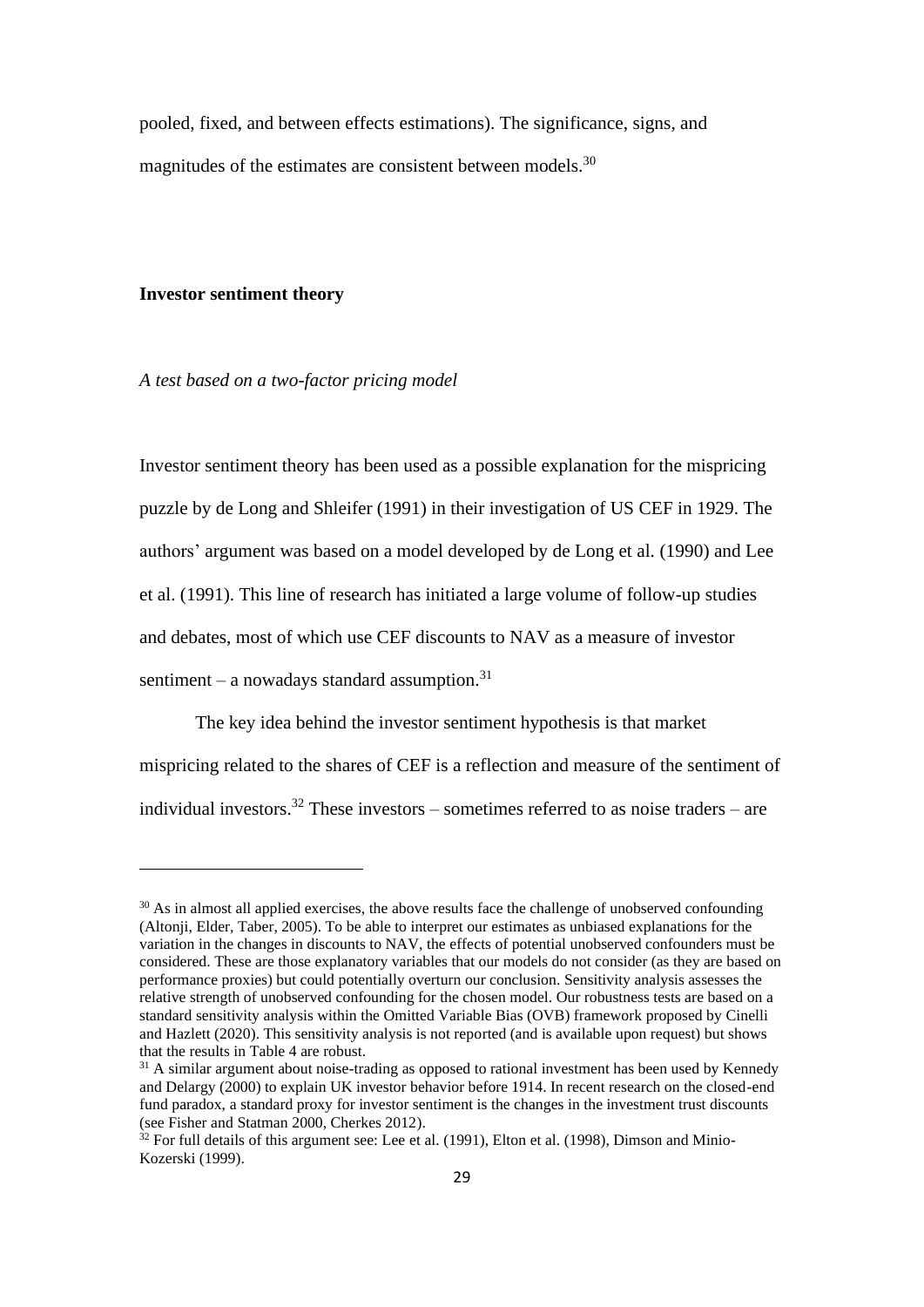the predominant holders and traders of smaller stocks (that is, shares of firms with low market capitalization), *as well as* the shares of CEF, and are driven by irrational sentiment factors, led by waves of optimism or pessimism. On the contrary, shares of large firms have high institutional ownership. Institutional or sophisticated investors would thus determine the share prices of firms with large market capitalization. On the contrary, investor sentiment in low capitalization shares would create higher share price volatility. In the absence of perfect arbitrage opportunities, rational investors will require an additional return to compensate for this higher investor sentiment risk.

An argument based on the distinction between ordinary and institutional/sophisticated shareholders cannot explain UK financial markets before the 1930s. It is well-known that UK financial markets before WWII predominantly comprised individual investors while institutional ownership was very low in comparison with modern standards.<sup>33</sup> In the absence of a strong presence of institutional investors, the argument by Lee et al. (1991) regarding investor sentiment cannot offer a convincing explanation (or a related new source of risk)

Can we still associate discounts with investor sentiment? Investor sentiment is an unobserved variable, which is very difficult to measure or to be proxied by another variable. This presents a big challenge to any empirical analysis. In our regression results above, the change in investor sentiment was assumed to be absorbed by time effects and was not estimated separately. To investigate the investor sentiment hypothesis, we employ a similar test to the one applied by Lee et al. (1991), which became a benchmark in relevant research.<sup>34</sup> However, we adjust the test to the

<sup>&</sup>lt;sup>33</sup> See also Morgan and Thomas (1962), Cheffins (2008), Hannah and Rutterford (2017), Rutterford and Sotiropoulos (2017).

<sup>&</sup>lt;sup>34</sup> See for instance, see Chen et al. (1993) and Elton et al. (1998).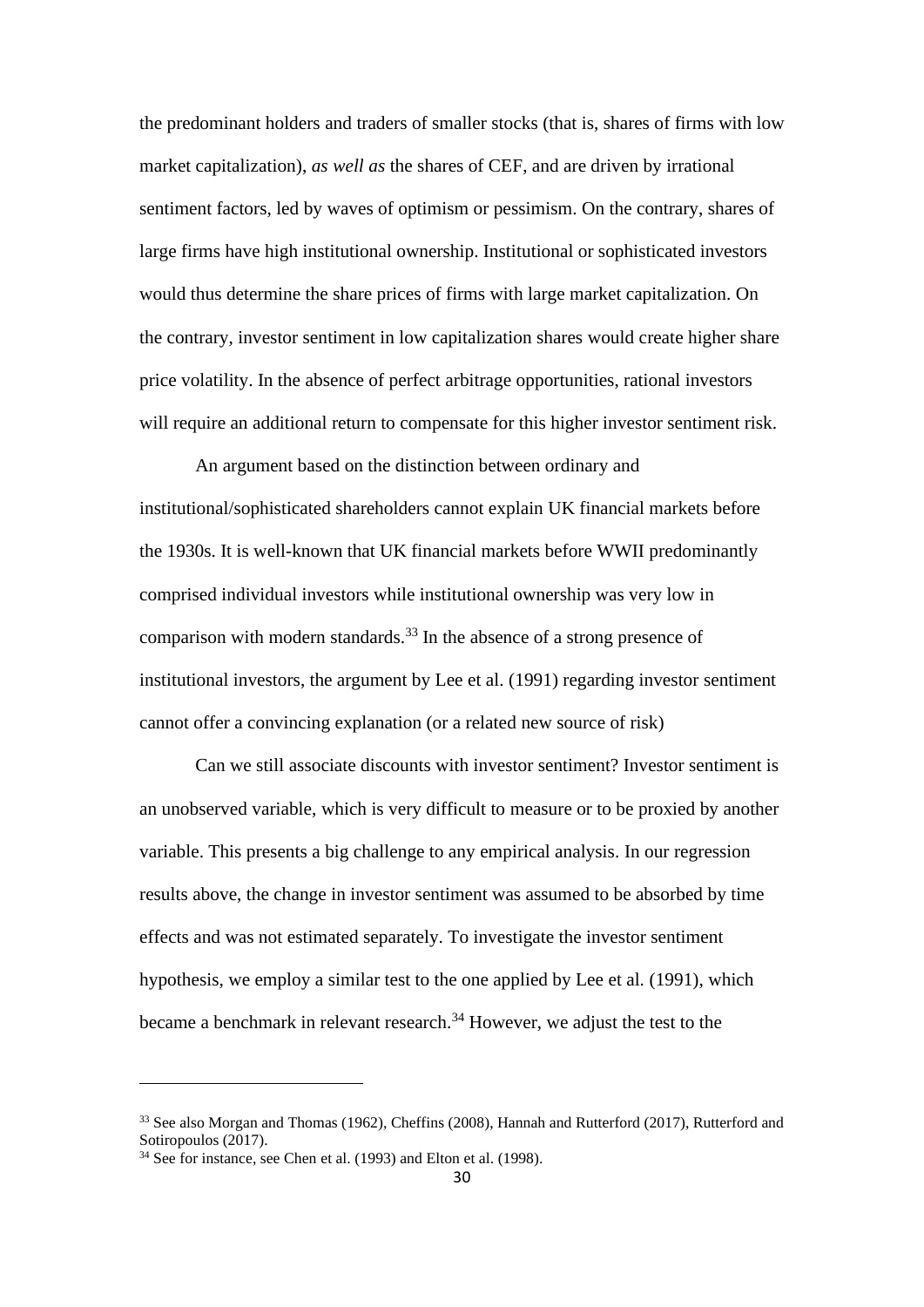conditions of the UK financial markets in the period we examine. Following Lee et al. (1991), we use the change in the median discount *Δ(MD)* as a proxy for investor sentiment.<sup>35</sup> Our hypothesis is as follows. To the extent that the investor sentiment hypothesis is correct, the change in the median discount will be a factor in the explanation of returns *of all shares* that have a similar investor profile with investment trusts. UK trusts issued ordinary stock of par value £100, so we would expect the sentiment factor to appear in the valuation of *all* UK-listed ordinary stocks or shares with high denomination value.

A closer look at the UK financial markets during the period of our investigation justifies our hypothesis. Different levels of denomination appealed to different types of investors. Shares with a high denomination were chosen by companies that would like to target more wealthy and sophisticated investors (see Jefferys 1977, p. 156). Very gradually as we move to the 1920s and 1930s, share par values go down.<sup>36</sup> This allowed lower-income investors to join the stock market and motivated portfolio diversification (Jefferys 1977, pp. 200-1). The great majority of investment trusts issued ordinary stock, with a par value of  $\pounds 100$ <sup>37</sup> Our assumption is that the investor sentiment characterizing the shares of investment trusts would equally affect the valuation of all UK-listed ordinary shares with high denominations that presumably had a similar investor profile.

<sup>&</sup>lt;sup>35</sup> Lee et al. (1991) and all subsequent literature use the change in the value weighted discounts as proxy of investor sentiment. The change in the median discount is not very different form its valueweighted change, while the calculation of the median is more reliable in our unbalance panel. <sup>36</sup> See Campbell et al. (2021).

<sup>(2021).</sup> A simple inspection of all ordinary shares in the IMM dataset denominated in British pounds shows that the median par value fell from £7 in 1900 to £1 in 1928.

<sup>&</sup>lt;sup>37</sup> This point is also highlighted by Morgan and Thomas (1962, p. 178).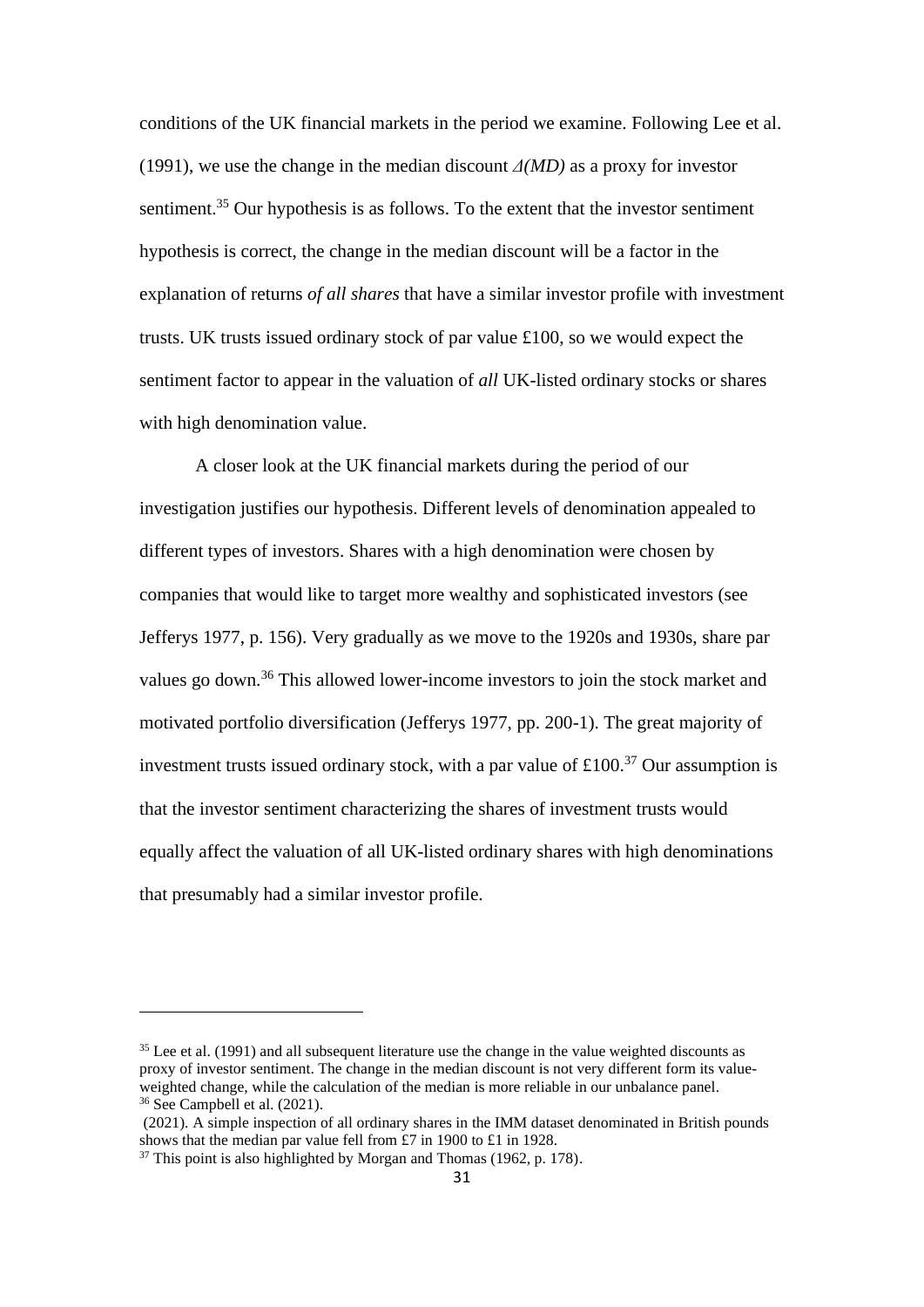According to this argument, we assume that the expected returns for high denominated shares would be described by the following two-factor asset pricing model:<sup>38</sup>

$$
R_{it} = a_i + \beta \cdot RM_t + \gamma \cdot \Delta(MD_t) + u_{it}
$$
\n<sup>(4)</sup>

In this equation,  $R_{it}$  is the return of portfolio *i* in year *t*;  $RM_t$  is the market return in year *t*; *MD<sup>t</sup>* is the median discount to NAV in year *t*; *a<sup>i</sup>* is the non-systematic mean return of *i*;  $u_{it}$  is the residual of *i* in year  $t^{39}$  Ideally, it would be preferable to regress equation (4) on monthly data, but our dataset includes annual discounts to NAV, so we can only have annual changes of the median discount *Δ(MDt)*. In our calculations, we use annual data obtained from the IMM database. Returns of each ordinary share whether in portfolio *i* or the market portfolio *RM* are weighted by the market capitalization of the share. Table 5 reports the results of time series regression between annual returns of value-weighted portfolios comprising different bands of share nominal denomination (dependent variable), changes in the annual median discount to NAV, and the annual return on a value-weighted market portfolio of ordinary shares. Details for our calculations can be found in the notes to Table 5.

<sup>&</sup>lt;sup>38</sup> Acheson et al. (2021) used a four-factor pricing model, including a size effect, a yield effect, and a foreign firm effect in addition to market returns. Dimson et al. (2017) provide a comprehensive discussion of whether these factors could be reliable in explaining asset prices in the very long-run. In our analysis, we follow a model similar to Lee et al. (1991) adopting a more conventional CAPM model with the addition of the investor sentiment factor. Having additional factors in a time series regression with just 29 annual data observations would not make sense. We thus follow the same methodology with of Chambers et al. (2015), which also used annual data and a single factor model for the assessment of Keynes' portfolio strategies. The aim of our analysis is to assess the importance of the sentiment factor. Under the assumption of the multiple factor model that the covariates are not (highly) correlated, the estimation of the  $\gamma$  coefficient in our regression analysis should not be biased. <sup>39</sup> The typical asset pricing model requires excess returns over the risk-free rate. In our calculation we do not use excess returns following the model of Lee *at al.* (1993). Our results are the same when we estimate the same regressions using the yield on Consols as the risk-free rate.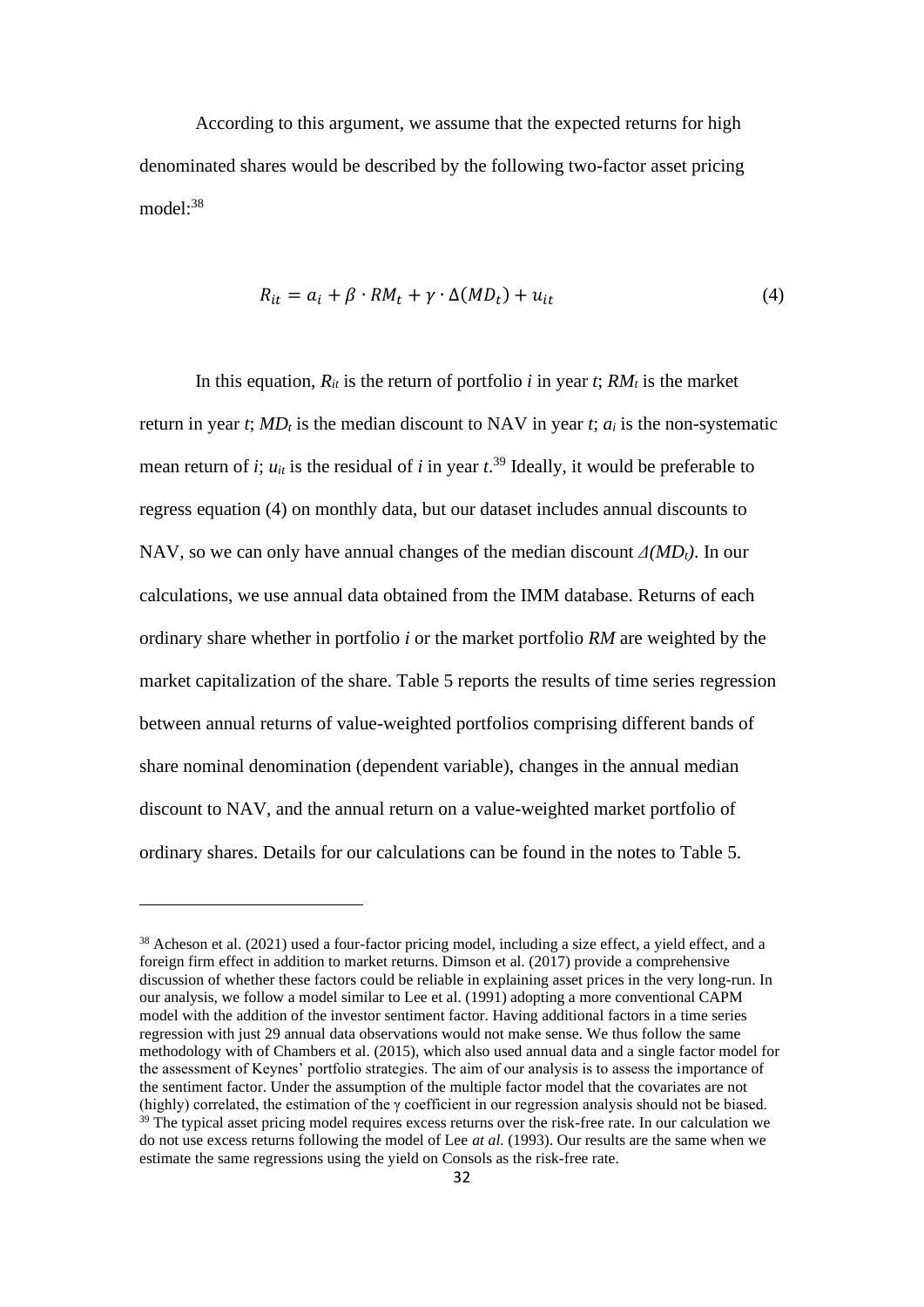### [TABLE 5 NEAR HERE]

The beta estimates of Table 5 are almost identical when these regressions are run without the  $\Delta(MD_t)$  variable (these regressions are not reported). The systematic risk is not affected by the presence of an additional covariate. For portfolios including ordinary stocks – as high denomination shares, which presumably had the same type of investors as investment trusts – there is a negative relation between the change in the median discount and the expected returns. The negative sign confirms the prediction of the investor sentiment effect: shares are doing well when discounts shrink, and investors become more optimistic (higher sentiment risk). This is consistent with the result of Lee *et. al*. (1991), who also found that discounts were negatively correlated with returns on small capitalization shares, despite CEF not investing in them. However, the coefficient  $\gamma$  is not statistically significant.<sup>40</sup> The sign is reversed in low denomination shares, which presumably appealed to a different type of investor, which is also consistent with our hypothesis.

### *Alternative evidence for the investor sentiment hypothesis*

In a more descriptive manner, the investor sentiment explanation would predict that it is more likely for new investment trusts to get started when old/existing trusts sold at premiums (Lee et al. 1991, pp. 91-2). The argument is that when investors are

<sup>&</sup>lt;sup>40</sup> Given that we have only 29 annual observations in our sample of Table 5, the result may be due to lack of power.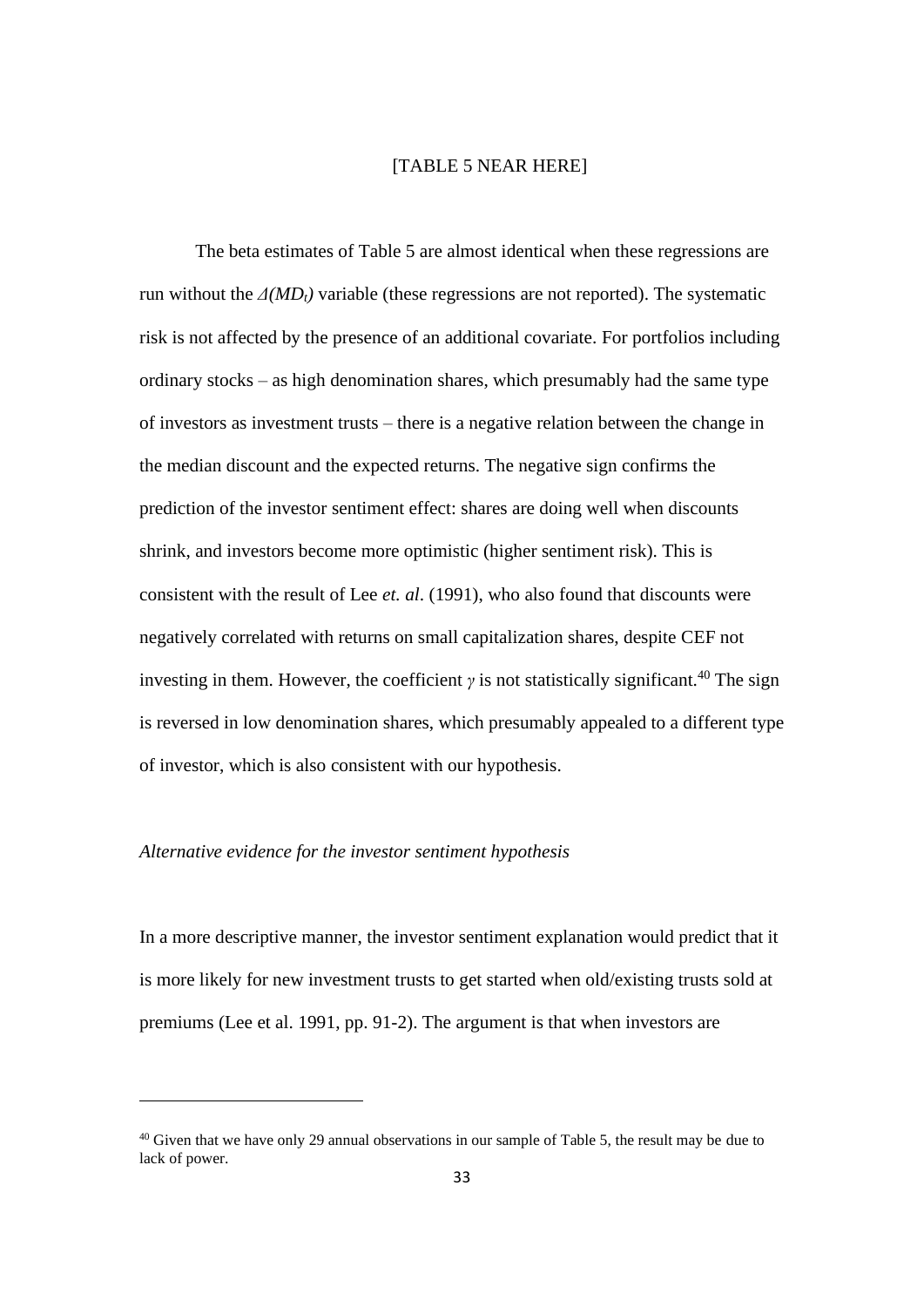optimistic, new funds are expected to be launched, taking advantage of the price premiums – although, new trusts may not be perceived as perfect substitutes for existing trusts. Figure 3 shows the number of new trust incorporations in each year against the median discount to NAV after 1900. While there was at least one investment trust incorporation in most years after 1900, there is a significant cluster of new trusts in the 1920s coinciding with a median premium to NAV. Another more moderate cluster before WWI was accompanied by a decline in the discounts, which also captures an optimistic change in investor sentiment. The evidence in Figure 3 supports the argument of investor sentiment.

# [FIGURE 3 NEAR HERE]

According to our results in Table 2, the average discount in the 1920s was reduced to -6.7% from 12.7% in the period before 1920 (the second figure is not reported). This is equal to a difference of about 20 percentage points. The average rate of return also improved from 8% before 1920 to 15% after 1920, which is a 7 percentage points increase. However, as we see in Table 4, this increase in ordinary share performance would explain *ceteris paribus* about 10% to 35% of the change in the discount to NAV (using, for instance, the coefficients in models 1 and 3 of Table 4). This leaves a significant part of the average shift to premium in the 1920s unexplained. It may well be that investor sentiment was an important factor in explaining the move to premia in the 1920s along with average improvement in performance.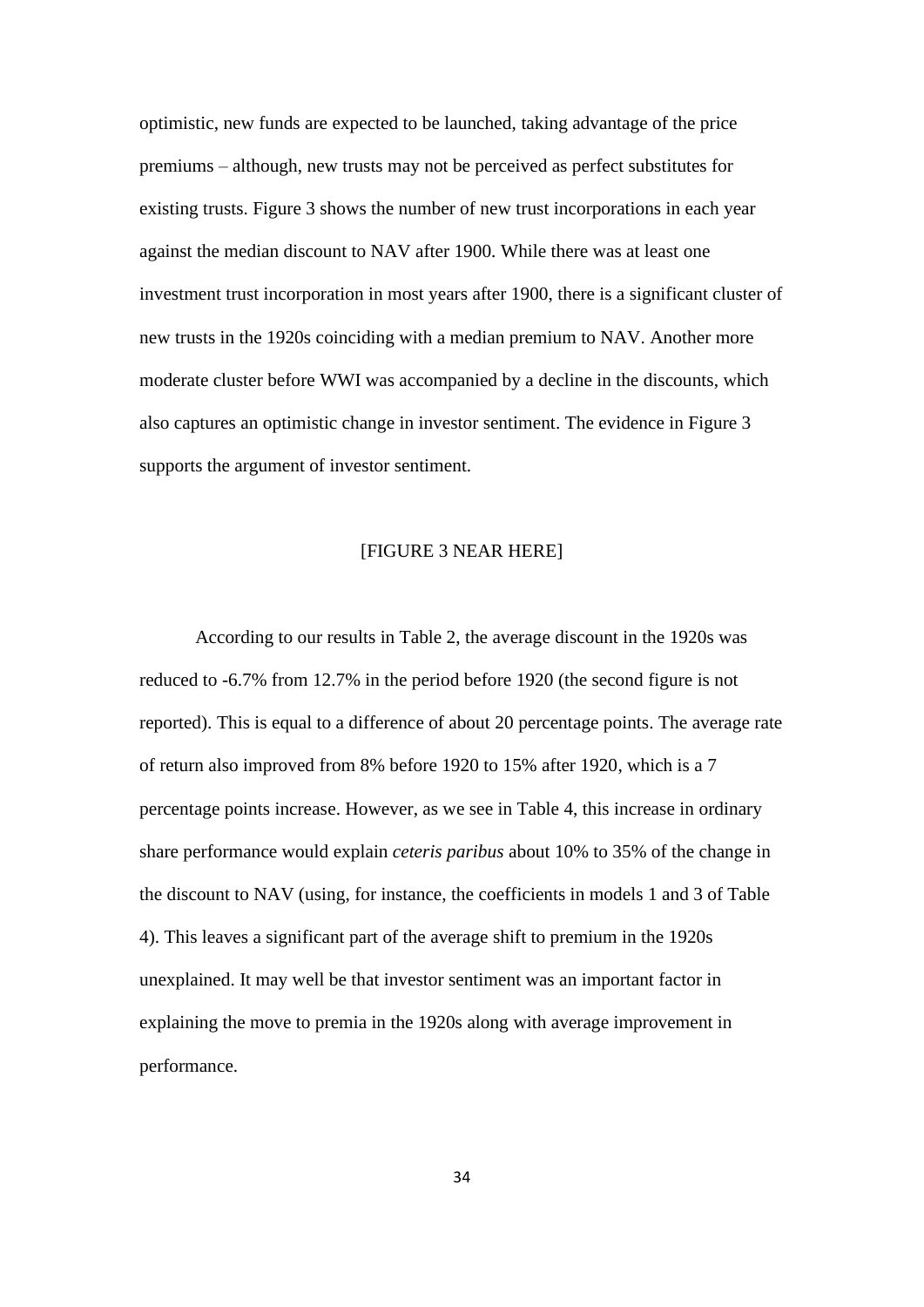### **Conclusions**

While there is extensive literature on the performance of modern CEF and the related pricing puzzle, there is very little research using historical data for the same question before the 1960s. This is the first systematic attempt to study the CEF pricing puzzle in the context of economic history for UK financial markets before the 1930s and to address related questions about investors' behaviour.

Our results show significant cross-sectional and time variation between share prices and underlying NAV, the so-called "fundamentals." Our analysis is based on a sample of 91 different investment trusts and 670 firm-years over a 50-year period between 1880 and 1929. We find a tendency for trusts to trade at a discount to NAV, but this tendency was reversed in the 1920s. The median discount was 5.5% for the whole period (the average was 4.3%), but it became a 2.4% premium in the 1920s (the average was 6.7%). However, these figures are accompanied by large levels of variation across investment trusts, ranging from 85% premium to 168% discount (after removing outliers). These results are consistent with the large variation in discounts in the US financial markets in 1929 as well as the post-1960s closed-end pricing variations both in the UK and US. The CEF valuation puzzle is a long-run historical phenomenon.

We further investigated three main explanations for this puzzle that have been suggested in the literature and are relevant to the financial market conditions in the UK before the 1930s.

Our sample includes investment trusts that did not disclose the lists of their investments. Since investors could not inspect the underlying portfolios, variations in the discounts to NAV cannot possibly be explained by investors' reaction to valuation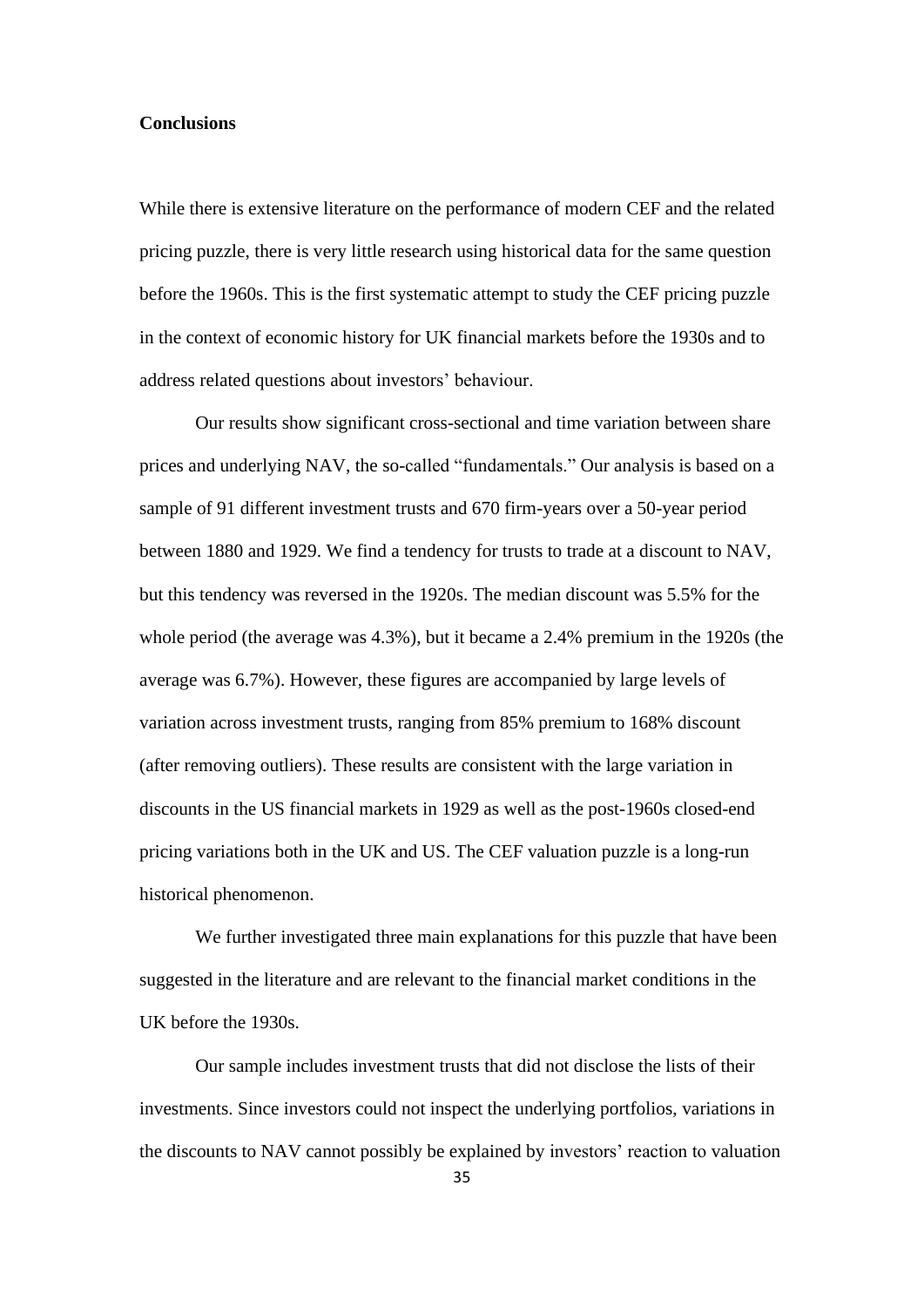procedures applied by the directors – in particular, how directors valued unlisted securities. We provide textual evidence to support this argument.

Managerial skills seem to be a key factor explaining variations in investment trust discounts/premia. To the extent that these managerial skills were captured by investment trust performance, our results show a robust relation between discounts and realized returns: higher realized income and capital gains by investors were associated with lower discounts to NAV for investment trusts. This evidence implies that investors behaved quite rationally, rewarding managerial skills – which, according to textual evidence, appear as the most important factor in investors' decisions. Our analysis also offers evidence for a mean-reverting behavior, with discounts showing a tendency towards some stability over time. This finding perhaps suggests that investors were concerned with and corrected high deviations in the valuation of ordinary shares.

Assessing whether investment sentiment drove investment trust valuation is a challenging task from an empirical point of view. In our analysis, we applied the benchmark empirical test, originally put forward by Lee et al. (1991), properly adjusted to the financial conditions of the UK markets before the 1930s. On the basis of a conventional two-factor pricing model, we tested the hypothesis that investor sentiment would affect the valuation of all ordinary shares with a similar investor profile as the investment trusts. Our results confirm the predictions of the investor sentiment theory. A more descriptive analysis of the new investment trust incorporations also shows that the investor sentiment hypothesis may hold. If this is the case, our analysis implies a mix of UK investor behavior: investors were ready to reward realized performance but may also have been driven by waves of pessimist or optimistic sentiments.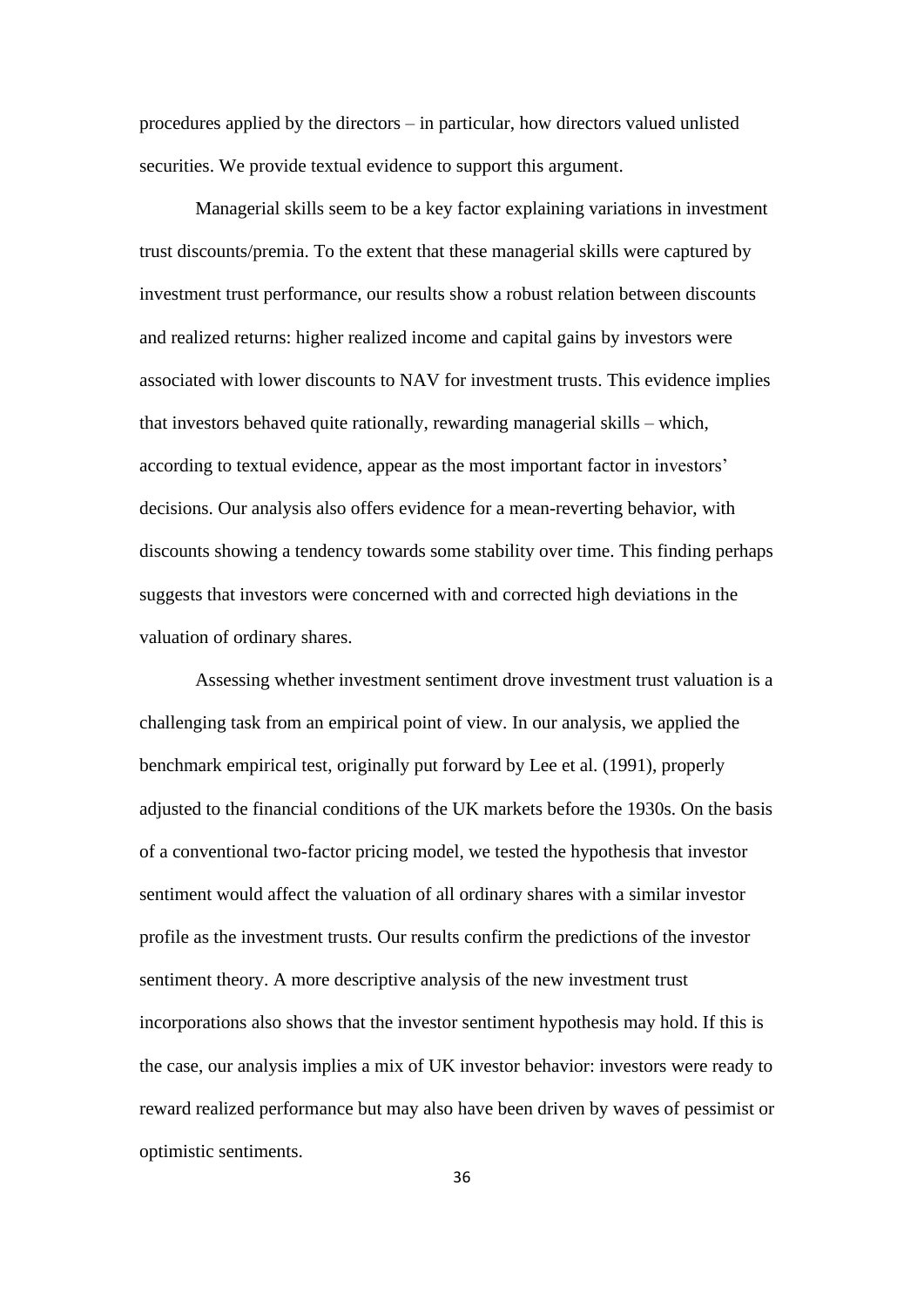One of the novelties of this study is that it examines this longstanding puzzle in a period that has not been researched before. Our analysis shows that the CEF puzzle was alive and kicking between 1880 and 1930 and that financial markets were not efficient from a 'neoclassical' viewpoint. The puzzle seems to have a longer history than mainstream finance had thought.

### **References**

- Acheson, G., Campbell, G., Gallagher, Á., and J. Turner. "Independent women: investing in British railways, 1870–1922." *Economic History Review* 74, no. 2 (2021): 471-495.
- Altonji, J. G., Elder, T. E., and C. R. Taber. "Selection on observed and unobserved variables: Assessing the effectiveness of Catholic schools." *Journal of political economy* 113, 1(2005): 151-184.
- Brealey, R. A., S. C. Myers, and F. Allen. *Principles of Corporate Finance* (10th Edition). New York: McGraw-Hill/Irvin, 2011.
- Chambers, D., Dimson, E., and J. Foo. "Keynes the Stock Market Investor: A Quantitative Analysis." Journal of Financial and Quantitative Analysis 50, 4(2015): 843-868.
- Campbell, E. M. "Some management problems of investment trusts," *Harvard Business Review* (1924): 296-302.
- Campbell, G., R. S. Grossman, and J. Turner. "Before the cult of equity: The British stock market, 1829-1929." *European Review of Economic History* 25, no. 4 (2021): 645– 679.
- Campbell, G., Quinn, W., Turner, J. D., and Q. Ye. "What moved share prices in the nineteenth-century London stock market?" *Economic History Review* 71, no. 1 (2018): 157-189.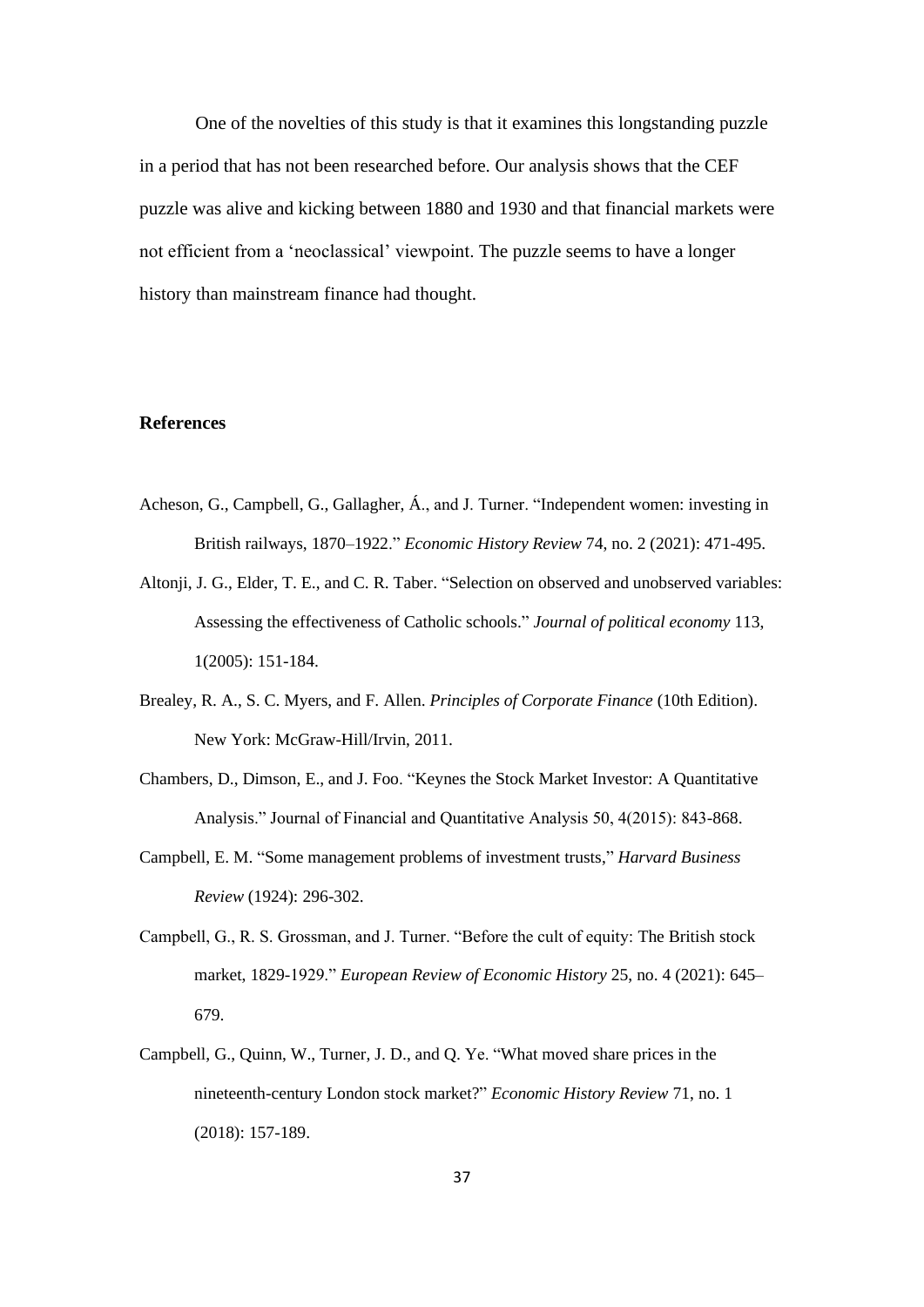- Campbell, G., and J. Turner. "Substitutes for legal protection: Corporate governance and dividends in Victorian Britain." *Economic History Review* 64, no. 2 (2011): 571-597. \_\_\_\_\_\_\_\_\_\_\_\_\_\_\_\_\_\_\_\_\_\_ "Dispelling the Myth of the Naive Investor during the British Railway Mania, 1845–1846." *Business History Review* 86 (Spring 2012): 3–41.
- Cameron, A., J. Gelbach, and D. Miller. "Robust Inference With Multiway Clustering." *Journal of Business and Economic Statistics* 29, no. 2 (2011): 238-249.
- Chabot, B. R., and C. J. Kurz. "That's where the money was: Foreign bias and English investment abroad, 1866-1907," *The Economic Journal* 120, September (2010): 1056- 1079.
- Chambers, D., and R. Esteves. "The first global emerging markets investor: Foreign & Colonial Investment Trust 1880-1913." *Explorations in Economic History* 52 (2014): 1-21.
- Chay, J. B., and C. A. Trzcinka. "Managerial performance and the cross-sectional pricing of closed-end funds." *Journal of Financial Economics* 52, no. 3 (1999): 379–408.
- Chen, N.-F., Kan, R., and M. H. Miller. "Are the discounts on closed-end funds a sentiment index?" *The Journal of Finance* 48, 2(1993): 795-800.
- Chen, N.-F., Roll, R., and S. Ross. "Economic forces and the stock market." *Journal of Business* 59(1986): 383-403.
- Cheffins, B. R. *Corporate ownership and control: British business transformed*. Oxford: Oxford University Press, 2008.
- Cherkes, M. "Closed-end funds: A survey." *Annual Review of Financial Economics* 4 (2012): 431-445.
- Cherkes, M., J. Sagi J, and R. Stanton. "A liquidity-based theory of closed-end funds." *Review of Financial Studies* 22, no. 1 (2009): 257–97.
- Cinelli, C., and C. Hazlett. "Making Sense of Sensitivity: Extending Omitted Variable Bias." *Journal of the Royal Statistical Society: Series B (Statistical Methodology)* 82, 1(2020):39–67.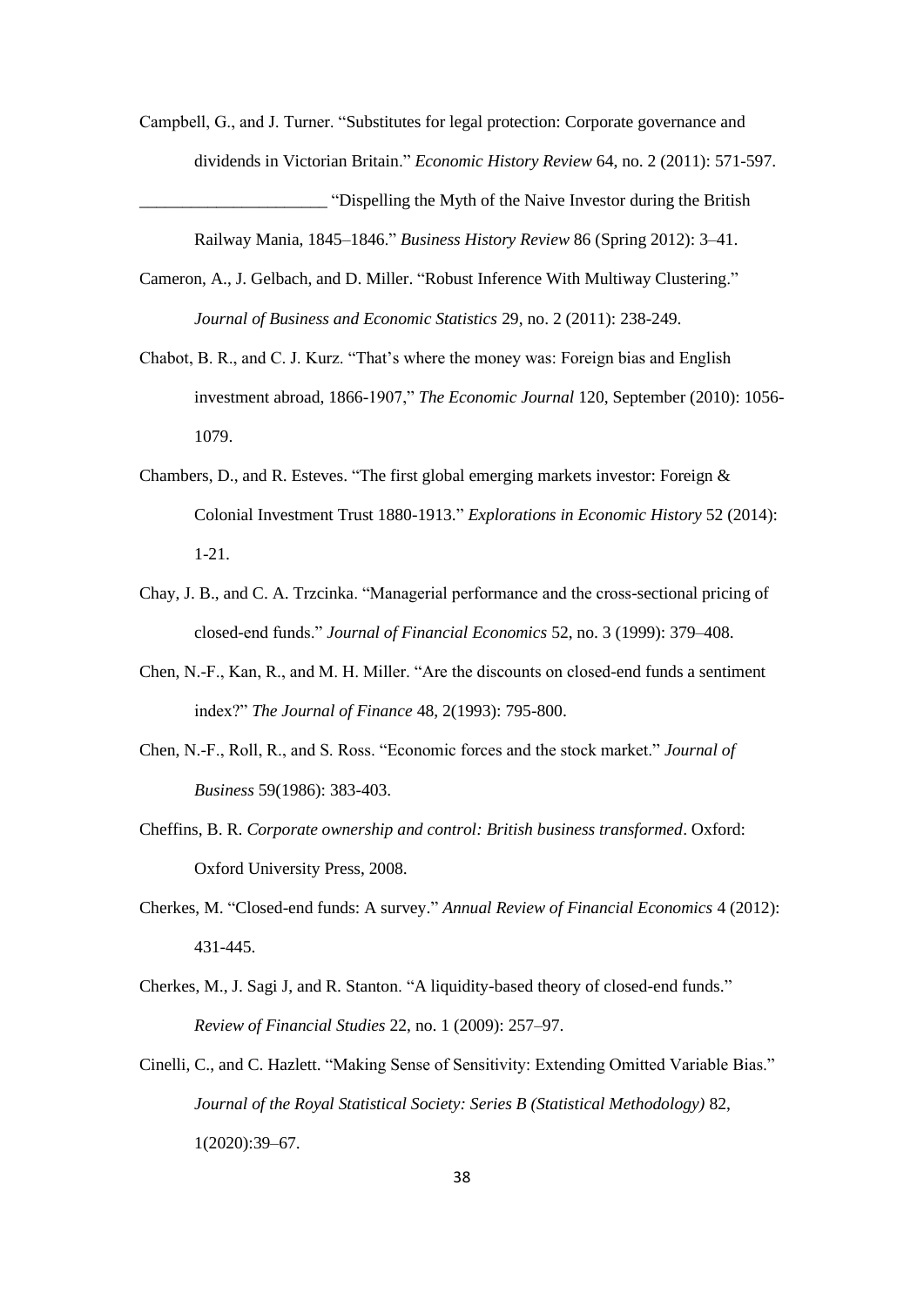- Corner, D. C., and H. Burton. *Investment and Unit Trusts in Britain and America*. London: Elek Books, 1968.
- De Long, B. J. "Did J. P. Morgan's men add value? A historical perspective on financial capitalism." (1990) https://www.nber.org/papers/w3426.pdf
- De Long, B. J., A. Shleifer, A., L. H. Summers, and R. J. Waldmann. "Noise trader risk in financial markets." *Journal of Political Economy* 98, no. 4 (1990): 703-738.
- De Long, B. J., A. Shleifer. "The stock market bubble of 1929: Evidence from closed-end mutual funds." *The Journal of Economic History* 51, no. 3 (1991): 675-700.
- Demsetz, H., and B. Villalonga. "Ownership structure and corporate performance." *Journal of Corporate Finance* 7, no. 3 (2001): 209-233.
- Dimson, E., Marsh, P., and M Staunton. "Factor-Based Investing: The Long-Term Evidence." *The Journal of Portfolio Management* 43, 5(2017): 15-37.
- Dimson, E., and C. Minio-Kozerski. "Closed-end funds: A survey." *Financial markets, Institutions and Instruments* 8, no. 2 (1999): 1-41.
- Doane, C. R., and E. J. Hills. *Investment Trusts and Funds From the Investor's Point of View*. Great Barrington (Massachusetts): American Institute for Economic Research, 1962.
- Elton, E. J., J. M. Gruber, J. A. Busse. "Do Investors Care about Sentiment?" *Journal of Business* 71, no. 4 (1998): 477-500.
- Elton, E. J., J. M. Gruber, C. R. Blake, and O. Shachar. "Why Do Closed-End Bond Funds Exist?" *Journal of Financial and Quantitative Analysis* 48, no. 2 (2013): 405-425.
- Fisher, K. L., and M. Statman. "Investor Sentiment and Stock Returns." *Financial Analysts Journal* 56, 2(2000): 16-23.
- Gilbert, J. C., *A History of Investment Trusts in Dundee, 1873-1938*. London: P. S. King & Son Ltd, 1939.
- Glasgow, G. *The English Investment Trusts*. London: Eyre and Spottiswoode Ltd, 1930. \_\_\_\_\_\_\_\_\_\_ *The Scottish Investment Trusts Companies*. London: Eyre and Spottiswoode Ltd, 1932.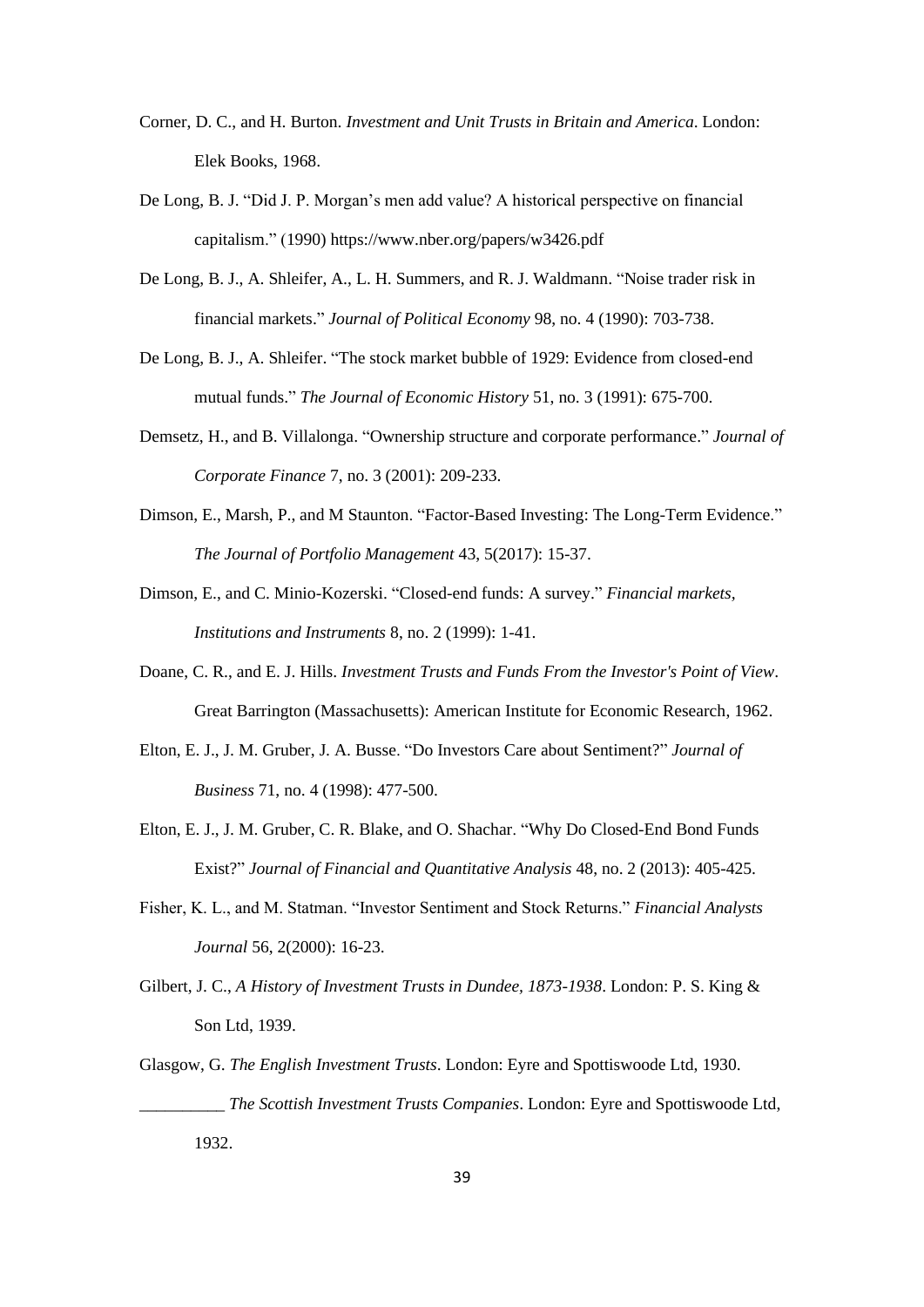\_\_\_\_\_\_\_\_\_\_ *Glasgow's Guide to Investment Trust Companies*. London: Eyre and Spottiswoode Ltd,1935.

- Goetzmann, W. N., and A. D. Ukhov. "British investment overseas 1870-1913: A modern portfolio theory approach." *Review of Finance* 10 (2006): 261-300.
- Grossman, R. S. "Bloody foreigners! Overseas equity on the London Stock Exchange, 1869- 1929." *Economic History Review*, 68 no. 2 (2015): 471-521.
- Grossman, R. S., and M. Imai. "Taking the lord's name in vain: The impact of connected directors on 19th century British Banks." *Explorations in Economic History*, 59 (2016): 75-93.
- Hannah, L. "Pioneering modern corporate governance: A view from London in 1900." *Enterprise and Society* 8, no. 3 (2007): 642-686.
	- \_\_\_\_\_\_\_\_\_ "The London Stock Exchange 1869-1929: New Statistics for Old?" *Economic History Review*, 71 no. 4 (2018): 1349-1356.
		- \_\_\_\_\_\_\_\_\_ "Rethinking corporate finance fables: Did the US lag Europe before 1914?" CIRJE Discussion Papers (2015). Available: http://www.cirje.e.u-

tokyo.ac.jp/research/03research02dp.html (accessed: 7 Nov 2021).

- Jefferys, J. B. *Business Organisation in Great Britain 1856-1914*. New York: Arno Press, 1977.
- Kennedy, W. P. *Industrial Structure, Capital Markets, and the Origins of British Economic Decline*. London: Cambridge University Press, 1987.
- Kennedy, W. P., and R. Delargy. "Explaining Victorian Entrepreneurship: A Cultural Problem? A Market Problem? No Problem?" London School of Economics, working paper (2000). Available: http://eprints.lse.ac.uk/22377/1/wp61.pdf

Lavington, F. *The English Capital Market*. London: Methuen & Co. Ltd, 1921.

Lee, C. M. C., A. Shleifer, and R. H. Thaler. "Investor sentiment and the closed-end fund puzzle." *Journal of Finance* 46, no. 1 (1991): 76-110.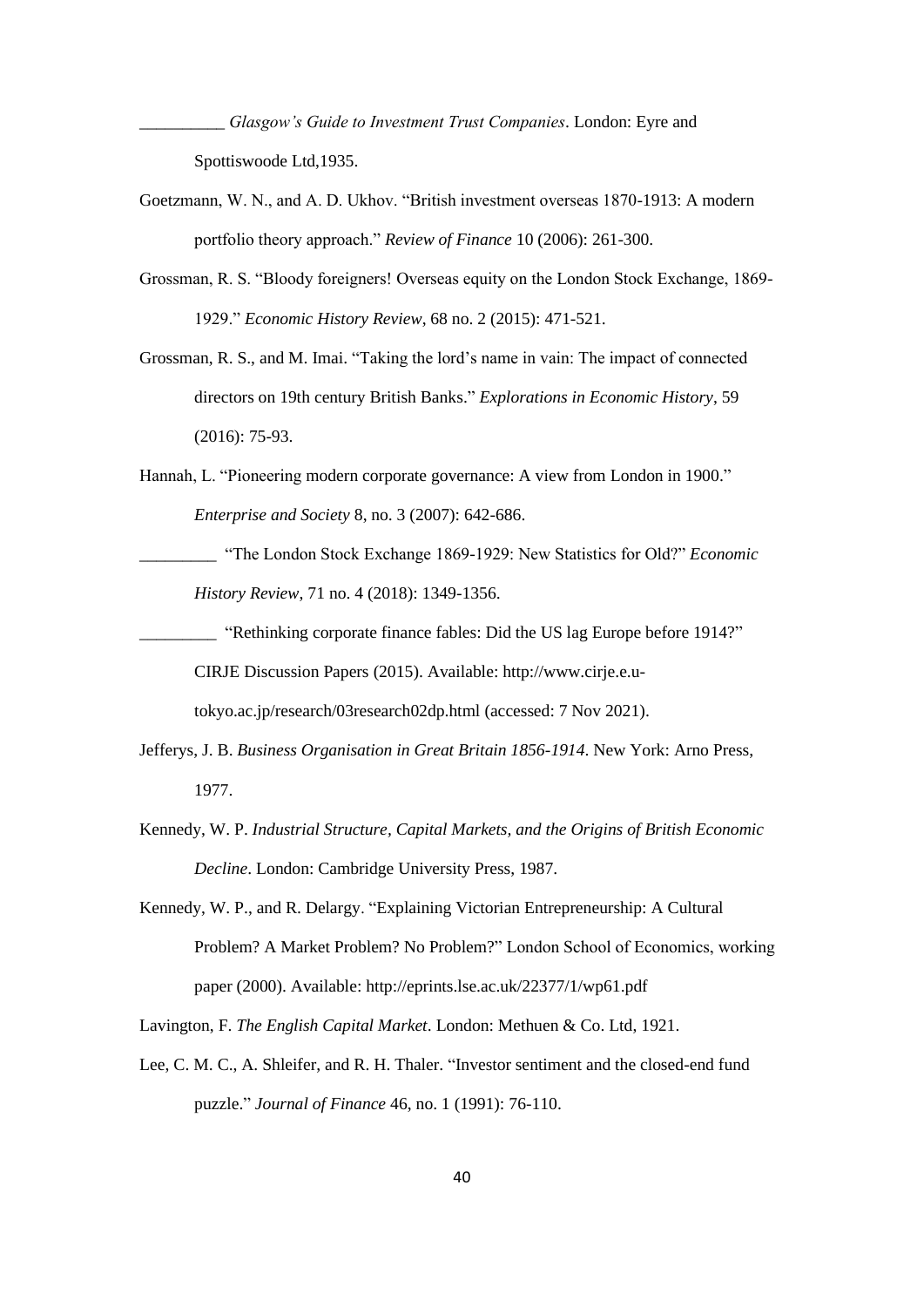- Malkiel, B. G. "The valuation of closed-end investment company shares." *Journal of Finance* 32, no. 3 (1977): 847-858.
- Malkiel, B., G. and P. Firstenberg. "A winning strategy for an efficient market." *Journal of Portfolio management* 4, no. 4 (1978): 20-25.
- Michie, R. C. *The London and New York Stock Exchanges 1850-1914*. London: Allen & Unwin, 1987.

Michie, R. C. "Crisis and opportunity: The formation and operation of the British Assets Trust, 1897-1914." *Business History* 25 (1983): 125-147.

\_\_\_\_\_\_\_\_\_\_\_ *The London and New York Exchanges 1850-1914*. London: Allen & Unwin, 1987.

- Millo, G. "Robust standard error estimators for panel models: A unifying approach" (2014) http://mpra.ub.uni-muenchen.de/54954/
- Mitchell, B., Chambers, D., and N. Crafts. "How good was the profitability of British railways, 1870-1912?" Economic History Review 64, no. 3(2011): 798-831.
- Morgan, V. E., and W. A. Thomas. *The Stock Exchange: Its History and Functions*. London: Elek Books, 1962.
- Parkinson, H. *Scientific Investment*. London: Sir Isaac Pitman & Sons, 1932.
- Petersen, M. A. "Estimating Standard Errors in Finance Panel Data Sets: Comparing Approaches." *Review of Financial Studies* 22 (2009): 435-480.
- Pratt, E. J. "Myths associated with closed-end investment company discounts." *Financial Analysts Journal* 22 (1966): 79-82.
- Pontiff, J. "Costly arbitrage: Evidence from Closed-End funds." *Quarterly Journal of Economics* 111, no. 4 (1996): 1135-1151.

Powell, E. T. *The Mechanism of the City*. London, 1910.

The Evolution of the Money Market, 1385-1915. London: The Financial News, 1915.

Ripley, P. *A Short History of Investment*. London: Sir Isaac Pitman & Sons Ltd, 1934.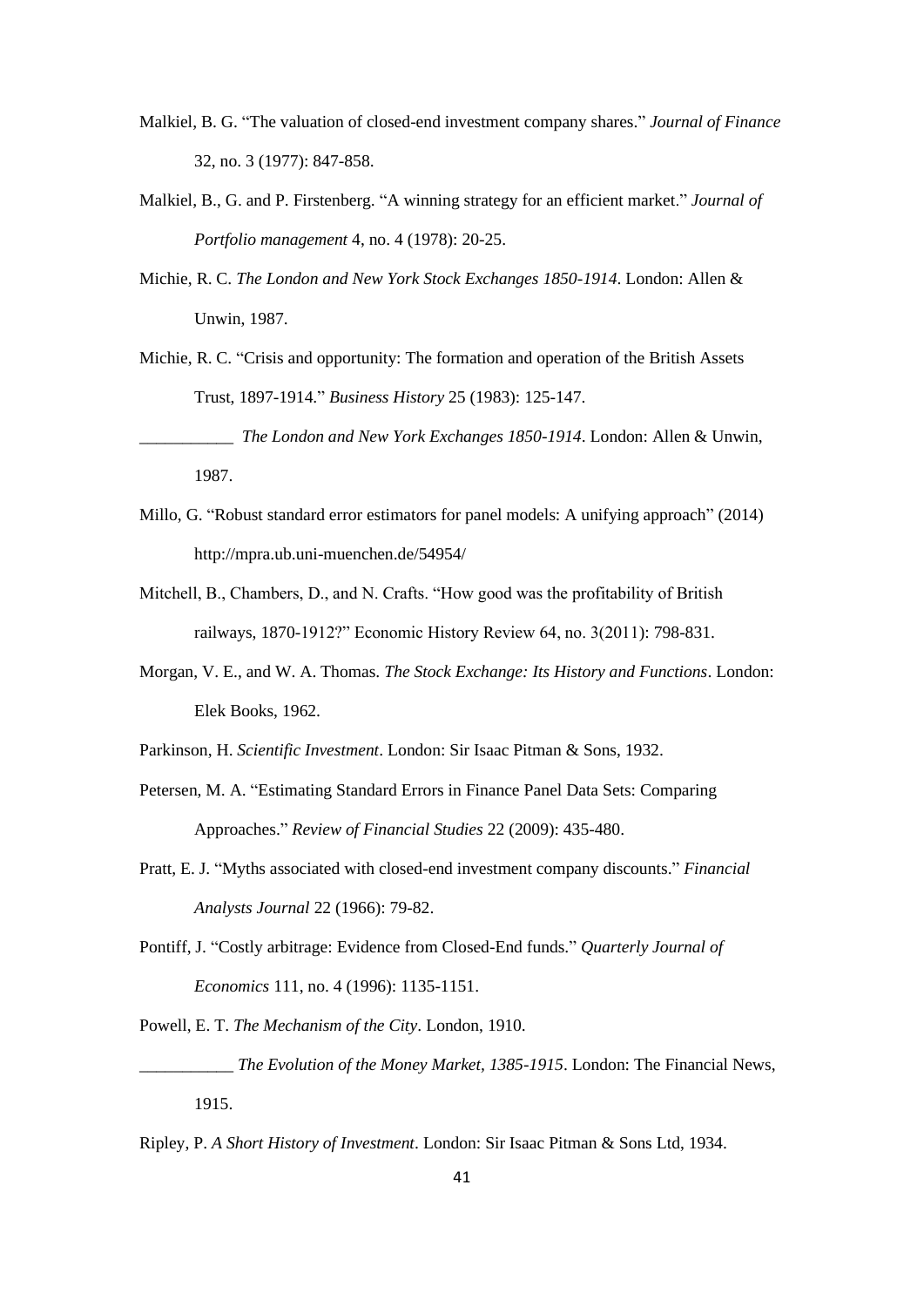- Robinson, L. R. "British Investment Trusts." *Trade Information Bulletin* 88 (1923): 1-32. \_\_\_\_\_\_\_\_\_\_\_\_ "Investment Trusts." *The Journal of Business of the University of Chicago* 3 (1930): 279-316.
- Rogers, M., Campbell, G., and J. Turner. "From Complementarity to Competitive: The London and UK Provincial Stock Markets." *The Journal of Economic History* 80, no. 2(2020): 501-530.
- Ross, S. A. "Neoclassical finance, alternative finance and the closed end fund puzzle." *European Financial Management* 8, no. 2 (2002): 129-137.
- Rutterford, J. "From dividend yield to discounted cash flow: A history of UK and US equity valuation techniques." *Accounting History Review* 14 (2004): 115-149.
- \_\_\_\_\_\_\_\_\_\_ "Learning from one another's mistakes: Investment trusts in the UK and the US, 1868-1940." *Financial History Review* 16 (2009): 157-181.
- Rutterford, J, and L. Hannah. "The Rise of Institutional Investors." In *Financial Market History Reflections on the Past for Investors Today*, edited by D. Chambers and E. Dimson, 242-264. London: The CFA Institute Research Foundation, 2017.
- Rutterford, J., and Sotiropoulos, D. P. "The rise of the small investor in the US and the UK, 1895 to 1970." *Enterprise and Society*, 18(2017): 485-535.
- Rutterford, J., D. P. Sotiropoulos, and C. van Lieshout. "Individual investors and local bias in the UK, 1870–1935." *Economic History Review* 70 (2017): 1291-1320.
- Rutterford, J., Sotiropoulos, D. P., and A. Kyparissis. "British investment trusts 1868 to 1928: Portfolio diversification and the beginnings of institutional investment." In *Financial Markets in Perspective – Lessons from Economic History and History of Economic Thought*, edited by A. Arie, C. Marcuzzo, and A. Rosselli, Springer, 2021.

Scratchley, A., *On Average Investment Trusts*. London, 1875.

Sotiropoulos, D. P., and J. Rutterford. "Individual Investors and Portfolio Diversification in Late Victorian Britain: How Diversified Were Victorian Financial Portfolios?" *The Journal of Economic History* 78 (2018): 435–471.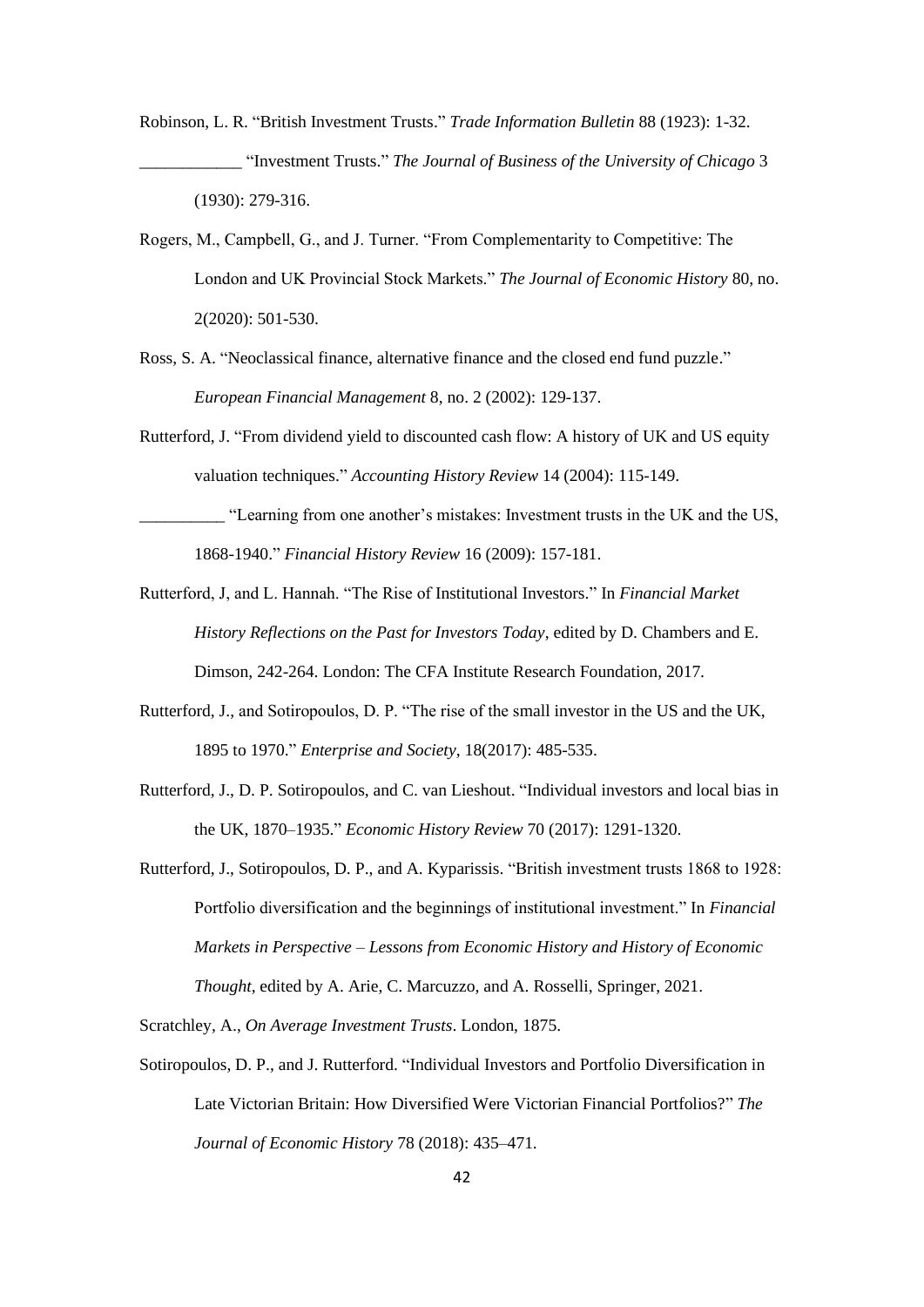- Sotiropoulos, D. P., Rutterford, J., and C. Keber. "UK investment trust portfolio strategies before the First World War." *Economic History Review* 73, 3(2020): 785-814.
- Sotiropoulos, D. P., Rutterford, J., and C. van Lieshout. "The rise of professional asset management: The UK investment trust network before World War I." Business History 63, no. 5 (2021): 826–849.
- Sturgis, H. S. *Investment: A New Profession*. New York: The Macmillan Company, 1924.
- Thomas, W. A. *The Provincial Stock Exchanges*. London: Frank Cass, 1973.
- Thompson, E. "The information content of discounts and premiums on closed-end fund shares." *Journal of Financial Economics* 6 (1978): 151-186.
- Thompson, S. "Simple Formulas for Standard Errors that Cluster by both Firm and Time." *Journal of Financial Economics* 99 (2011): 1-10.
- Wright, J. "Investment trusts in Great Britain." *Journal of Accountancy* 38 (1924): 337-344.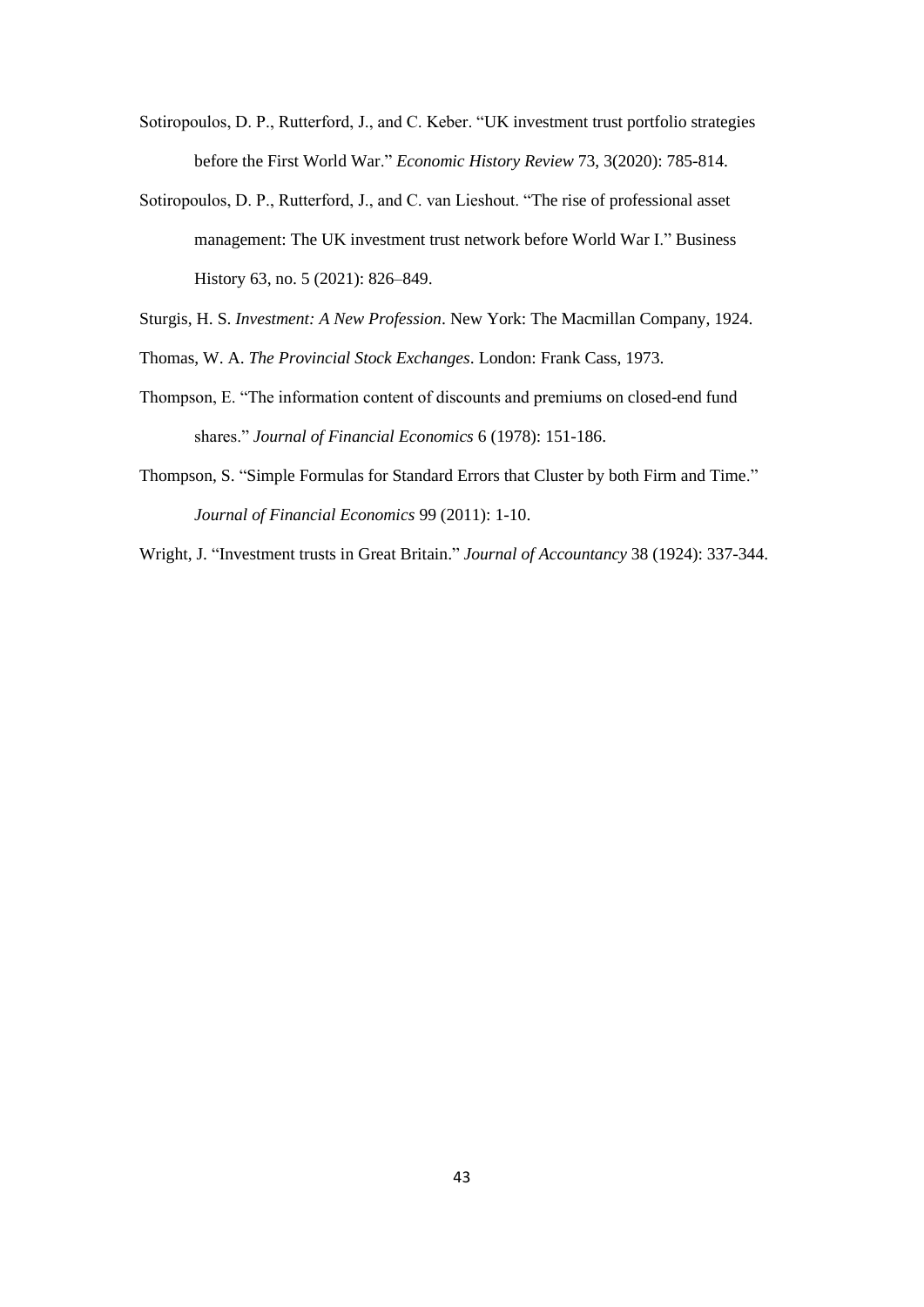**Table 1.** Our sample in relation to the investment trust sector for selected years between 1880 and 1929.

| Year                                              | Investment trust sector | NAV sample |  |  |  |  |
|---------------------------------------------------|-------------------------|------------|--|--|--|--|
| 1881                                              | 9                       | 5          |  |  |  |  |
| 1885                                              | 12                      | 4          |  |  |  |  |
| 1890                                              | 46                      | 4          |  |  |  |  |
| 1895                                              | 50                      | 8          |  |  |  |  |
| 1900                                              | 53                      | 10         |  |  |  |  |
| 1905                                              | 58                      | 13         |  |  |  |  |
| 1910                                              | 65                      | 20         |  |  |  |  |
| 1914                                              | 84                      | 16         |  |  |  |  |
| 1920                                              | 90                      | 18         |  |  |  |  |
| 1925                                              | 114                     | 22         |  |  |  |  |
| 1929                                              | 186                     | 67         |  |  |  |  |
| Total number of observations (firm-years) = $670$ |                         |            |  |  |  |  |
| Total number of sample firms $= 91$               |                         |            |  |  |  |  |

*Notes:* We have excluded three outliers from the sample. For more information about our sample see Appendix 1. A detailed list of English and Scottish investment trusts is provided by the three studies made by George Glasgow: one in 1930 on English investment trusts (Glasgow 1930), one in 1932 on Scottish investment trusts (Glasgow 1932), and one updated and revised study in 1935 of both English and Scottish investment trusts (1935). Glasgow's studies offer important insights into the workings of the investment trust industry from its origins up to the 1930s, carefully distinguishing investment trusts from financial trusts that pursued a different investment strategy (for more discussion see Sotiropoulos et al. 2020 and Rutterford et al. 2021).

*Sources*: Our dataset and Glasgow (1930, 1935).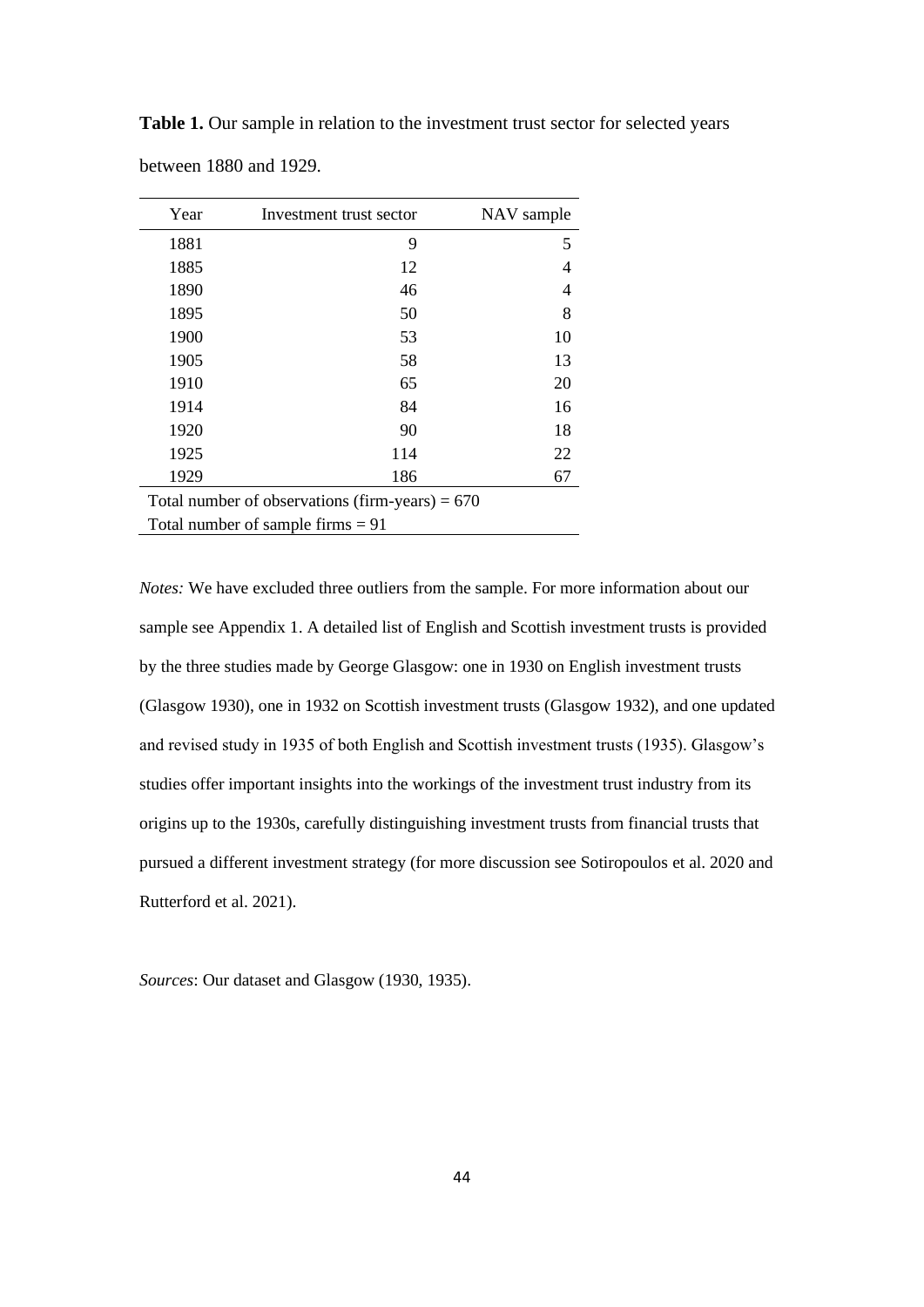|                     | Full period | Sub-period 1 | Sub-period 2 |
|---------------------|-------------|--------------|--------------|
|                     | 1880-1929   | 1880-1914    | 1920-1929    |
| <b>Observations</b> | 670         | 321          | 288          |
| English             | 313         | 182          | 111          |
| Scottish            | 357         | 139          | 177          |
| % discount          | 60          | 68           | 47           |
| % premium           | 40          | 32           | 53           |
| Mean                | 0.043       | 0.131        | $-0.067$     |
| Median              | 0.055       | 0.113        | $-0.024$     |
| St. dev.            | 0.305       | 0.273        | 0.322        |
| Min                 | $-1.681$    | $-1.383$     | $-1.681$     |
| Quartile 1          | $-0.083$    | $-0.024$     | $-0.215$     |
| Quartile 3          | 0.208       | 0.280        | 0.117        |
| Max                 | 0.847       | 0.847        | 0.812        |

**Table 2.** Descriptive statistics of discounts to NAV for our sample.

*Notes:* We have excluded 3 outliers from the sample.

*Source*: Our dataset.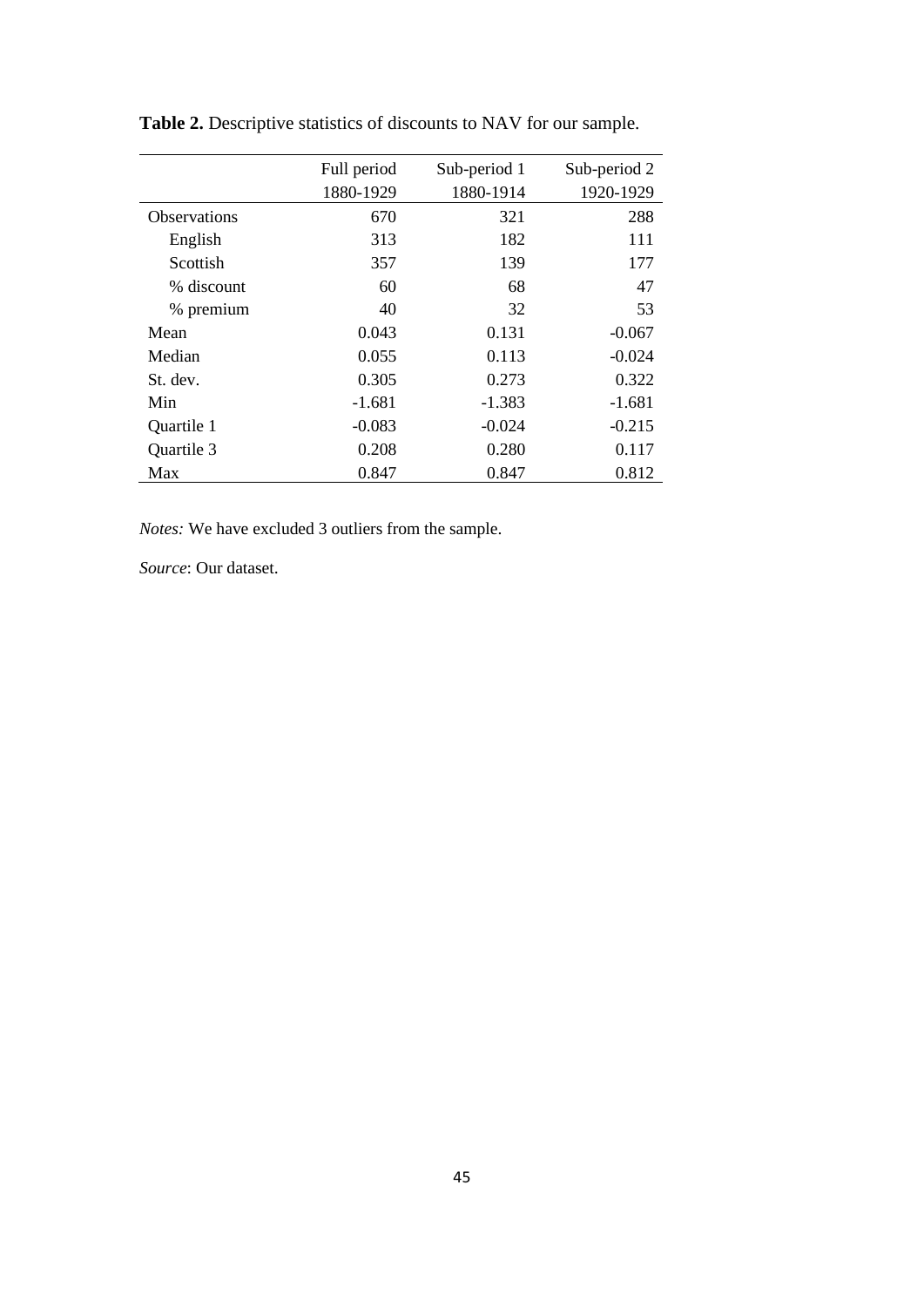| Number of trusts                                               | 91    |
|----------------------------------------------------------------|-------|
| Number of observations                                         | 670   |
| Mean leverage                                                  | 0.583 |
| Median leverage                                                | 0.704 |
| Mean nominal interest yield - debentures                       | 0.041 |
| Mean nominal dividend yield - preferred shares                 | 0.047 |
| Mean nominal dividend yield - ordinary shares                  | 0.091 |
| Mean dividend yield - ordinary shares                          | 0.056 |
| Mean return                                                    | 0.104 |
| Mean return - leverage>median                                  | 0.122 |
| Mean return - leverage <median< td=""><td>0.084</td></median<> | 0.084 |
| Mean return on total assets (ROA)                              | 0.123 |
| Mean extra return                                              | 0.057 |
| P-value of difference from 0 between ROA and extra return      | 0.000 |

**Table 3.** Effect of leverage on ordinary return.

*Notes:* See the text for the definition of the extra return. Leverage is equal to the fixed income paid-up capital of the trust, which includes both preferred capital and bonds, divided by all issued and paid-up capital of the trust in nominal values.

*Source*: Our dataset and the *Stock Exchange Yearbook*.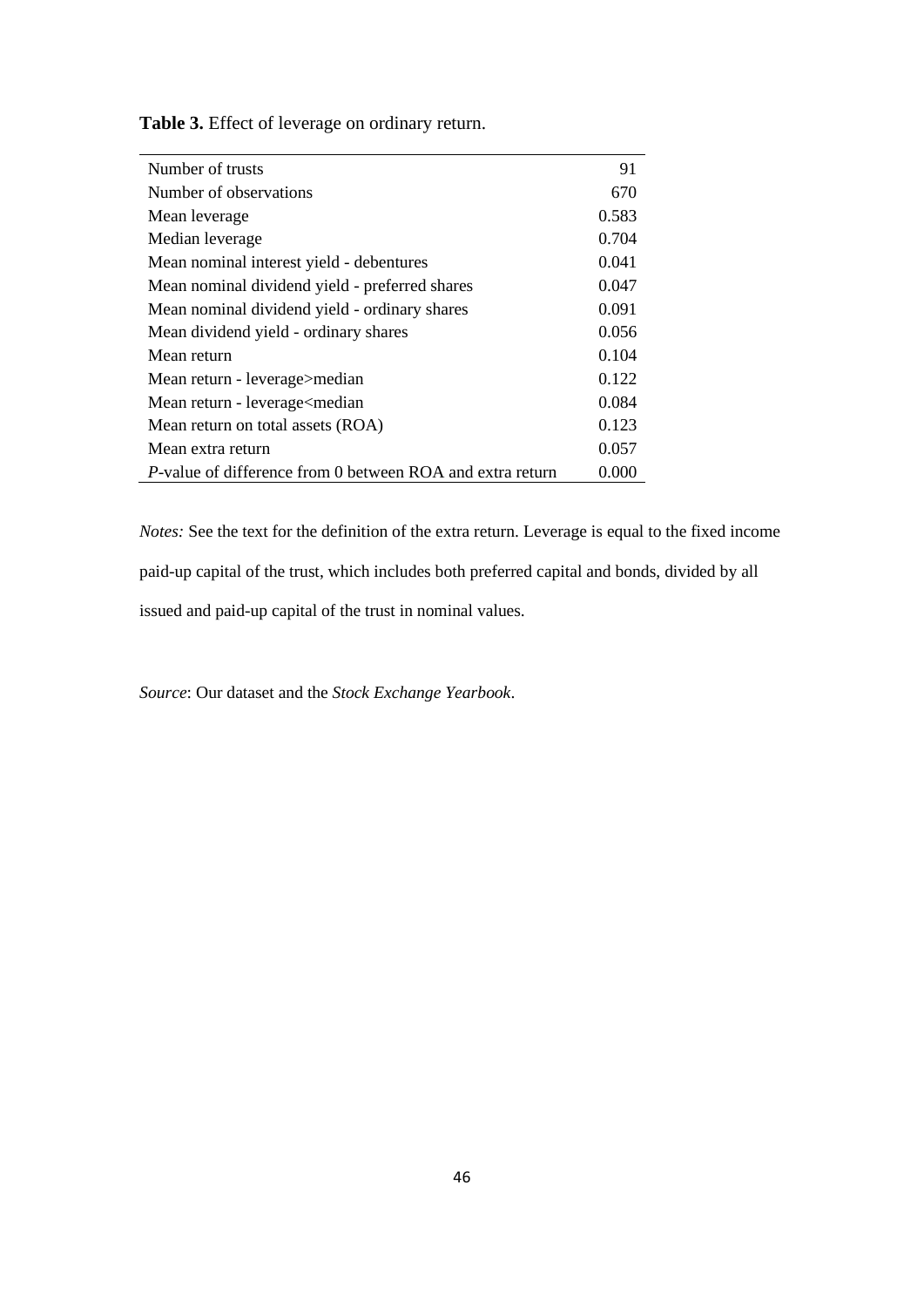|                                                       |             |             |             | Dependent variable= $\Delta(DISC_t)$ |             |                |            |             |
|-------------------------------------------------------|-------------|-------------|-------------|--------------------------------------|-------------|----------------|------------|-------------|
| Model                                                 | (1)         | (2)         | (3)         | (4)                                  | (5)         | (6)            | (7)        | (8)         |
| Estimation method                                     | FE          | <b>FE</b>   | <b>FE</b>   | <b>RE</b>                            | <b>FE</b>   | RE             | FE         | $\rm FE$    |
| $\Delta(DISC_{t-1})$                                  |             | $-0.327***$ | $-0.334***$ | $-0.330***$                          |             | $-0.383***$    |            | $-0.367***$ |
|                                                       |             | (0.040)     | (0.040)     | (0.042)                              |             | (0.039)        |            | (0.042)     |
| $\Delta$ (Return <sub>t</sub> )                       | $-0.366***$ | $-0.293***$ | $-0.305***$ | $-0.297***$                          |             |                |            |             |
|                                                       | (0.092)     | (0.083)     | (0.088)     | (0.082)                              |             |                |            |             |
| $\Delta(\text{Return}_t)^2$                           |             |             | $-0.120**$  | $-0.110***$                          |             |                |            |             |
|                                                       |             |             | (0.057)     | (0.039)                              |             |                |            |             |
| $\Delta (ROA_{t-1})$                                  |             |             |             |                                      | $-0.005$    | 0.003          |            |             |
|                                                       |             |             |             |                                      | (0.013)     | (0.012)        |            |             |
| $\Delta (ROA_{t-1})^2$                                |             |             |             |                                      |             | 0.001          |            |             |
|                                                       |             |             |             |                                      |             | (0.003)        |            |             |
| $\Delta$ (Nominal Yield <sub>t-1</sub> )              |             |             |             |                                      |             |                | $-0.718**$ | $-0.519***$ |
|                                                       |             |             |             |                                      |             |                | (0.317)    | (0.171)     |
| $\Delta$ (Nominal Yield <sub>t-1</sub> ) <sup>2</sup> |             |             |             |                                      |             |                |            | 0.140       |
|                                                       |             |             |             |                                      |             |                |            | (0.306)     |
| $\Delta$ (Leverage <sub>t</sub> )                     | 0.127       | 0.053       | 0.055       | $-0.133$                             | $-0.057$    | $-0.125$       | $-0.002$   | $-0.077$    |
|                                                       | (0.187)     | (0.165)     | (0.165)     | (0.116)                              | (0.132)     | (0.084)        | (0.149)    | (0.130)     |
| Constant                                              | $1.032**$   | $0.738**$   | $0.759**$   | 0.007                                | $-0.517***$ | $-0.034*$      | $-0.380$   | $-0.515*$   |
|                                                       | (0.408)     | (0.364)     | (0.363)     | (0.014)                              | (0.182)     | (0.019)        | (0.322)    | (0.299)     |
| Time and individual effects                           | Yes         | Yes         | Yes         | N <sub>O</sub>                       | Yes         | N <sub>O</sub> | Yes        | Yes         |
| Observations                                          | 600         | 599         | 599         | 599                                  | 625         | 625            | 661        | 661         |
| $R^2$                                                 | 0.430       | 0.510       | 0.513       | 0.190                                | 0.427       | 0.149          | 0.389      | 0.496       |
| Adjusted $R^2$                                        | 0.280       | 0.379       | 0.382       | 0.184                                | 0.267       | 0.144          | 0.226      | 0.360       |
| F-Statistic                                           | 2.859***    | 3.896***    | 3.911***    | 139.077***                           | $2.674***$  | 106.775***     | 2.386***   | $3.630**$   |

**Table 4.** Regression results for the discount to NAV.

 $* =$  significant at the 10% level,  $** =$  significant at the 5% level,  $*** =$  significant at the 1% level.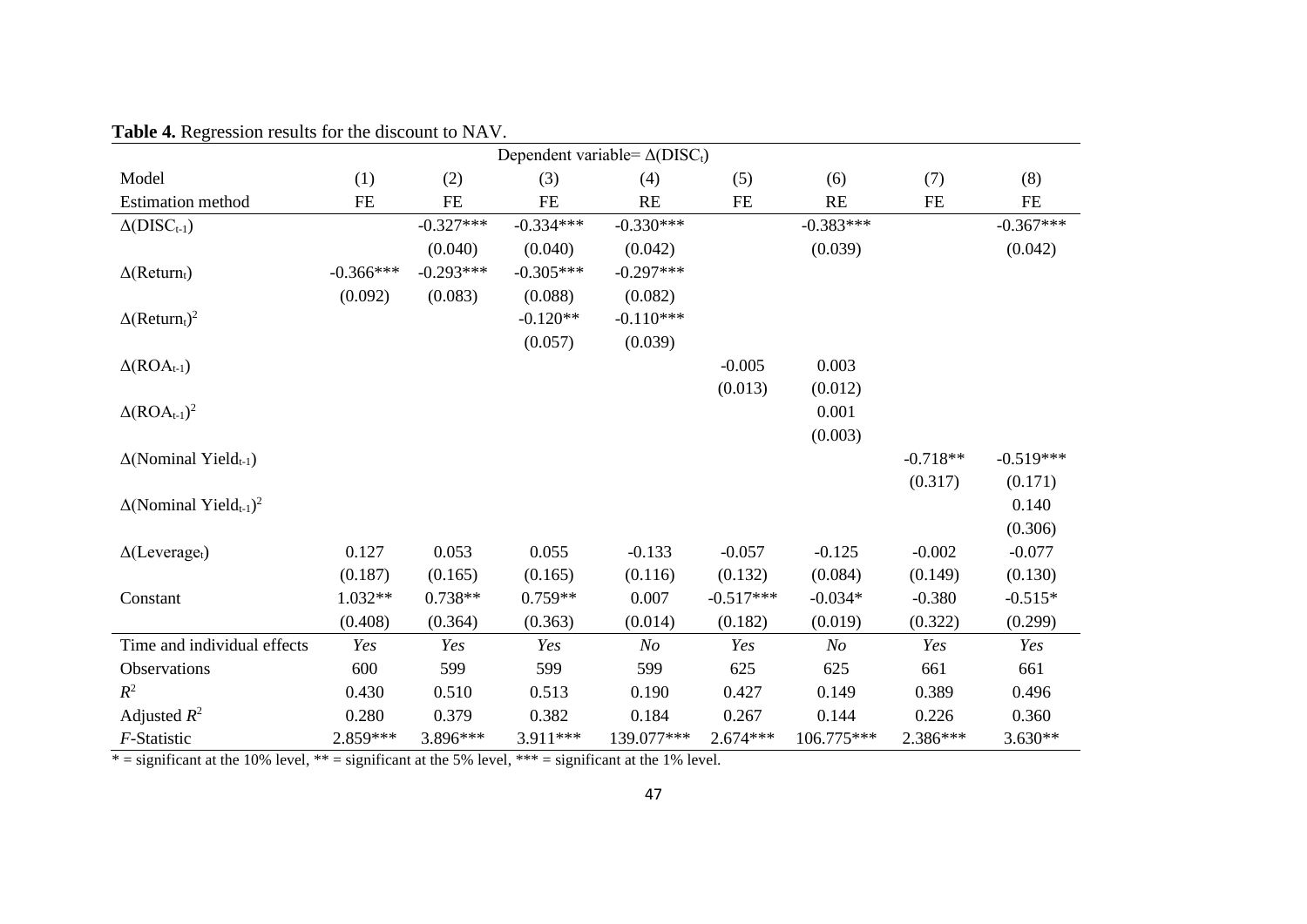*Notes*: FE= fixed effects estimation; RE= random effects estimation. The table reports robust standard errors in parentheses to account for serial correlation and cross-sectional dependence. In our estimations, we have followed the double clustering approach suggested by Petersen (2009), Cameron et al. (2011), and Thompson (2011). For more details on this robust standard error estimator for panel models in R see Millo (2014).

*Sources*: Our dataset and the *Stock Exchange Yearbook*.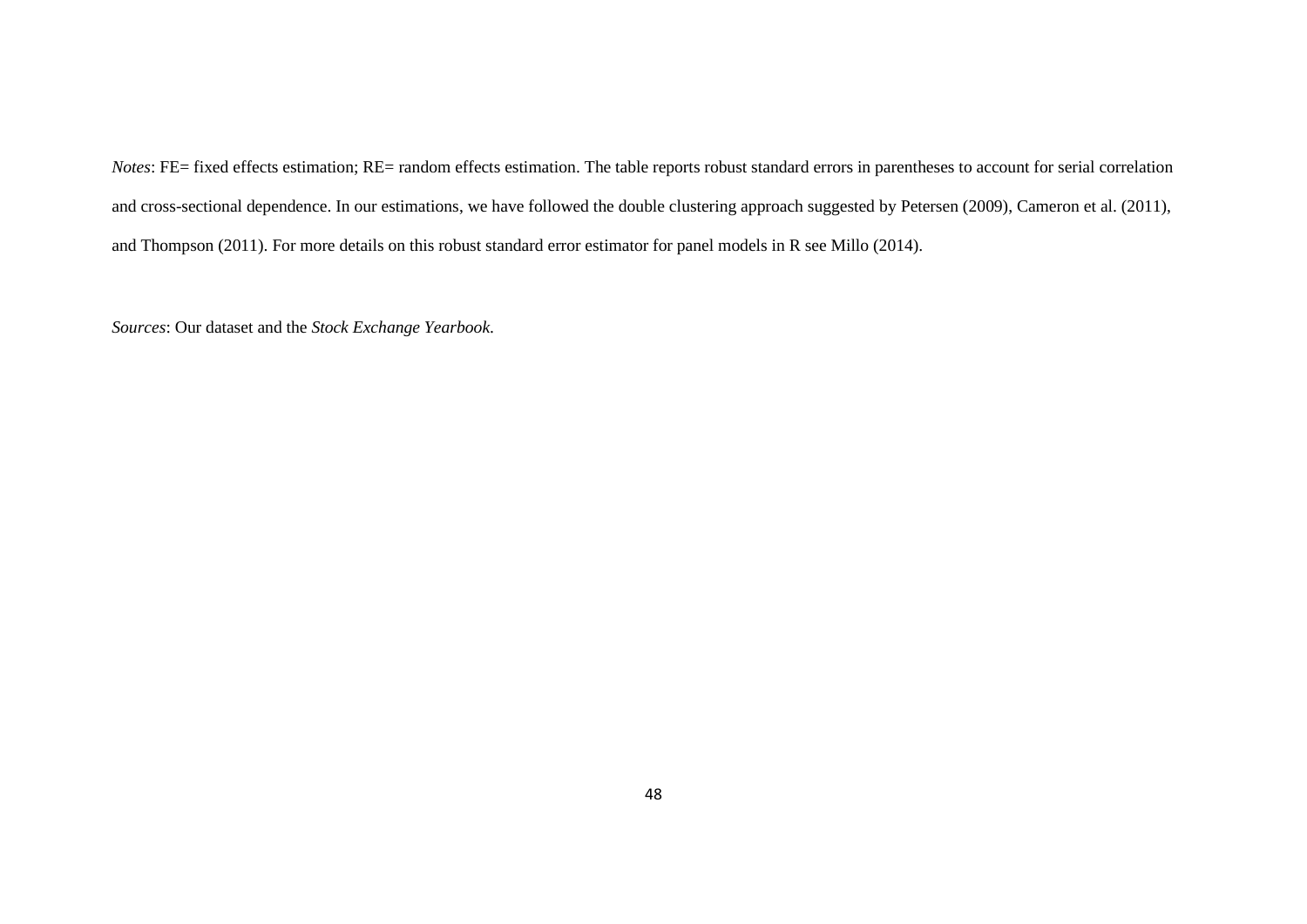**Table 5.** Time series relationship between returns of shares with different denominations, the market return, and changes in the investment trust

| <b>Portfolios</b>                      | Intercept | <i>p</i> -value | $\Delta(MD_t)$ | <i>p</i> -value | $RM_{t}$ | <i>p</i> -value | R-squared | <b>Observations</b> |
|----------------------------------------|-----------|-----------------|----------------|-----------------|----------|-----------------|-----------|---------------------|
| $par \leq \pounds1$                    | 0.002     | 0.915           | 0.181          | 0.465           | l.243    | 0.000           | 0.823     | 29                  |
| $par \leq \pounds1$ , uncalled cap.= 0 | $-0.001$  | 0.961           | 0.162          | 0.547           | .262     | 0.000           | 0.799     | 29                  |
| £1< par $\leq$ £5, uncalled cap. = 0   | 0.035     | 0.081           | 0.545          | 0.063           | 0.581    | 0.001           | 0.546     | 29                  |
| £5< par $\leq$ £50                     | $-0.004$  | 0.792           | $-0.348$       | 0.148           | 1.092    | 0.000           | 0.761     | 29                  |
| stock (par $=$ £100)                   | 0.002     | 0.851           | $-0.166$       | 0.726           | 0.634    | 0.000           | 0.648     | 29                  |

discount (investor sentiment).

*Notes*: The time-series relationship is estimated on annual data. The annual returns of the ordinary shares or stocks are calculated every year at the end of January and include both dividends and capital gains. Our calculation of annual returns thus follows the approach of Grossman (2015) – see also Hannah (2018) for a discussion of the IMM data. Our results do not change if we use another reference month. Membership in each portfolio is determined at the beginning of each year and returns  $R_{it}$  are weighted by the market capitalization also at the beginning of each year. For the market portfolio, we follow the approach of Acheson et al. (2021): *RM<sub>t</sub>* is the annual return of the market index of all ordinary stocks and shares, weighted by their market capitalization (we exclude 5% tail observations). Observations in our regression analysis begin in 1900; the estimation of median discount is not reliable before 1900 due to a lack of NAV observations in our dataset.

*Sources*: Our dataset and the *Investor's Monthly Manual*.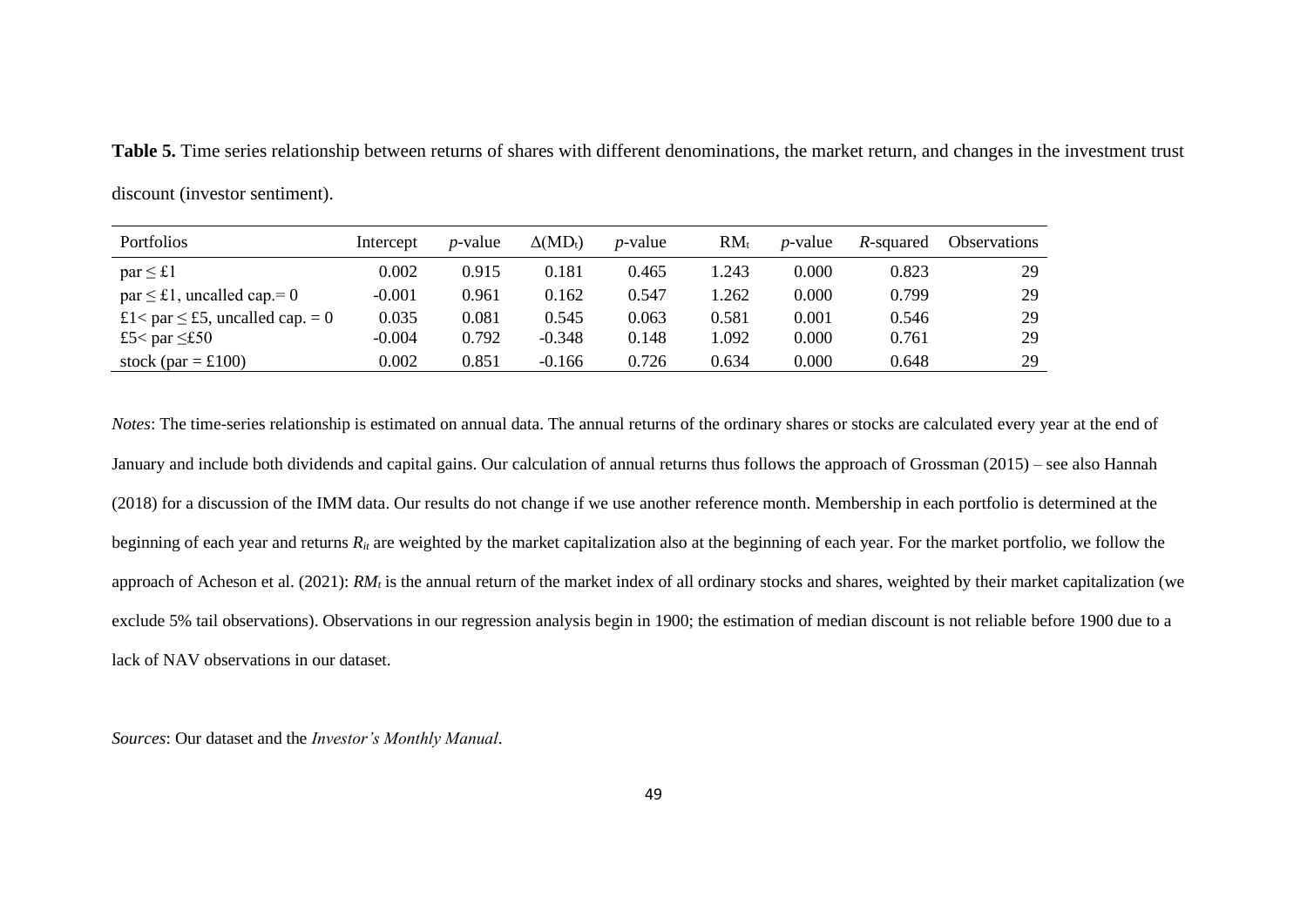



**Third Scottish American (Scottish)** 

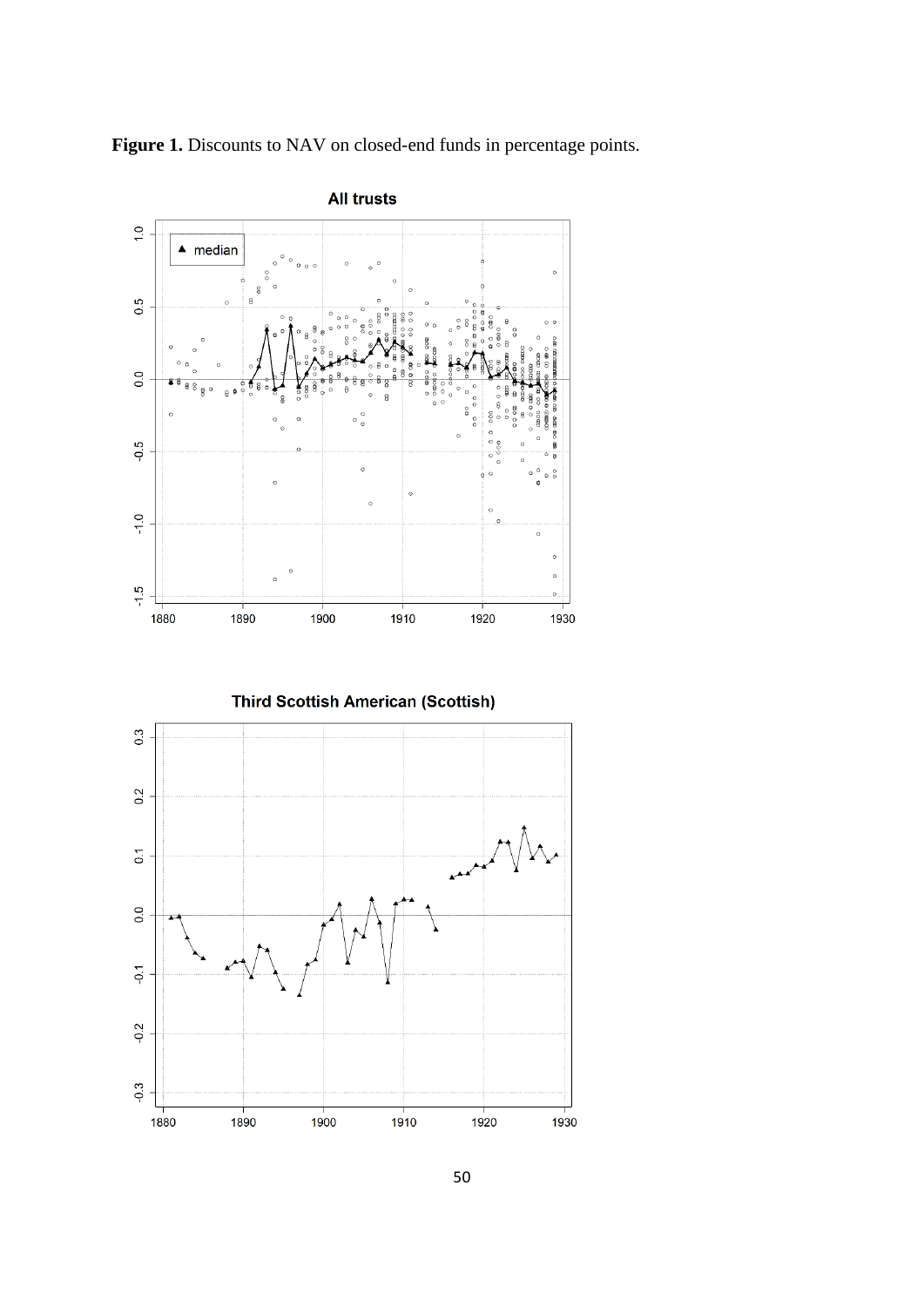

*Notes*: The calculations are based on equation (2). The NAV corresponds to the reporting month of the year, which was not the same for each investment trust. The share price comes from the SEYB as explained in the text.

*Sources*: Our dataset and *Stock Exchange Yearbook*.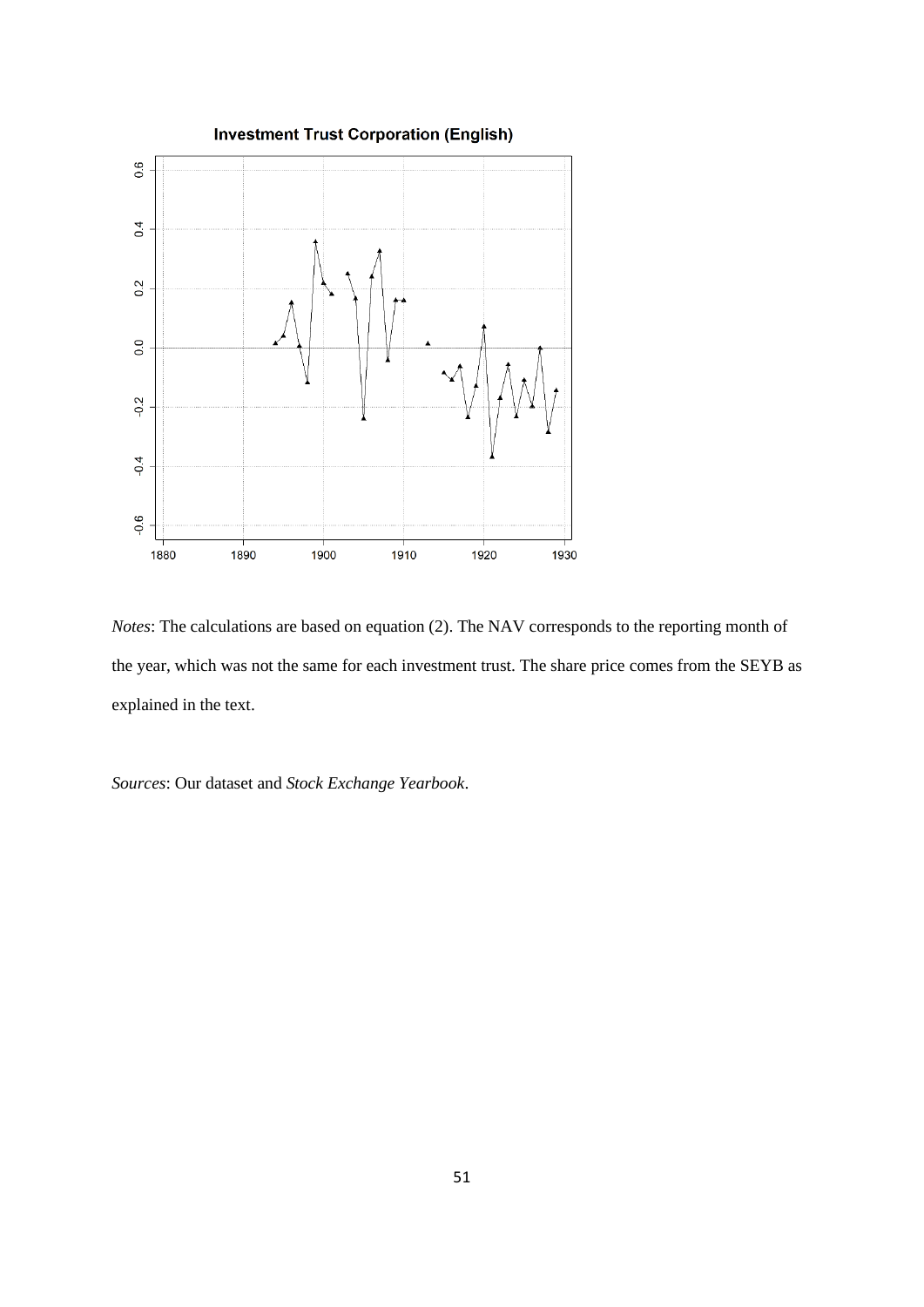**Figure 2.** Relationship between the nominal share of unlisted securities in the portfolio and the discount to NAV.



*Notes*: All overseas securities which are not listed on domestic financial markets are categorized as 'listed'. The legend on the table reports cross-sectional regression results for the equation:  $y_{it} = a +$  $b \cdot x_i + u_i$ , where  $y_i$  is discount to NAV, as defined by equation (2), and  $x_i$  is the percentage of unlisted securities in the portfolio (in nominal values).

*Sources*: Our dataset, *Stock Exchange Yearbook,* and *Investor's Monthly Manual*.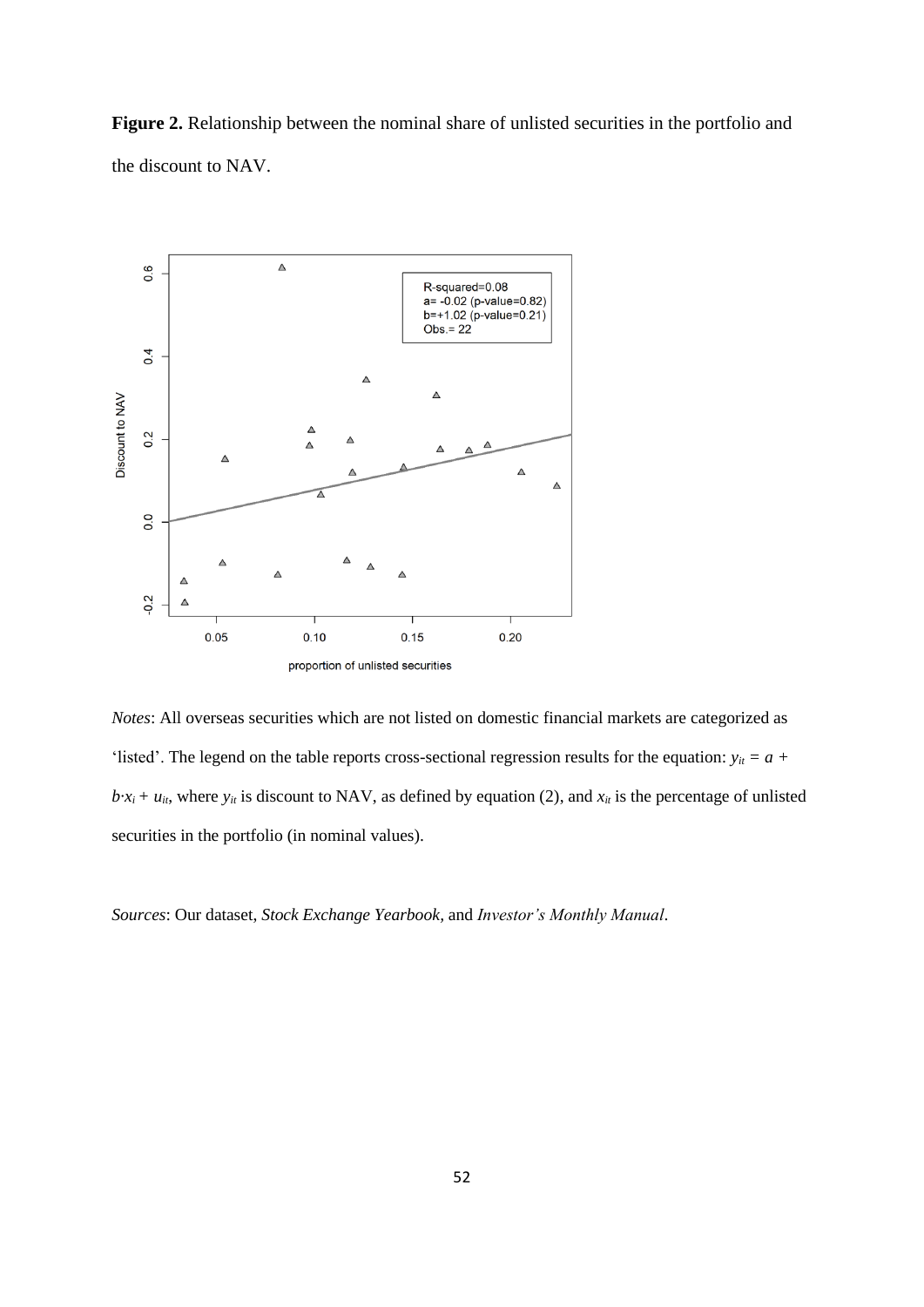



*Notes*: The number of new investment trust incorporations are for the whole investment trust sector, as described by Glasgow (1930; 1932; 1935) – see also notes to Table 1. The line graph represents the median discount in each year and is measured on the vertical axis on the right-hand side. The bar graph represents the number of new investment trust incorporations started during the year and is measured on the vertical axis on the left-hand side. Our observations in this figure begin in 1900; the estimation of median discount is not reliable before 1900 due to a lack of NAV observations in our dataset.

*Sources*: Our dataset, and Glasgow (1930; 1932; 1935).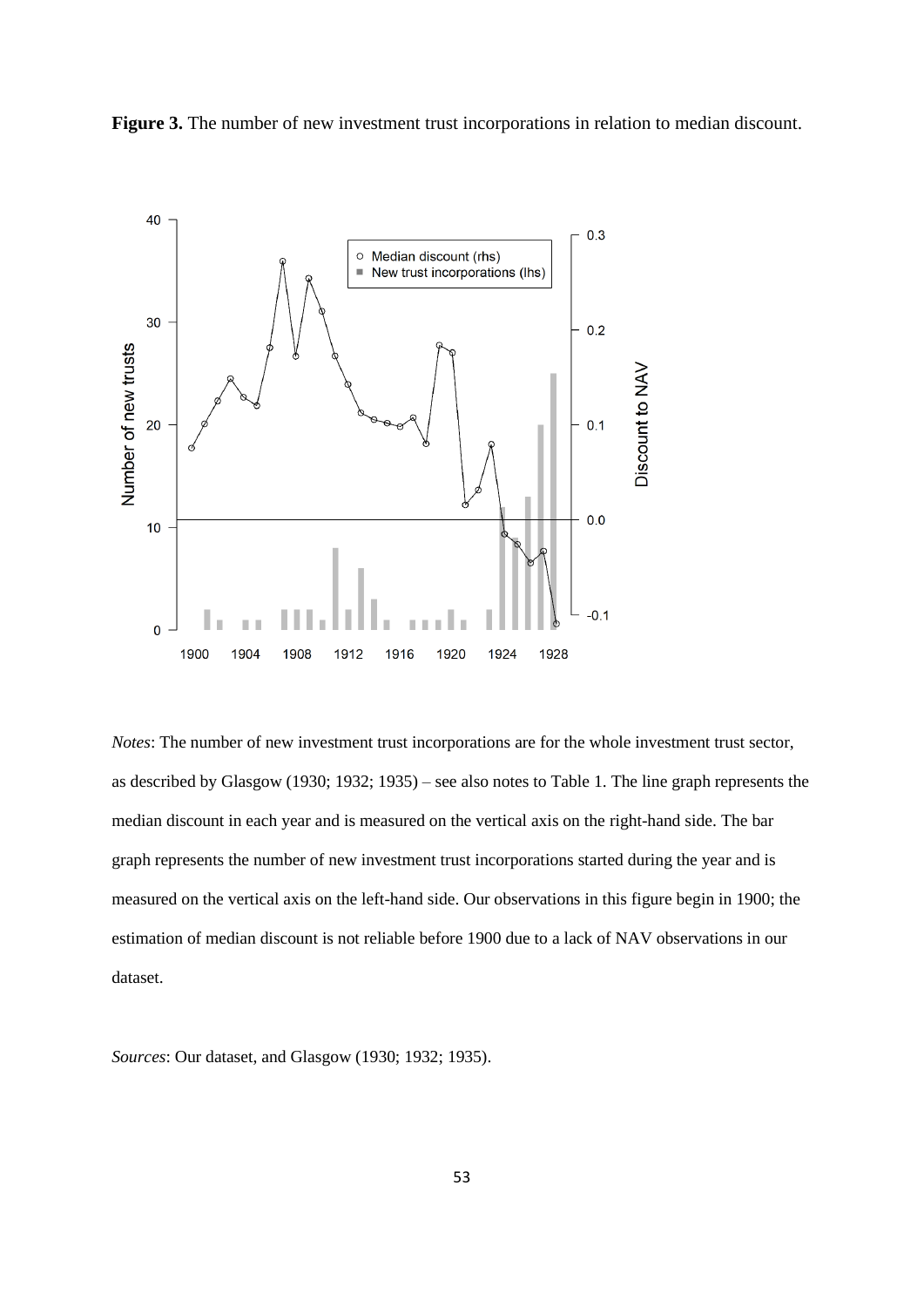# **Appendix 1**

**Table 1.** Observations of investment trust discounts/premia.

|                  | Investment trust and year of incorporation                       | total<br>obs.  | first<br>obs. | last<br>obs. | missing<br>obs.          |
|------------------|------------------------------------------------------------------|----------------|---------------|--------------|--------------------------|
| $\mathbf{1}$     | Second Scottish American Trust (Scotland, 1879)                  | 45             | 1881          | 1929         | $\overline{\mathcal{A}}$ |
| $\boldsymbol{2}$ | Third Scottish American Trust (Scotland, 1879)                   | 44             | 1881          | 1929         | 5                        |
| 3                | First Scottish American Trust (Scotland, 1879)                   | 43             | 1881          | 1929         | $\sqrt{6}$               |
| 4                | <b>Investment Trust Corporation (England, 1888)</b>              | 32             | 1894          | 1929         | $\overline{4}$           |
| 5                | British Investment Trust (Scotland, 1889)                        | 29             | 1892          | 1929         | 9                        |
| 6                | Metropolitan Trust (England, 1899)                               | 26             | 1901          | 1929         | 3                        |
| 7                | Northern American Trust (Scotland, 1896)                         | 26             | 1898          | 1929         | $\sqrt{6}$               |
| $\,8\,$          | Railway Share Trust and Agency (England, 1890)                   | 26             | 1891          | 1922         | 6                        |
| 9                | London Scottish American Trust (England, 1889)                   | 25             | 1891          | 1929         | 14                       |
| 10               | Edinburgh Investment Trust (Scotland, 1889)                      | 23             | 1894          | 1929         | 13                       |
| 11               | Railway Debenture and General Trust (England, 1873)              | 23             | 1887          | 1920         | 11                       |
| 12               | Second Edinburgh Investment Trust (Scotland, 1902)               | 19             | 1909          | 1929         | $\boldsymbol{2}$         |
| 13               | London and Provincial Trust (England, 1900)                      | 18             | 1902          | 1928         | 9                        |
| 14               | Scottish Northern Investment Trust (Scotland, 1908)              | 17             | 1909          | 1929         | $\overline{4}$           |
| 15               | Second Scottish Northern Investment Trust (Scotland, 1910)       | 16             | 1913          | 1929         | $\mathbf{1}$             |
| 16               | London General Investment Trust (England, 1889)                  | 15             | 1898          | 1913         | $\mathbf{1}$             |
| 17               | Merchants Trust (England, 1889)                                  | 15             | 1893          | 1926         | 19                       |
| 18               | Debenture Securities Investment (England, 1895)                  | 14             | 1899          | 1914         | $\overline{c}$           |
| 19               | Colonial Securities Trust (England, 1889)                        | 13             | 1906          | 1929         | 11                       |
| 20               | Third Edinburgh Investment Trust (Scotland, 1911)                | 12             | 1918          | 1929         | $\boldsymbol{0}$         |
| 21               | Caledonian Trust (Scotland, 1910)                                | 9              | 1921          | 1929         | $\boldsymbol{0}$         |
| 22               | American Trust (Scotland, 1902)                                  | $\tau$         | 1914          | 1929         | 9                        |
| 23               | Brewery and Commercial Investment Trust (England, 1890)          | 6              | 1907          | 1919         | $\boldsymbol{7}$         |
| 24               | Government Stock and Other Securities Investment (England, 1871) | $\sqrt{6}$     | 1881          | 1909         | 23                       |
| 25               | Second Industrial Trust (England, 1911)                          | 6              | 1913          | 1922         | $\overline{4}$           |
| 26               | Anglo-American Debenture Corporation (England, 1890)             | 5              | 1909          | 1919         | 6                        |
| 27               | Charter Trust and Agency (England, 1907)                         | 5              | 1911          | 1929         | 14                       |
| 28               | New Investment (England, 1893)                                   | 5              | 1909          | 1914         | $\mathbf{1}$             |
| 29               | Scottish National Trust (Scotland, 1924)                         | 5              | 1925          | 1929         | $\boldsymbol{0}$         |
| 30               | Sterling Trust (England, 1917)                                   | 5              | 1922          | 1929         | 3                        |
| 31               | Traction and General Investment Trust (England, 1901)            | 5              | 1925          | 1929         | $\boldsymbol{0}$         |
| 32               | British Steamship Investment Trust (England, 1887)               | $\overline{4}$ | 1926          | 1929         | $\boldsymbol{0}$         |
| 33               | Independent Investment (England, 1924)                           | 4              | 1926          | 1929         | $\boldsymbol{0}$         |
| 34               | River Plate and General Investment Trust (England, 1888)         | 4              | 1909          | 1916         | 4                        |
| 35               | Second Scottish Western Investment (Scotland, 1923)              | 4              | 1926          | 1929         | $\boldsymbol{0}$         |
| 36               | Third Scottish Northern Investment (Scotland, 1925)              | $\overline{4}$ | 1926          | 1929         | $\boldsymbol{0}$         |
| 37               | Aberdeen Trust (Scotland, 1911)                                  | 3              | 1921          | 1923         | $\boldsymbol{0}$         |
| 38               | Cardinal Investment Trust (England, 1913)                        | 3              | 1920          | 1922         | $\boldsymbol{0}$         |
| 39               | Indian and General Investment Trust (England, 1889)              | 3              | 1927          | 1929         | $\boldsymbol{0}$         |
| 40               | Lake View Investment Trust (England, 1920)                       | 3              | 1923          | 1925         | $\boldsymbol{0}$         |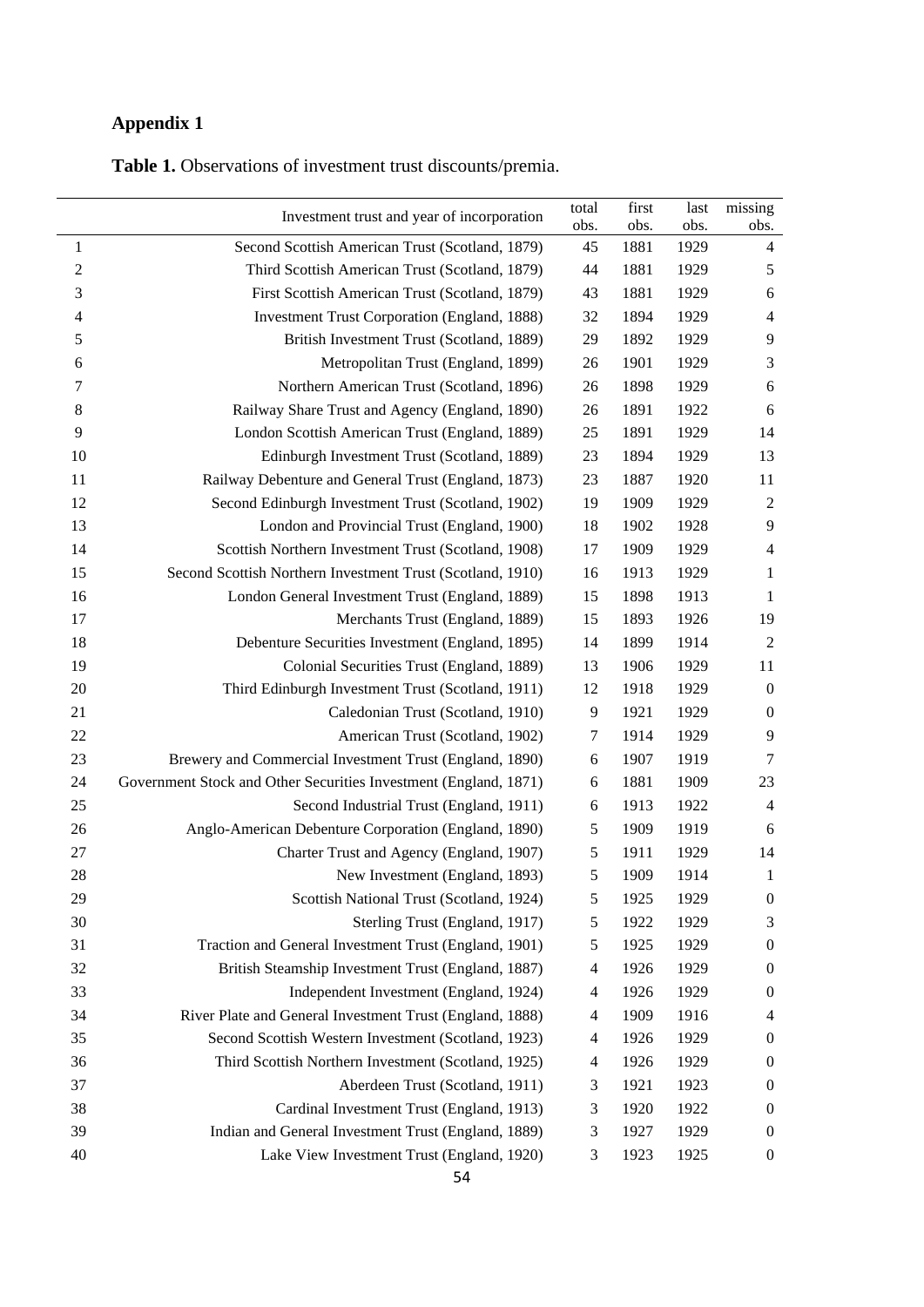| 41 | Mercantile Investment and General Trust (England, 1884)           | 3                | 1911 | 1929 | 16               |
|----|-------------------------------------------------------------------|------------------|------|------|------------------|
| 42 | St. Andrew Trust (Scotland, 1925)                                 | 3                | 1927 | 1929 | $\boldsymbol{0}$ |
| 43 | Scottish American Investment (Scotland, 1873)                     | 3                | 1927 | 1929 | $\boldsymbol{0}$ |
| 44 | Scottish Consolidated Trust (Scotland, 1927)                      | 3                | 1927 | 1929 | $\boldsymbol{0}$ |
| 45 | Scottish United Investors (Scotland, 1924)                        | 3                | 1926 | 1928 | $\boldsymbol{0}$ |
| 46 | Second Scottish National Trust (Scotland, 1925)                   | 3                | 1927 | 1929 | $\boldsymbol{0}$ |
| 47 | Standard (formerly Melbourne) Trust (England, 1927)               | 3                | 1927 | 1929 | $\boldsymbol{0}$ |
| 48 | United States and General Trust Corporation (England, 1890)       | 3                | 1921 | 1929 | 6                |
| 49 | United States and South American Investment Trust (England, 1886) | 3                | 1909 | 1914 | 3                |
| 50 | American Investment and General Trust (England, 1879)             | $\overline{2}$   | 1881 | 1929 | 47               |
| 51 | Camperdown Trust (Scotland, 1913)                                 | $\mathbf{2}$     | 1928 | 1929 | $\boldsymbol{0}$ |
| 52 | Dundee and London Investment Trust (Scotland, 1927)               | $\overline{2}$   | 1928 | 1929 | $\mathbf{0}$     |
| 53 | London Trust (England, 1889)                                      | $\mathbf{2}$     | 1894 | 1909 | 14               |
| 54 | Scottish and Canadian General Investment (Scotland, 1910)         | 2                | 1923 | 1929 | 5                |
| 55 | Scottish Eastern Investment Trust (Scotland, 1924)                | $\mathbf{2}$     | 1927 | 1929 | 1                |
| 56 | Scottish Western Investment (Scotland, 1907)                      | $\overline{2}$   | 1928 | 1929 | $\boldsymbol{0}$ |
| 57 | Second Caledonian Trust (Scotland, 1927)                          | $\overline{c}$   | 1928 | 1929 | $\boldsymbol{0}$ |
| 58 | Second Guardian Trust (England, 1924)                             | 2                | 1927 | 1929 | 1                |
| 59 | Second Scottish Eastern Investment Trust (Scotland, 1927)         | $\boldsymbol{2}$ | 1928 | 1929 | $\boldsymbol{0}$ |
| 60 | Third Scottish National Trust (Scotland, 1926)                    | $\overline{2}$   | 1928 | 1929 | $\boldsymbol{0}$ |
| 61 | Third Scottish Western Investment (Scotland, 1926)                | $\overline{c}$   | 1928 | 1929 | $\boldsymbol{0}$ |
| 62 | United Discount and Securities (England, 1889)                    | 2                | 1891 | 1898 | 6                |
| 63 | Witan Investment (England, 1909)                                  | 2                | 1928 | 1929 | $\boldsymbol{0}$ |
| 64 | Ailsa Investment Trust (Scotland, 1927)                           | 1                | 1929 | 1929 | $\boldsymbol{0}$ |
| 65 | British and German Trust (England, 1926)                          | 1                | 1929 | 1929 | $\boldsymbol{0}$ |
| 66 | British Assets Trust (Scotland, 1898)                             | $\mathbf{1}$     | 1929 | 1929 | $\boldsymbol{0}$ |
| 67 | Coldstream Investment Trust (Scotland, 1928)                      | 1                | 1929 | 1929 | $\boldsymbol{0}$ |
| 68 | Debenture Corporation (England, 1921)                             | 1                | 1923 | 1923 | $\boldsymbol{0}$ |
| 69 | English and New York Trust (England, 1928)                        | 1                | 1929 | 1929 | $\boldsymbol{0}$ |
| 70 | Foreign, American and General Investments Trust (England, 1883)   | 1                | 1929 | 1929 | $\boldsymbol{0}$ |
| 71 | General Consolidated Investment Trust (England, 1928)             | 1                | 1929 | 1929 | $\boldsymbol{0}$ |
| 72 | General Funds Investment Trust (England, 1927)                    | 1                | 1929 | 1929 | $\boldsymbol{0}$ |
| 73 | Glasgow Stockholders Trust (Scotland, 1927)                       | 1                | 1929 | 1929 | $\boldsymbol{0}$ |
| 74 | Grange Trust (England, 1926)                                      | 1                | 1929 | 1929 | $\boldsymbol{0}$ |
| 75 | Guardian Investment Trust (England, 1888)                         | 1                | 1929 | 1929 | $\boldsymbol{0}$ |
| 76 | International Investment Trust (England, 1888)                    | 1                | 1929 | 1929 | $\boldsymbol{0}$ |
| 77 | London and Strathclyde Trust (England, 1928)                      | 1                | 1929 | 1929 | $\boldsymbol{0}$ |
| 78 | London Scottish Investment Trust (Scotland, 1909)                 | 1                | 1929 | 1929 | $\boldsymbol{0}$ |
| 79 | Premier Investment (England, 1892)                                | 1                | 1925 | 1925 | $\boldsymbol{0}$ |
| 80 | Railway and General Investment Trust (England, 1881)              | 1                | 1929 | 1929 | $\boldsymbol{0}$ |
| 81 | Romney Trust (England, 1924)                                      | 1                | 1929 | 1929 | $\boldsymbol{0}$ |
| 82 | Scottish Allied Investors (Scotland, 1928)                        | 1                | 1929 | 1929 | $\boldsymbol{0}$ |
| 83 | Scottish International Trust (Scotland, 1927)                     | 1                | 1929 | 1929 | $\boldsymbol{0}$ |
| 84 | Scottish Stockholders Investment Trust (England, 1926)            | 1                | 1929 | 1929 | $\boldsymbol{0}$ |
| 85 | Second Alliance Trust (Scotland, 1918)                            | 1                | 1928 | 1928 | $\boldsymbol{0}$ |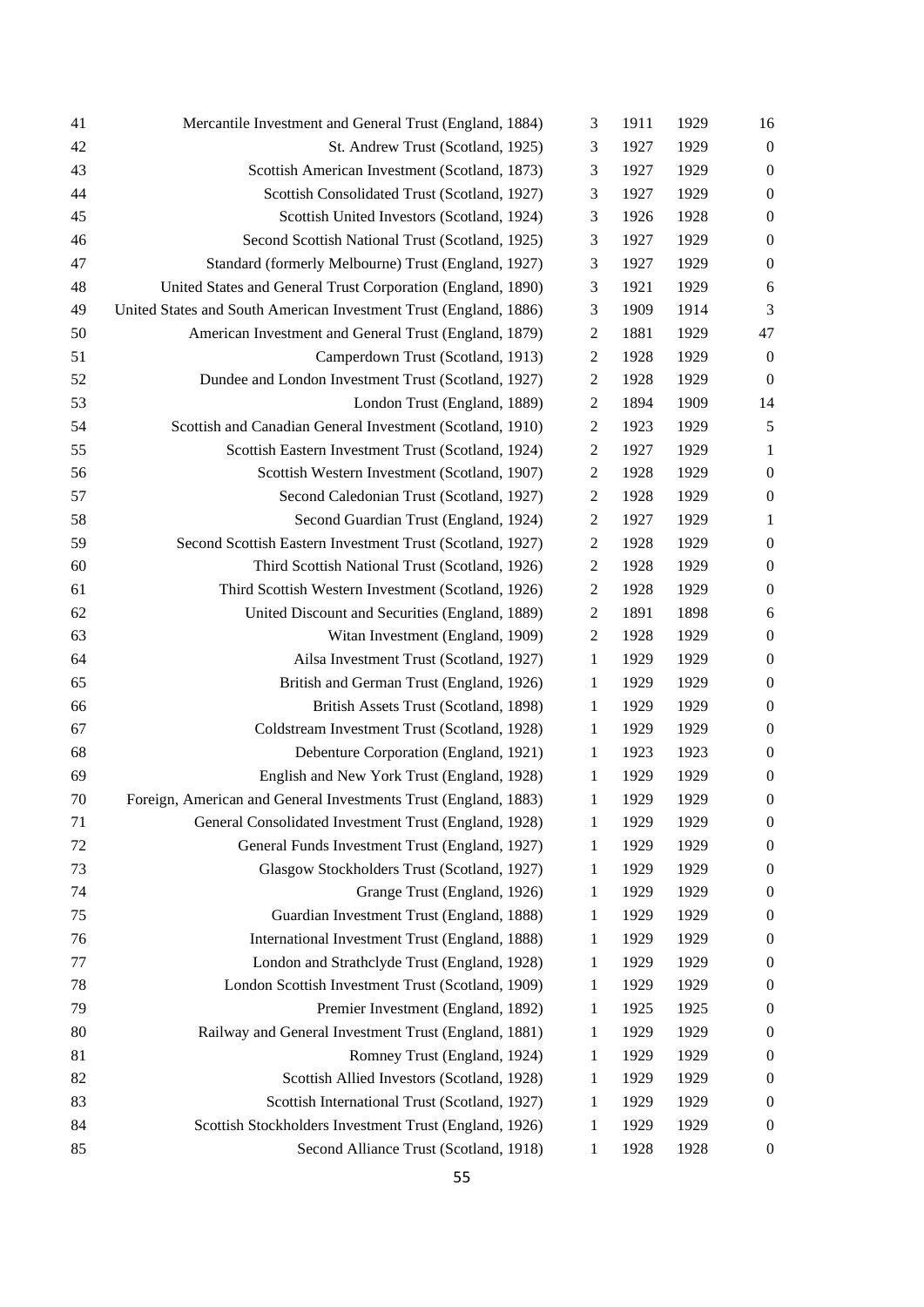| 86 | Second Great Northern Investment (Scotland, 1928)   | 1929 | 1929  |  |
|----|-----------------------------------------------------|------|-------|--|
| 87 | Second Scottish United Investors (Scotland, 1928)   | 1929 | 1929  |  |
| 88 | Third Caledonian Trust (Scotland, 1928)             | 1929 | 1929  |  |
| 89 | Trans-Oceanic Trust (England, 1928)                 | 1929 | 1929  |  |
| 90 | Trust Union (England, 1905)                         | 1922 | 1922. |  |
| 91 | United States Debenture Corporation (England, 1889) | 1921 | 1921  |  |

*Notes:* Investment trusts are sorted according to the number of available observations.

*Source*: Our dataset.